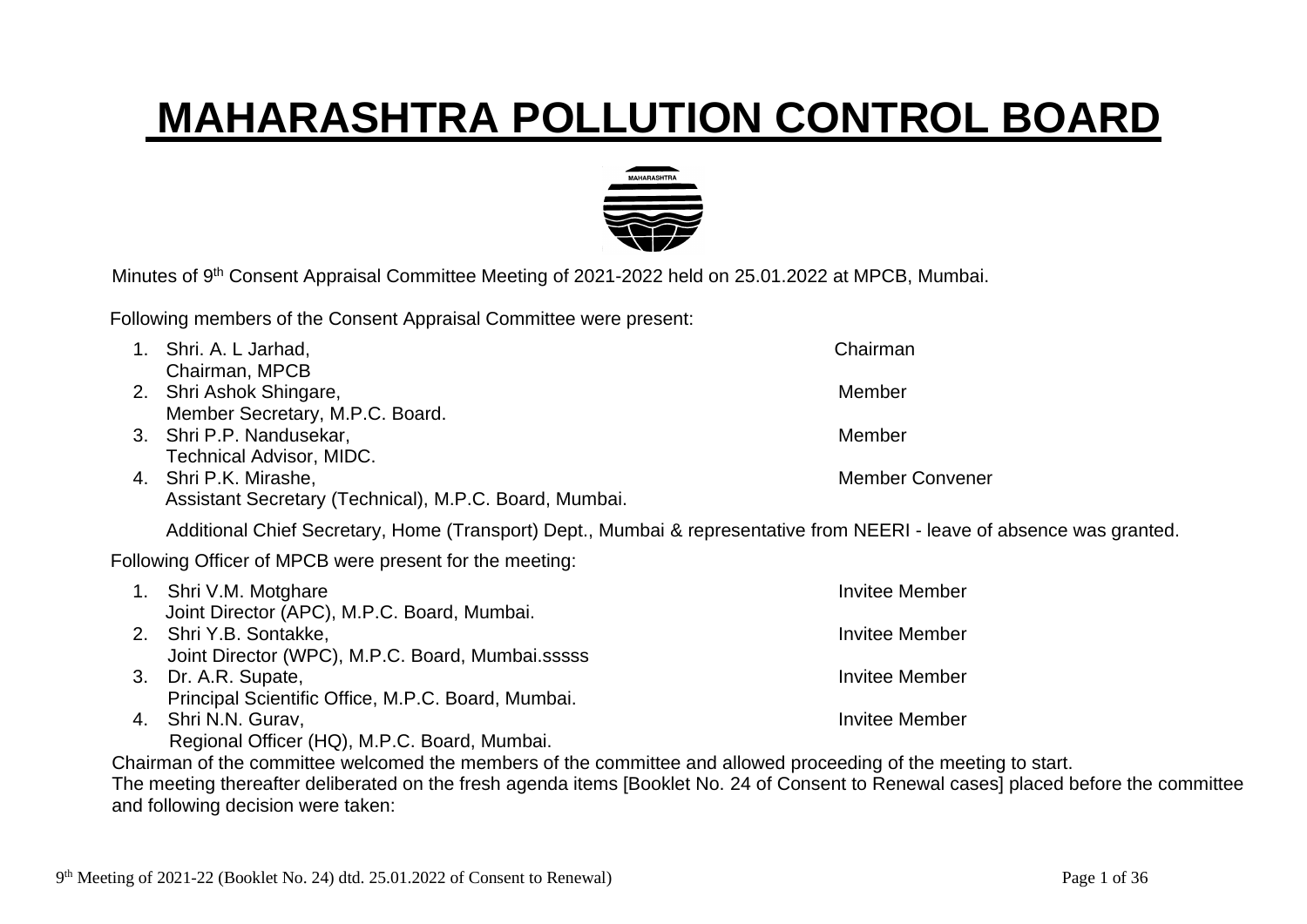| Sr. | <b>Application</b>                     | <b>Industry name</b>                                                                                                                                                                                                                                                                                                                                                                                                                                                                                                                                                                                                   | <b>Decision on</b>                                              | <b>Consent granted</b> | <b>Remarks / Discussion</b>                                                                                                                                                                                                                                                                                                                                                                                                                                                                                                                                                                                                                                                                                                                                                                                                                                                                                                                                                                                                                                                                                                                                                                                                                                                                                                                                                      |  |  |  |
|-----|----------------------------------------|------------------------------------------------------------------------------------------------------------------------------------------------------------------------------------------------------------------------------------------------------------------------------------------------------------------------------------------------------------------------------------------------------------------------------------------------------------------------------------------------------------------------------------------------------------------------------------------------------------------------|-----------------------------------------------------------------|------------------------|----------------------------------------------------------------------------------------------------------------------------------------------------------------------------------------------------------------------------------------------------------------------------------------------------------------------------------------------------------------------------------------------------------------------------------------------------------------------------------------------------------------------------------------------------------------------------------------------------------------------------------------------------------------------------------------------------------------------------------------------------------------------------------------------------------------------------------------------------------------------------------------------------------------------------------------------------------------------------------------------------------------------------------------------------------------------------------------------------------------------------------------------------------------------------------------------------------------------------------------------------------------------------------------------------------------------------------------------------------------------------------|--|--|--|
| No. | <b>Unique</b>                          | and Address                                                                                                                                                                                                                                                                                                                                                                                                                                                                                                                                                                                                            | grant of consent                                                | Up to                  |                                                                                                                                                                                                                                                                                                                                                                                                                                                                                                                                                                                                                                                                                                                                                                                                                                                                                                                                                                                                                                                                                                                                                                                                                                                                                                                                                                                  |  |  |  |
|     | <b>Number</b>                          |                                                                                                                                                                                                                                                                                                                                                                                                                                                                                                                                                                                                                        |                                                                 |                        |                                                                                                                                                                                                                                                                                                                                                                                                                                                                                                                                                                                                                                                                                                                                                                                                                                                                                                                                                                                                                                                                                                                                                                                                                                                                                                                                                                                  |  |  |  |
|     | <b>Booklet No. 24</b>                  |                                                                                                                                                                                                                                                                                                                                                                                                                                                                                                                                                                                                                        |                                                                 |                        |                                                                                                                                                                                                                                                                                                                                                                                                                                                                                                                                                                                                                                                                                                                                                                                                                                                                                                                                                                                                                                                                                                                                                                                                                                                                                                                                                                                  |  |  |  |
| 1   | MPCB-<br><b>CONSENT-</b><br>0000094700 | <b>SAIFEE BURHANI</b><br><b>UPLIFTMENT</b><br>TRUST, Survey No.<br>at C.S. No. 3571 to<br>3576, 1/3572, 3577<br>to 3592, 360<br>C.S.No. 3571 to<br>3576, 1/3571, 3577<br>to 3592, 3601 to<br>3616, 1/3609,<br>4394, 4396, 3671<br>to 3677, 1/3673,<br>3653 to 3670, 3638<br>to 3652, 1/3643,<br>1/3644, 1/3652,<br>3628 to 3637,<br>1/3626, 3627, 4186<br>to, 4198, 4179 to<br>4184, 4199 to<br>4220, 4232 to<br>4250, 4251 to<br>4263, 4280 to<br>4291, 1/4281, 4275<br>to 4279, 4292 to<br>4298, 1/4299,<br>4300, 4303 to<br>4305, 4308,<br>1/4308, 4309,<br>4310, 4312 to<br>4314, 1/4309, 4315<br>to 4326, 4264 to | <b>APPROVED</b><br>Renewal of<br>Consent to<br>Operate (part-I) | 31.08.2023             | Committee noted that, the PP has applied for grant of<br>Renewal of Consent to Operate (part-I) for redevelopment<br>Construction project on total plot area of 65,429 Sq.m and<br>Construction BUA 80,828.39 Sq.m out of total construction<br>BUA of 9,28,467.72 Sq.m and the case was discussed in<br>CAC meeting held on 03/08/2021, 17/08/2021 &<br>20/08/2021 and was decided to defer the case due to<br>ongoing court cases and RO/SRO to submit present status<br>report about ongoing court matters.<br>The Committee also noted that, the Court Case vide<br>original application number 98/2019 (WZ) (IA NO.<br>145/2019) has been filed in the Hon'ble NGT for violation<br>of terms of EC & CtoE conditions.<br>Committee further noted that, the Hon'ble NGT in original<br>application number 98/2019 (WZ) (IA NO. 145/2019) had<br>constituted a committee comprising of State (SEIAA),<br>MPCB; MCGM and Collector Mumbai Suburban for joint<br>inspection of the project in question to verify the factual<br>aspects and submit a report. "And in the event the<br>allegations are found to be correct, appropriate action in<br>accordance with law be taken against the project<br>proponent for mitigation which may include rectification of<br>the infractions as well as assessment and payment of<br>environment compensation for the damage caused." |  |  |  |
|     |                                        | 4268, 4270 to                                                                                                                                                                                                                                                                                                                                                                                                                                                                                                                                                                                                          |                                                                 |                        |                                                                                                                                                                                                                                                                                                                                                                                                                                                                                                                                                                                                                                                                                                                                                                                                                                                                                                                                                                                                                                                                                                                                                                                                                                                                                                                                                                                  |  |  |  |

9<sup>th</sup> Meeting of 2021-22 (Booklet No. 24) dtd. 25.01.2022 of Consent to Renewal) Page 2 of 36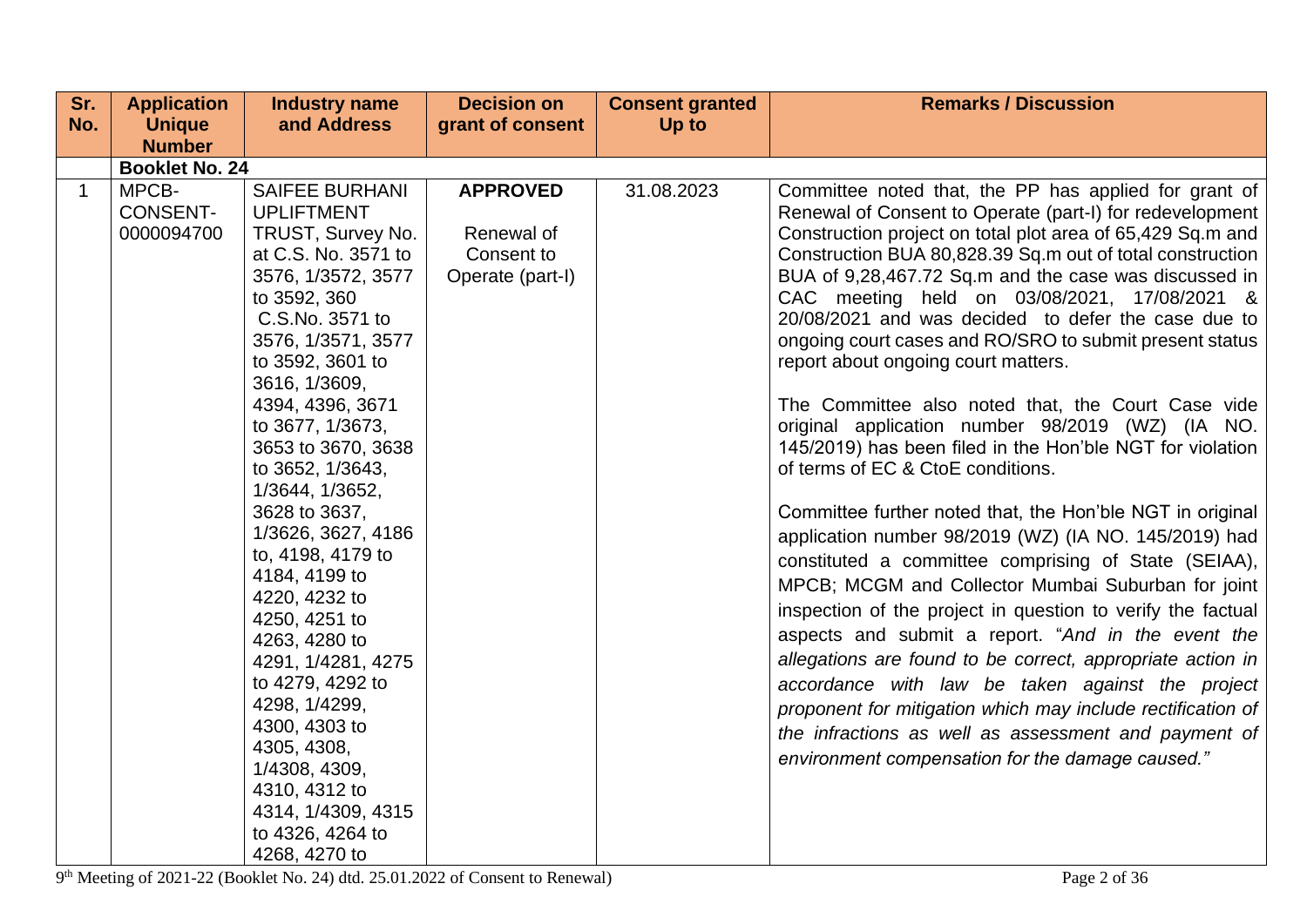| Sr. | <b>Application</b>             | <b>Industry name</b>                                                                                                                                                                                                                                                                                         | <b>Decision on</b> | <b>Consent granted</b> | <b>Remarks / Discussion</b>                                                                                                                                                                                                                                                                                                                                                                                                                                                                                                                                                                                                                                                                                                                                                                                                                                                                                                                                                                                                                                                                                                                                                                                                                                                                                                                                                                                                                                    |
|-----|--------------------------------|--------------------------------------------------------------------------------------------------------------------------------------------------------------------------------------------------------------------------------------------------------------------------------------------------------------|--------------------|------------------------|----------------------------------------------------------------------------------------------------------------------------------------------------------------------------------------------------------------------------------------------------------------------------------------------------------------------------------------------------------------------------------------------------------------------------------------------------------------------------------------------------------------------------------------------------------------------------------------------------------------------------------------------------------------------------------------------------------------------------------------------------------------------------------------------------------------------------------------------------------------------------------------------------------------------------------------------------------------------------------------------------------------------------------------------------------------------------------------------------------------------------------------------------------------------------------------------------------------------------------------------------------------------------------------------------------------------------------------------------------------------------------------------------------------------------------------------------------------|
|     |                                |                                                                                                                                                                                                                                                                                                              |                    |                        |                                                                                                                                                                                                                                                                                                                                                                                                                                                                                                                                                                                                                                                                                                                                                                                                                                                                                                                                                                                                                                                                                                                                                                                                                                                                                                                                                                                                                                                                |
| No. | <b>Unique</b><br><b>Number</b> | and Address<br>4272, 4273, 4274,<br>4161 to 4178, 4221<br>to 4231, 1/4227,<br>4327 to 4341,<br>4342, 4343, 4358,<br>4361 of Bhuleshwar<br>Division in C-Ward,<br>Maulana Shouktali<br>Road, SVP Road,<br><b>Mutton Street &amp;</b><br>Ebrahim<br>Rehamatullah<br>Road, Bhendi<br>Bazaar, Mumbai-<br>400003. | grant of consent   | Up to                  | Meanwhile, Hon'ble NGT special bench disposed of the<br>original application number 98/2019 (WZ) (IA NO.<br>145/2019) by ordered dtd. 17/01/2022 as below,<br>"No objection has been filed to the above report on behalf<br>of the applicant. The report shows that requisite clearances<br>have been obtained and EC conditions followed.<br>In view of above, no further order appears to be necessary<br>at this stage"<br>The Committee also noted that, the PP has submitted<br>desired information i.e details of total open space for green<br>belt development, copies of NOC of MCGM for scientific<br>disposal of construction & demolition debris, Copies of bills<br>of water tankers etc. The SRO-Mumbai-I also visited the<br>site on 14/12/2021 and submitted a report. The collected<br>JVS sample report of existing STP outlet shows, BOD - 25<br>mg/l and COD - 56 mg/l.<br>The Committee also noted that, PP has obtained revised<br>EC dtd. 07.01.2022 for total BUA 9,28,467.72 Sq.m.<br>(increased by 71,875.97 Sq.m.), proposed to provide STP<br>& OWC followed by Composting facility for the treatment of<br>Biodegradable waste.<br>After due deliberation, it was decided to grant of<br>Renewal of Consent to Operate<br>$(part-I)$<br>for<br>redevelopment Construction project on total plot area of<br>65,429 Sq.m and Construction BUA 80,828.39 Sq.m out of<br>total construction BUA of 9,28,467.72 Sq.m by forfeiting the |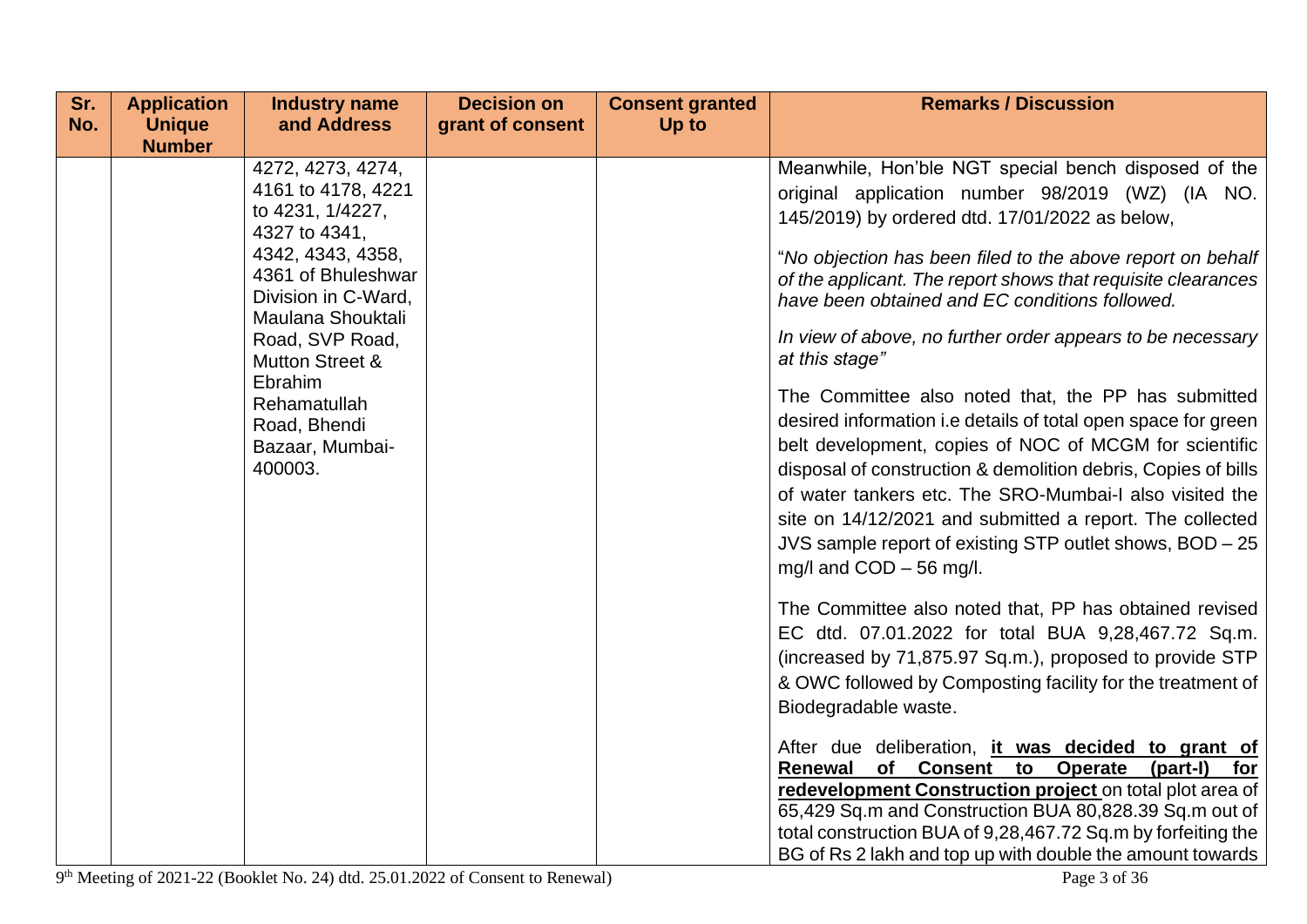| Sr.            | <b>Application</b>                     | <b>Industry name</b>                                                                                                                                                  | <b>Decision on</b>                                     | <b>Consent granted</b> | <b>Remarks / Discussion</b>                                                                                                                                                                                                                                                                                                                                                                                                                                                                                                                                                                                                                                                                                                                                                                                                                                                                                                                                                                                        |
|----------------|----------------------------------------|-----------------------------------------------------------------------------------------------------------------------------------------------------------------------|--------------------------------------------------------|------------------------|--------------------------------------------------------------------------------------------------------------------------------------------------------------------------------------------------------------------------------------------------------------------------------------------------------------------------------------------------------------------------------------------------------------------------------------------------------------------------------------------------------------------------------------------------------------------------------------------------------------------------------------------------------------------------------------------------------------------------------------------------------------------------------------------------------------------------------------------------------------------------------------------------------------------------------------------------------------------------------------------------------------------|
| No.            | <b>Unique</b><br><b>Number</b>         | and Address                                                                                                                                                           | grant of consent                                       | Up to                  |                                                                                                                                                                                                                                                                                                                                                                                                                                                                                                                                                                                                                                                                                                                                                                                                                                                                                                                                                                                                                    |
|                |                                        |                                                                                                                                                                       |                                                        |                        | JVS exceedance of existing project and by imposing<br>following conditions:<br>1.PP shall properly operate STP to achieve the treated<br>domestic effluent standard for the parameter BOD-10<br>mg/lit including disinfection facility to the treated<br>sewage.<br>2. The treated sewage shall be 60% recycled for<br>secondary purposes such as toilet flushing, air-<br>conditioning, cooling tower make up, firefighting etc.<br>and remaining shall be utilized on land for gardening<br>and/ or connected to local body sewer line with water<br>metering system.<br>3. PP shall properly operate organic waste digester along<br>with composting facility/bio-digester (biogas) for the<br>treatment of wet garbage.<br>4.PP shall make provision of charging ports for electric<br>vehicles at least 30% of total available parking slots.<br>5. PP shall submit/extend existing BG to make total BG of<br>Rs. 25 Lakh towards O & M of Pollution Control<br>Systems and compliance of Consent conditions. |
| $\overline{2}$ | MPCB-<br><b>CONSENT-</b><br>0000100897 | <b>GOODYEAR</b><br><b>SOUTH ASIA</b><br><b>TYRES PRIVATE</b><br><b>LIMITED</b><br><b>PLOT NO. H-18 &amp;</b><br>L-1 MIDC Industrial<br>Area Waluj.<br><b>GANGAPUR</b> | <b>APPROVED</b><br>Renewal of<br>Consent to<br>Operate | 31.12.2025             | Committee noted that, PP has applied for renewal of<br>consent to operate for manufacturing of Automotive Tyres-<br>281.25 MT/Day.<br>Committee also noted that, the said application was<br>discussed in earlier CAC meeting and decided to call for<br>technical presentation for non-provision of MEE, non-<br>submission of plan towards use of cleaner fuel instead of<br>Furnace Oil & enhancement in Capital Investment & non-<br>provision of STP.                                                                                                                                                                                                                                                                                                                                                                                                                                                                                                                                                         |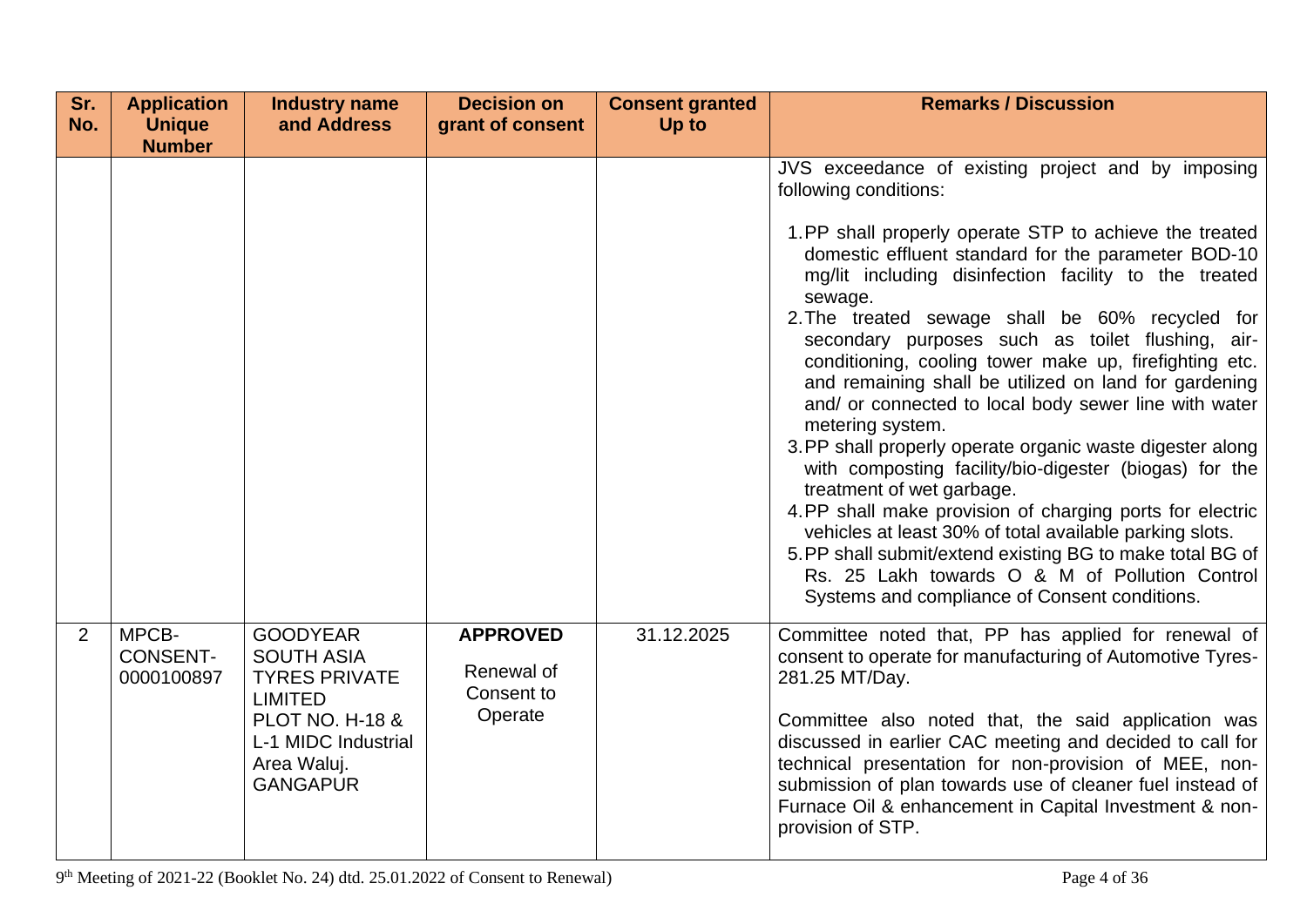| Sr. | <b>Application</b>       | <b>Industry name</b>                  | <b>Decision on</b>  | <b>Consent granted</b> | <b>Remarks / Discussion</b>                                                                                                                                                                                                                                                                                                                                                                                                                                                                                                                                                                                                                                                    |
|-----|--------------------------|---------------------------------------|---------------------|------------------------|--------------------------------------------------------------------------------------------------------------------------------------------------------------------------------------------------------------------------------------------------------------------------------------------------------------------------------------------------------------------------------------------------------------------------------------------------------------------------------------------------------------------------------------------------------------------------------------------------------------------------------------------------------------------------------|
| No. | <b>Unique</b>            | and Address                           | grant of consent    | Up to                  |                                                                                                                                                                                                                                                                                                                                                                                                                                                                                                                                                                                                                                                                                |
|     | <b>Number</b>            |                                       |                     |                        |                                                                                                                                                                                                                                                                                                                                                                                                                                                                                                                                                                                                                                                                                |
|     |                          |                                       |                     |                        | Committee also noted that, PP has made the presentation<br>and briefed on above points and reported that, RO has<br>been installed for Boiler feed water and not for treated<br>effluent & TDS concentration of RO reject is @ 500-700<br>mg/l which is connected to ETP, Boilers operated on<br>Furnace Oil are standby Boilers & agreed not to utilize the<br>same till switch over to cleaner fuel, CI increased in<br>upgradation & capitalization of Plant & machinery with<br>latest technologies, building etc and installed STP.                                                                                                                                       |
|     |                          |                                       |                     |                        | After due deliberation, it was decided to grant of renewal<br>of consent to operate by imposing following conditions:                                                                                                                                                                                                                                                                                                                                                                                                                                                                                                                                                          |
|     |                          |                                       |                     |                        | 1. PP shall operate Effluent Treatment Plant<br>scientifically and partly recycle (110 CMD) treated<br>effluent into the process & remaining 190 CMD shall<br>be connected to CETP after achieving the<br>consented norms.<br>2. PP shall operate Sewage Treatment Plant<br>scientifically and partly recycle (18 CMD) treated<br>sewage & remaining 75 CMD shall be used on land<br>for gardening after achieving the consented norms.<br>3. PP shall not operate furnace oil fuel Boilers till<br>switchover to cleaner fuel.<br>4. PP shall submit Bank Guarantee of Rs. 25 Lakh<br>towards O&M of Pollution Control System and<br><b>Compliance of Consent Conditions.</b> |
| 3   | MPCB-<br><b>CONSENT-</b> | Pune Kondhwa<br>Reality Private Ltd., | <b>NOT APPROVED</b> | ----                   | Committee noted that, PP has applied for renewal of<br>consent (Part-I) with increase in CI for 10 Nos of residential                                                                                                                                                                                                                                                                                                                                                                                                                                                                                                                                                          |
|     | 0000106061               | S No. 15, 16, 23 S                    | Renewal of          |                        | buildings on total plot area of 3,64,425.2 Sq.mtr &                                                                                                                                                                                                                                                                                                                                                                                                                                                                                                                                                                                                                            |
|     |                          | No. 15, 16, 23 At                     | consent (Part-I)    |                        | construction BUA of 90,146.58 Sq.Mtrs out of total                                                                                                                                                                                                                                                                                                                                                                                                                                                                                                                                                                                                                             |
|     |                          | Yewalewadi,                           | with increase in CI |                        | construction BUA of 3,34,299.55 Sq.Mtrs.                                                                                                                                                                                                                                                                                                                                                                                                                                                                                                                                                                                                                                       |

9<sup>th</sup> Meeting of 2021-22 (Booklet No. 24) dtd. 25.01.2022 of Consent to Renewal) Page 5 of 36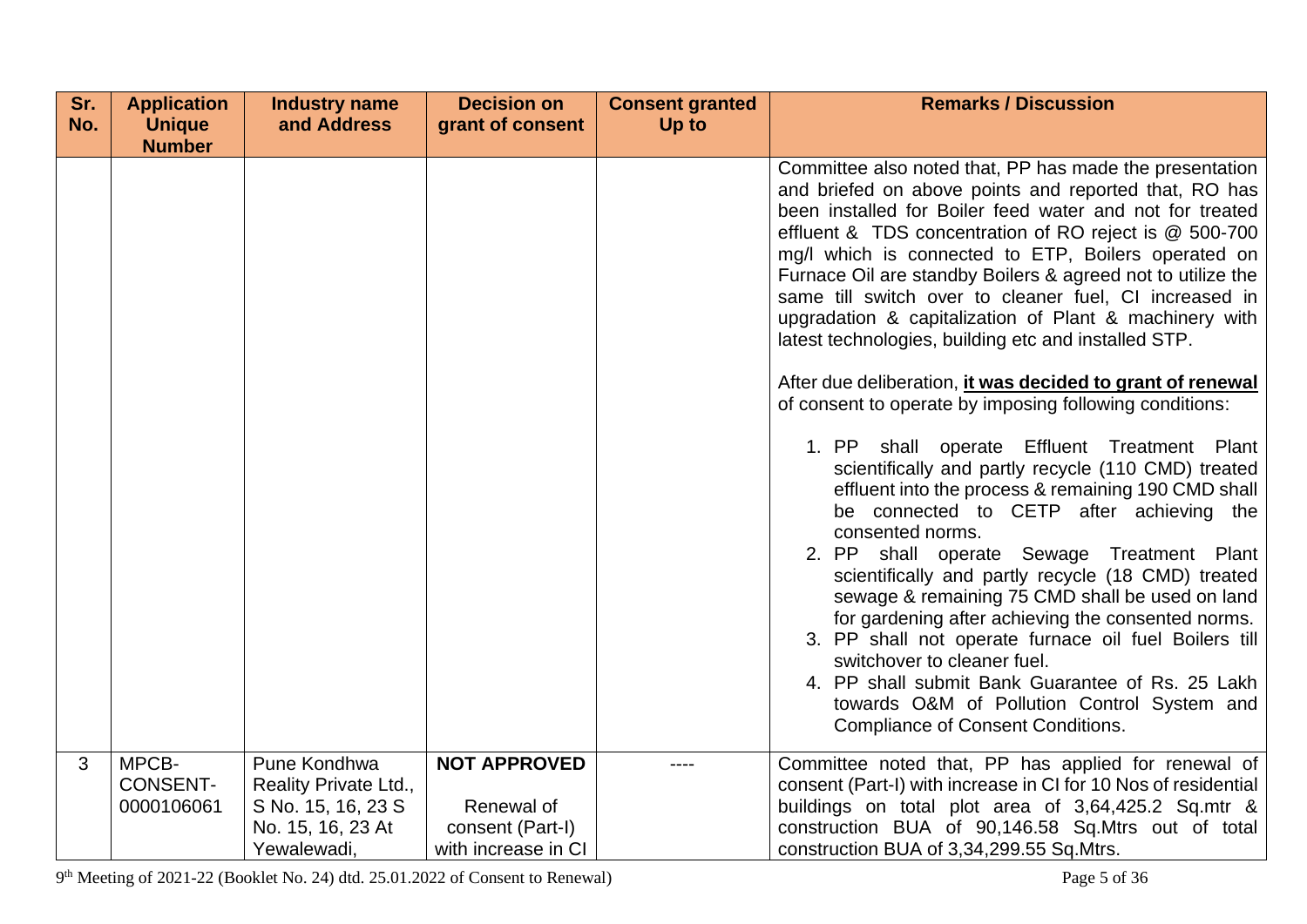| Sr.<br>No. | <b>Application</b><br><b>Unique</b><br><b>Number</b> | <b>Industry name</b><br>and Address                                  | <b>Decision on</b><br>grant of consent                          | <b>Consent granted</b><br>Up to | <b>Remarks / Discussion</b>                                                                                                                                                                                                                                                                                                                                                                                                                                                                                                                                                                                                                                                                                                                                        |
|------------|------------------------------------------------------|----------------------------------------------------------------------|-----------------------------------------------------------------|---------------------------------|--------------------------------------------------------------------------------------------------------------------------------------------------------------------------------------------------------------------------------------------------------------------------------------------------------------------------------------------------------------------------------------------------------------------------------------------------------------------------------------------------------------------------------------------------------------------------------------------------------------------------------------------------------------------------------------------------------------------------------------------------------------------|
|            |                                                      | Kondhwa, pune<br><b>Pune City</b>                                    |                                                                 |                                 | Committee also noted that, the case was discussed in<br>previous CAC meeting & was deferred and decided to<br>issue SCN for refusal of consent due to:<br>1. PP has not submitted/obtained the revalidation of<br>$EC & C$ to E.<br>2. PP has provided STP, however not operated<br>scientifically as JVS results exceeded the norms.<br>3. PP has not submitted any justification towards<br>increased in CI. of Rs. 16.14 Crs.<br>Committee further noted that, Board office has issued SCN<br>for refusal of consent, however, PP has not submitted any<br>say/reply, till date even after repeated follow up.<br>After due deliberation, it was decided to issue final<br>refusal of consent due to non-submission of compliance<br>report towards SCN issued. |
| 4          | MPCB-<br><b>CONSENT-</b><br>0000106830               | <b>CEAT Ltd (Tyre</b><br>Manufacturing)<br>338, 354 Bhandup<br>Kurla | <b>APPROVED</b><br>Renewal of<br>Consent with<br>increase in CI | 31.03.2026                      | Committee noted that, PP has applied for renewal of<br>consent with increase in CI and the application was<br>discussed in earlier CAC and was decided to defer the<br>case and call the PP for technical presentation along with<br>Best Available Technology (BAT).                                                                                                                                                                                                                                                                                                                                                                                                                                                                                              |
|            |                                                      |                                                                      |                                                                 |                                 | Committee also noted that, PP has made presentation and<br>briefed overall production process, Detailed process of<br>ETP & STP, Details of the APCs such as Dust Collectors,<br>Wet Scrubber & Cyclone separators provided at the air<br>emission sources. Regarding Best Available Technologies<br>(BAT) PP has explained that, initiatives such as operations<br>of the Boiler with PLC, modifications of the Bag filter,                                                                                                                                                                                                                                                                                                                                       |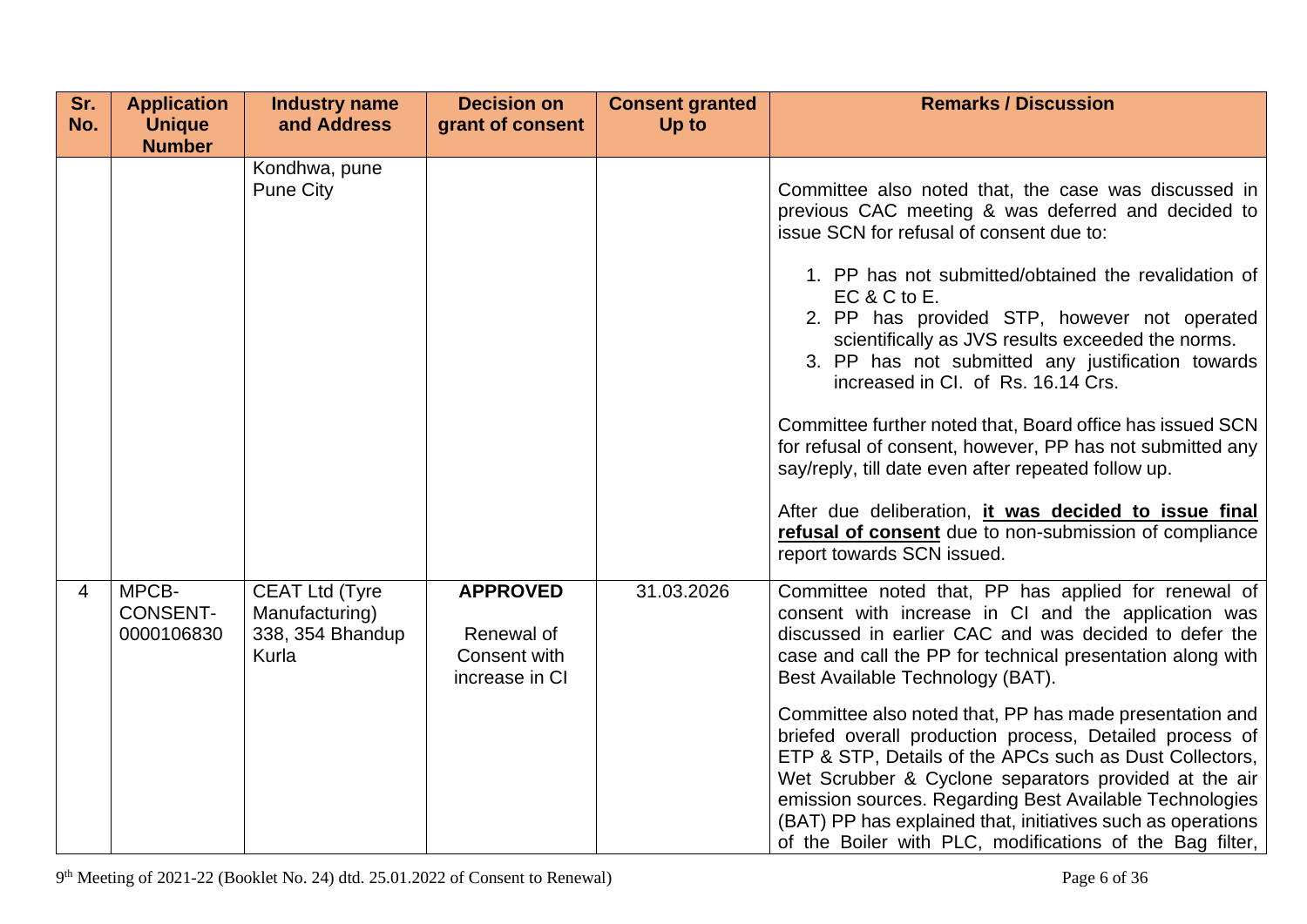| Sr.<br>No. | <b>Application</b><br><b>Unique</b><br><b>Number</b> | <b>Industry name</b><br>and Address                                                                         | <b>Decision on</b><br>grant of consent                          | <b>Consent granted</b><br>Up to | <b>Remarks / Discussion</b>                                                                                                                                                                                                                                                                                                                                                                                                                                                                                                                            |
|------------|------------------------------------------------------|-------------------------------------------------------------------------------------------------------------|-----------------------------------------------------------------|---------------------------------|--------------------------------------------------------------------------------------------------------------------------------------------------------------------------------------------------------------------------------------------------------------------------------------------------------------------------------------------------------------------------------------------------------------------------------------------------------------------------------------------------------------------------------------------------------|
|            |                                                      |                                                                                                             |                                                                 |                                 | Automatic feeding system, Change of fuel FO to PNG,<br>Heat recovery unit, Upgradation of STP by provision of RO<br>systems, Rainwater harvesting, Waste reduction, reuse<br>and recycle, Energy Conservation Programmae are taken<br>by the industry.                                                                                                                                                                                                                                                                                                 |
|            |                                                      |                                                                                                             |                                                                 |                                 | After due deliberation, it was decided to grant renewal of<br>consent, by imposing following conditions:                                                                                                                                                                                                                                                                                                                                                                                                                                               |
|            |                                                      |                                                                                                             |                                                                 |                                 | 1. Industry shall submit Board Resolution within a month<br>in prescribed format from company Board, towards<br>increased CI by Rs. 48.23 Crs towards internal<br>modernizations, furniture, etc. without obtaining<br>consent from the Board thus violated the provision of<br>Environmental Laws and in future, they will not do<br>such violations and submit the BG of Rs. 2 lakh<br>towards submission of the same.<br>2. Industry shall submit/extend existing BG making total<br>BG of Rs. 25 Lakh towards compliance of consent<br>conditions. |
| 5          | MPCB-<br><b>CONSENT-</b><br>0000109717               | <b>Right Tight</b><br>Fasteners Pvt. Ltd.,<br><b>Plot No. 14,</b><br>Malegaon MIDC,<br>Sinner, Dist. Nashik | <b>APPROVED</b><br>Renewal of<br>Consent with<br>increase in CI | 31.03.2024                      | Committee noted that, PP has applied for renewal of<br>consent with increase in CI and the application was<br>discussed in earlier CAC and was decided to issue SCN.<br>Committee also noted that, PP has made compliance of the<br>SCN issued and achieving ZLD.                                                                                                                                                                                                                                                                                      |
|            |                                                      |                                                                                                             |                                                                 |                                 | After due deliberation, it was decided to grant renewal of<br>consent, by imposing following conditions:                                                                                                                                                                                                                                                                                                                                                                                                                                               |
|            |                                                      |                                                                                                             |                                                                 |                                 | PP shall submit/extend existing BG making total BG of Rs.<br>25 Lakh towards compliance of consent conditions.                                                                                                                                                                                                                                                                                                                                                                                                                                         |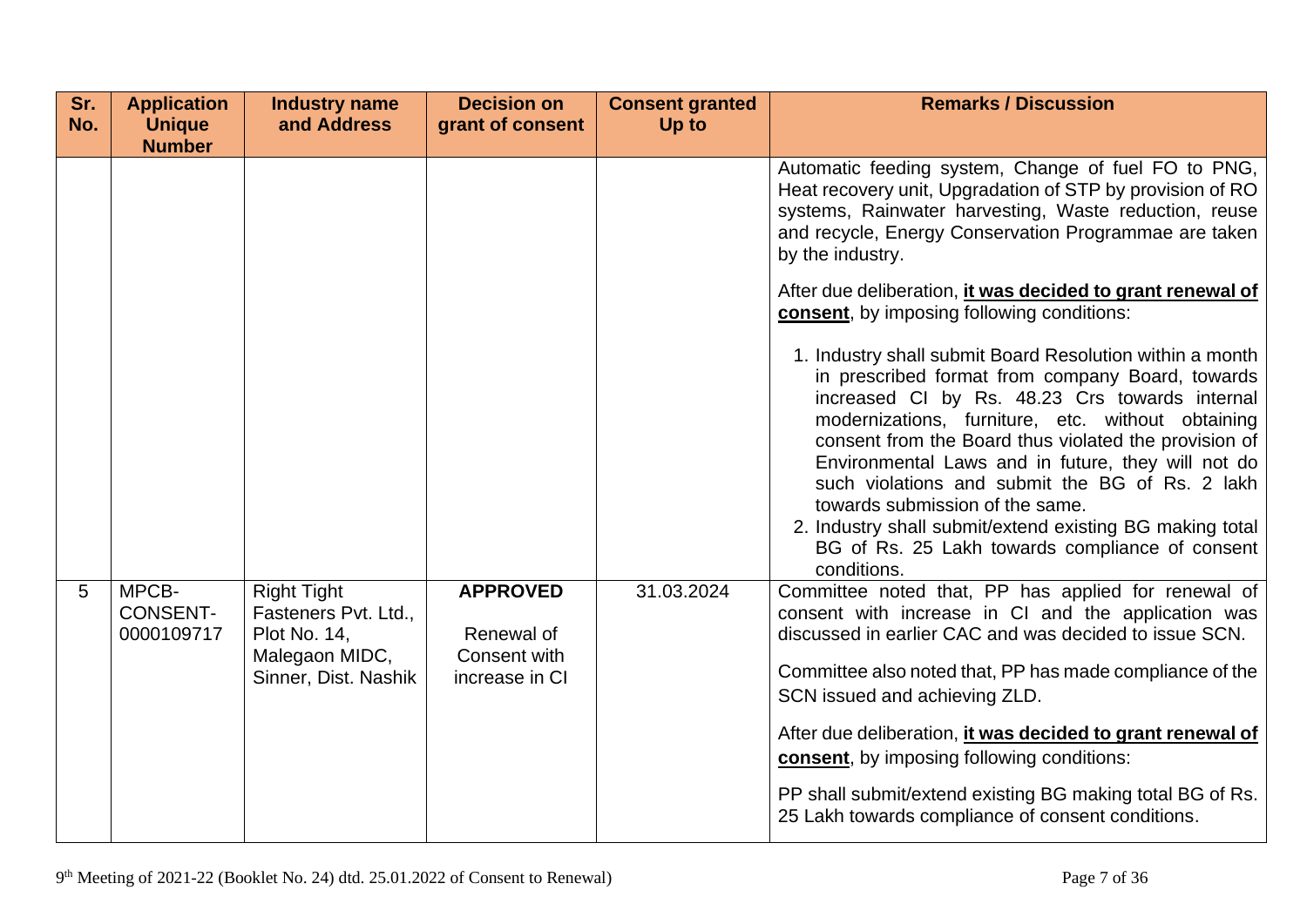| Sr.<br>No.     | <b>Application</b><br><b>Unique</b><br><b>Number</b> | <b>Industry name</b><br>and Address                                                                   | <b>Decision on</b><br>grant of consent                          | <b>Consent granted</b><br>Up to | <b>Remarks / Discussion</b>                                                                                                                                                                                                                                                                                                                             |
|----------------|------------------------------------------------------|-------------------------------------------------------------------------------------------------------|-----------------------------------------------------------------|---------------------------------|---------------------------------------------------------------------------------------------------------------------------------------------------------------------------------------------------------------------------------------------------------------------------------------------------------------------------------------------------------|
| 6              | MPCB-<br><b>CONSENT-</b><br>0000107167               | <b>Birla Carbon India</b><br>Private Limited,<br>Unit-Patalganga<br>Village Lohop,<br>Patalganga, Tal | <b>APPROVED</b><br>Renewal of<br>consent with<br>increase in CI | 31.03.2022                      | Committee noted that, PP has applied for renewal of<br>Consent for manufacturing of Carbon Black-84000 TPA<br>and Electricity generation through waste heat recovery<br>(Co-Generation)-23 MW.                                                                                                                                                          |
|                |                                                      | Khalapur, Dist.<br>Raigad 410207                                                                      |                                                                 |                                 | After due deliberation, <i>it was decided to grant renewal of</i><br>consent for short period i.e up to 31.03.2022, by<br>imposing following conditions:                                                                                                                                                                                                |
|                |                                                      |                                                                                                       |                                                                 |                                 | 1. By forfeiting BG of Rs.5.0 Lakh towards JVS<br>exceedance.<br>2. PP shall provide venturi scrubber to the Boiler within<br>six months period i.e up to 31.07.2022 and submit the<br>BG of Rs.5 Lakh towards compliance of same.                                                                                                                      |
|                |                                                      |                                                                                                       |                                                                 |                                 | 3. PP shall provide OCEMS for CO & NOx with recording<br>and interlocking facilities as per EC conditions within 3<br>months and submit the BG of Rs.5 Lakh towards<br>compliance of same.<br>4. PP shall submit the BG of Rs. 25 Lakh towards<br>operation and maintenance of pollution control system<br>and compliance of consent and EC conditions. |
| $\overline{7}$ | MPCB-<br><b>CONSENT-</b><br>0000109222               | Pauni II Expansion<br><b>OC</b><br>Near Sakhari<br>Village Tal-Rajura<br>Dist-Chandrapur.             | <b>APPROVED</b><br>Renewal of<br>consent with<br>increase in CI | 31.03.2022                      | Committee noted that, PP has applied for renewal of<br>consent for coal mine-3.25 MTPA in lease area of 1095.52<br>Ha.<br>After due deliberation, <i>it was decided to grant renewal of</i><br>consent for Short period i.e for the period up to<br>31.03.2022, by imposing following conditions:<br>shall provide the CAAQMS along<br>1. PP<br>with    |
|                |                                                      |                                                                                                       |                                                                 |                                 | micrometeorological station at Pauni II expansion OC                                                                                                                                                                                                                                                                                                    |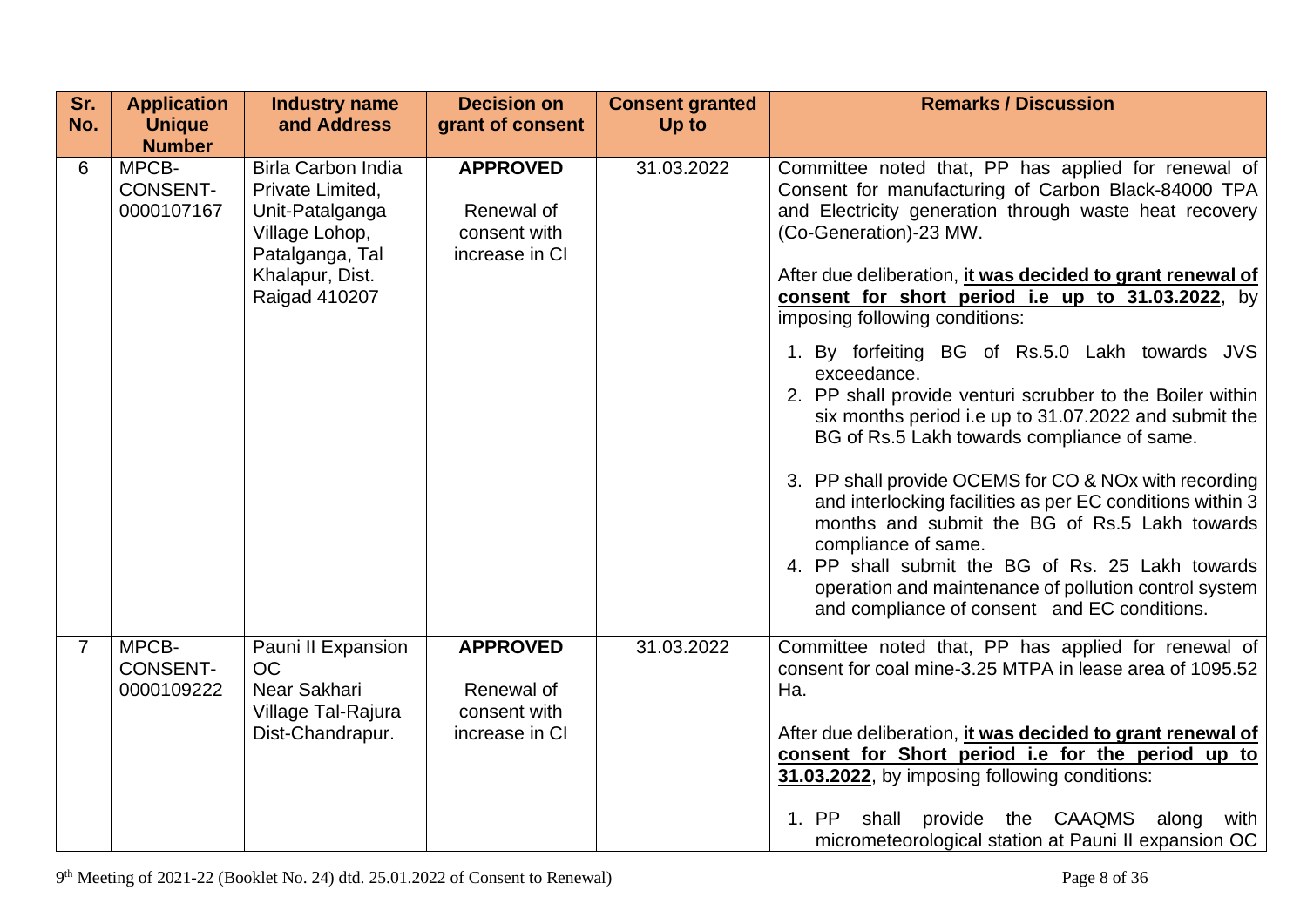| Sr.<br>No. | <b>Application</b><br><b>Unique</b><br><b>Number</b> | <b>Industry name</b><br>and Address                                                     | <b>Decision on</b><br>grant of consent                                                               | <b>Consent granted</b><br>Up to | <b>Remarks / Discussion</b>                                                                                                                                                                                                                                                                                                                                                                                                                                                                                                                                                                                                                                                                                                                                                                                                                                                                                                                                                                                                                                                                                                                                |
|------------|------------------------------------------------------|-----------------------------------------------------------------------------------------|------------------------------------------------------------------------------------------------------|---------------------------------|------------------------------------------------------------------------------------------------------------------------------------------------------------------------------------------------------------------------------------------------------------------------------------------------------------------------------------------------------------------------------------------------------------------------------------------------------------------------------------------------------------------------------------------------------------------------------------------------------------------------------------------------------------------------------------------------------------------------------------------------------------------------------------------------------------------------------------------------------------------------------------------------------------------------------------------------------------------------------------------------------------------------------------------------------------------------------------------------------------------------------------------------------------|
| 8          | MPCB-<br><b>CONSENT-</b><br>0000111276               | <b>Everest Industries</b><br>Limited<br>Gat No.152&153,<br>Village-Lakhmapur<br>Dindori | <b>APPROVED</b><br>1st consent to<br>operate for<br>expansion and<br>amalgamation<br>with renewal of | 31.03.2026                      | mine within 3 months and submit the BG of Rs.5.0<br>Lakh towards compliance of same.<br>2. PP shall install tyre wash system at the mine entry and<br>exit point within 3 months period & submit the BG of<br>Rs.5.0 Lakh towards compliance of same.<br>3. PP shall provide mechanical road dust sweeping<br>machine within 3 months period & submit the BG of<br>Rs.5.0 Lakh towards compliance of same.<br>4. PP shall implement off pit conveyor system from Coal<br>Handling Plant to Railway Siding with silo loading<br>facility in three years as per EC condition and submit<br>the BG of Rs.25 Lakh towards compliance of same.<br>5. PP shall ensure availability of abandoned coal mine<br>for the disposal of bottom/fly ash generated from Coal<br>based thermal power plant.<br>6. PP shall submit the BG as per BG regime of Coal<br>Mine.<br>Committee noted that, PP has applied for 1st consent to<br>operate for expansion and amalgamation with renewal of<br>existing consent.<br>Committee also noted that, PP has made the presentation<br>and briefed on above points.<br>Committee also noted that, PP has made presentation and |
|            |                                                      |                                                                                         | existing consent                                                                                     |                                 | briefed overall production process, detailed process of<br>STP, details of the APCs. They have close loop operating<br>with automation system for the mixing of raw materials<br>asbestos, cement and fly ash with provision of Dust<br>Collector with reverse air jet pulse Bag filter system.                                                                                                                                                                                                                                                                                                                                                                                                                                                                                                                                                                                                                                                                                                                                                                                                                                                            |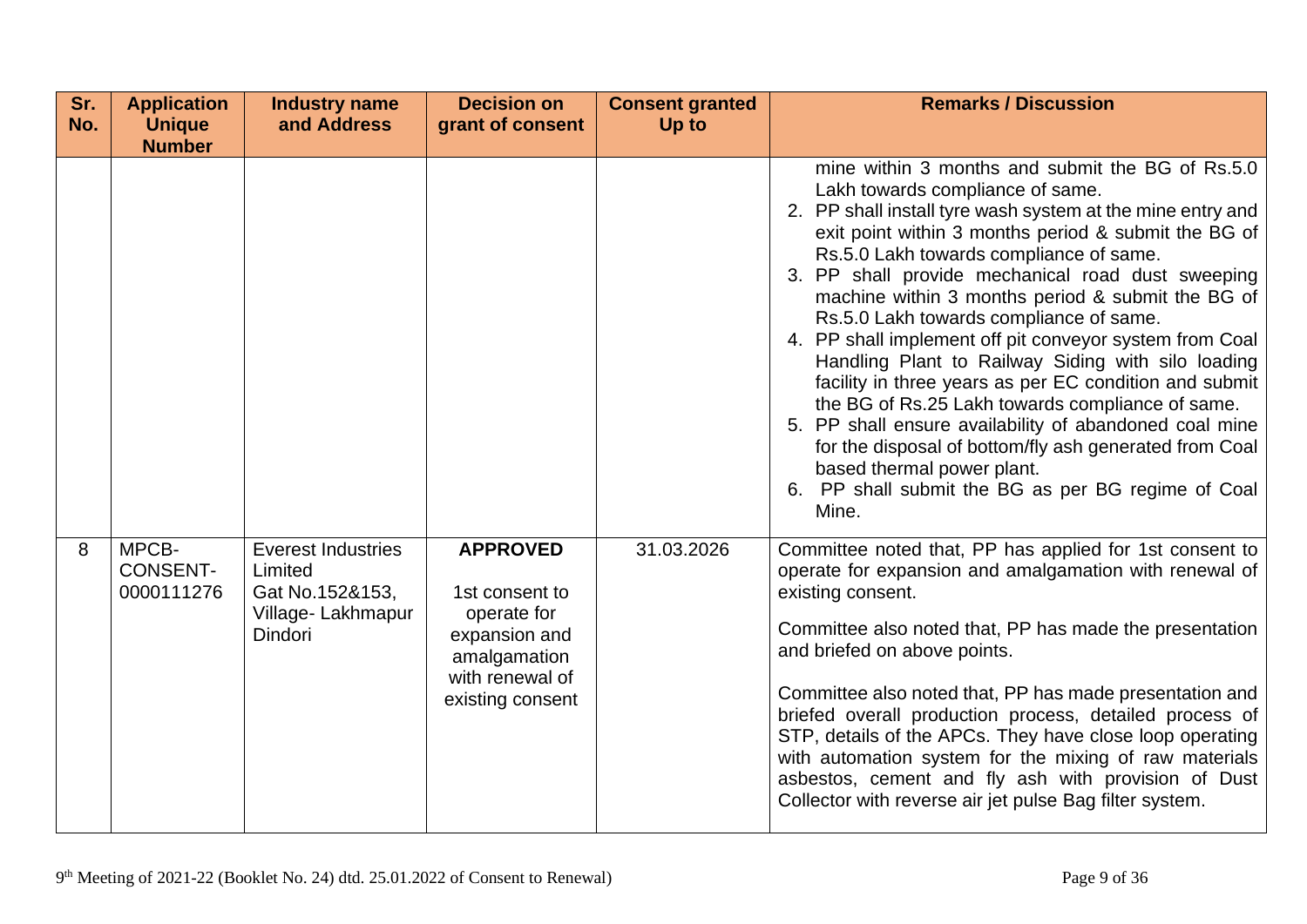| Sr.<br>No. | <b>Application</b><br><b>Unique</b>                     | <b>Industry name</b><br>and Address                                                  | <b>Decision on</b><br>grant of consent                                                | <b>Consent granted</b><br>Up to | <b>Remarks / Discussion</b>                                                                                                                                                                                                                                                                                                                                                                                                                                                                                                                                                                                                                                                                                                                                                                                                                                                                                                                                                                                                                                              |
|------------|---------------------------------------------------------|--------------------------------------------------------------------------------------|---------------------------------------------------------------------------------------|---------------------------------|--------------------------------------------------------------------------------------------------------------------------------------------------------------------------------------------------------------------------------------------------------------------------------------------------------------------------------------------------------------------------------------------------------------------------------------------------------------------------------------------------------------------------------------------------------------------------------------------------------------------------------------------------------------------------------------------------------------------------------------------------------------------------------------------------------------------------------------------------------------------------------------------------------------------------------------------------------------------------------------------------------------------------------------------------------------------------|
| 9          | <b>Number</b><br>MPCB-<br><b>CONSENT-</b><br>0000110568 | Siemens Ltd., Plot<br>No.1, MIDC, TTC<br>Industrial Area,<br>Airoli, Navi<br>Mumbai. | <b>APPROVED</b><br>$1st$ C to O for<br>expansion and<br>Renewal with<br>amalgamation. | 30.04.2026                      | After due deliberation, it was decided to grant 1 <sup>st</sup><br>consent to operate for expansion and amalgamation<br>with renewal of existing consent, by imposing following<br>conditions:<br>1. Industry shall switch over to the cleaner fuel or<br>upgrade the APCs of the Boiler as per Board's circular<br>dtd. 05.02.2020.<br>2. Industry shall carry out asbestos fiber monitoring for<br>source and work environment regularly.<br>3. Industry shall submit the total BG of Rs. 25 Lakh<br>towards operation and maintenance of pollution<br>control systems and compliance of consent conditions<br>Committee noted that, PP has applied for 1 <sup>st</sup> consent to<br>operate for expansion and renewal of existing consent with<br>amalgamation.<br>Committee also noted that, this case was discussed in<br>earlier CAC meeting & was deferred and decided to issue<br>SCN due to inadequate capacity of ETP, additional product<br>without obtaining consent, increased CI by Rs. 6.7 Crs,<br>non-submission of Env. Statement, HW annual returns & |
|            |                                                         |                                                                                      |                                                                                       |                                 | non-submission of reply to Scrutiny letter dated<br>20.04.2021.<br>Committee also noted, PP's submission about the<br>compliance made on above points.                                                                                                                                                                                                                                                                                                                                                                                                                                                                                                                                                                                                                                                                                                                                                                                                                                                                                                                   |
|            |                                                         |                                                                                      |                                                                                       |                                 | After due deliberation, it was decided to grant 1st<br>consent to operate for expansion and renewal of<br>existing consent with amalgamation for Electrical Motor,                                                                                                                                                                                                                                                                                                                                                                                                                                                                                                                                                                                                                                                                                                                                                                                                                                                                                                       |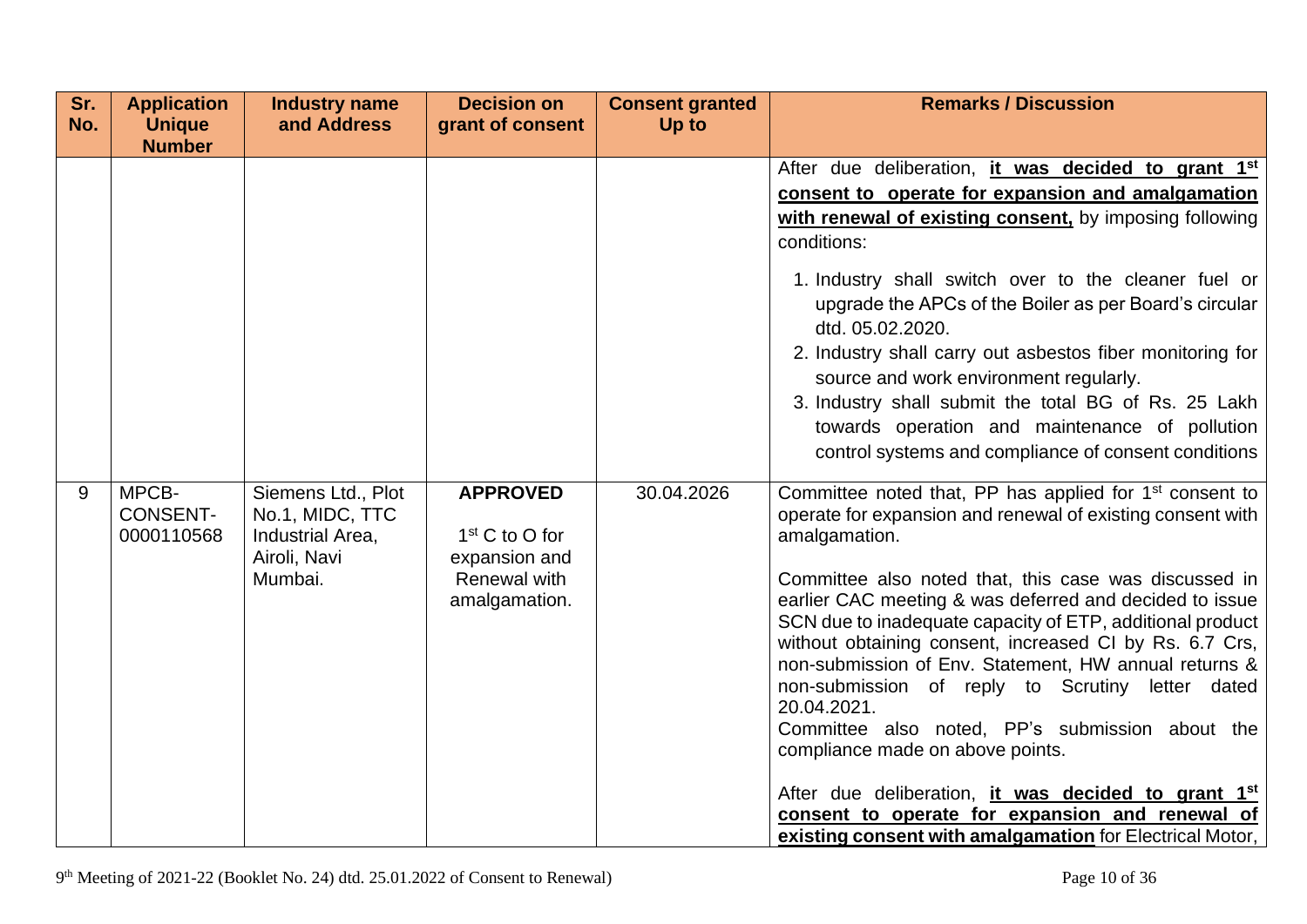| Sr.<br>No. | <b>Application</b><br><b>Unique</b><br><b>Number</b> | <b>Industry name</b><br>and Address                                                               | <b>Decision on</b><br>grant of consent       | <b>Consent granted</b><br>Up to | <b>Remarks / Discussion</b>                                                                                                                                                                                                                                                                                                                                                                                                                                                                  |
|------------|------------------------------------------------------|---------------------------------------------------------------------------------------------------|----------------------------------------------|---------------------------------|----------------------------------------------------------------------------------------------------------------------------------------------------------------------------------------------------------------------------------------------------------------------------------------------------------------------------------------------------------------------------------------------------------------------------------------------------------------------------------------------|
|            |                                                      |                                                                                                   |                                              |                                 | Traction Motor, Switchgear Items & PI Products, LT & HT<br>Switchboards, Transformers with Reactors & one<br>additional product - Variable Speed AC & DC Drive,<br>Electrical Control Cabinet, M.V. Drive & PLC System by<br>imposing following conditions:                                                                                                                                                                                                                                  |
|            |                                                      |                                                                                                   |                                              |                                 | 1. PP shall operate & maintain pollution control system<br>to achieve consented standards.<br>2. PP shall submit/extend the BG of Rs. 25 Lakh towards<br>O & M of PCS and compliance of consent conditions.<br>Consent shall be issued after submission of production<br>quantity in tonnage and additional consent fees, if any                                                                                                                                                             |
| 10         | MPCB-<br><b>CONSENT-</b><br>0000112959               | <b>Chandrapur Super</b><br><b>Thermal Power</b><br><b>Station Chandrapur</b><br>Mauza Dewai, 1 to | <b>NOT APPROVED</b><br>Renewal of<br>consent | $---$                           | Committee noted that PP has applied for renewal of<br>consent for coal based thermal power Plant of total<br>capacity-2920 MW (Total-7 units) (Unit 3 & 4 -210 MW<br>each and Unit 5,6,7,8 & 9-500 MW each).                                                                                                                                                                                                                                                                                 |
|            |                                                      | 16 Mauza Dewai, 1<br>to 16, Govindpur,<br>Rayyatawari,<br>Urjanagar, Tal &<br>Dist-Chandrapur.    |                                              |                                 | After due deliberation, it was decided to defer the case<br>and issue show cause notice for refusal of consent &<br>forfeiture of BG of Rs.25 lakh towards following non<br>compliances:                                                                                                                                                                                                                                                                                                     |
|            |                                                      |                                                                                                   |                                              |                                 | 1. PP has not complied with the Hon'ble NGT order<br>19.01.2022<br>dated<br>in<br>original<br>application<br>No.74/2020(WZ).<br>2. To comply with emission norms, PP has not submitted<br>detailed action plan along with bar chart for installation<br>of FGD, as per MoEF notification dtd. 31.03.2021.<br>3. PP has failed to install Real time coal ash analyser.<br>4. PP is utilising Coal having high ash and sulphur<br>content.<br>5. PP has not achieved 100% Fly ash utilization. |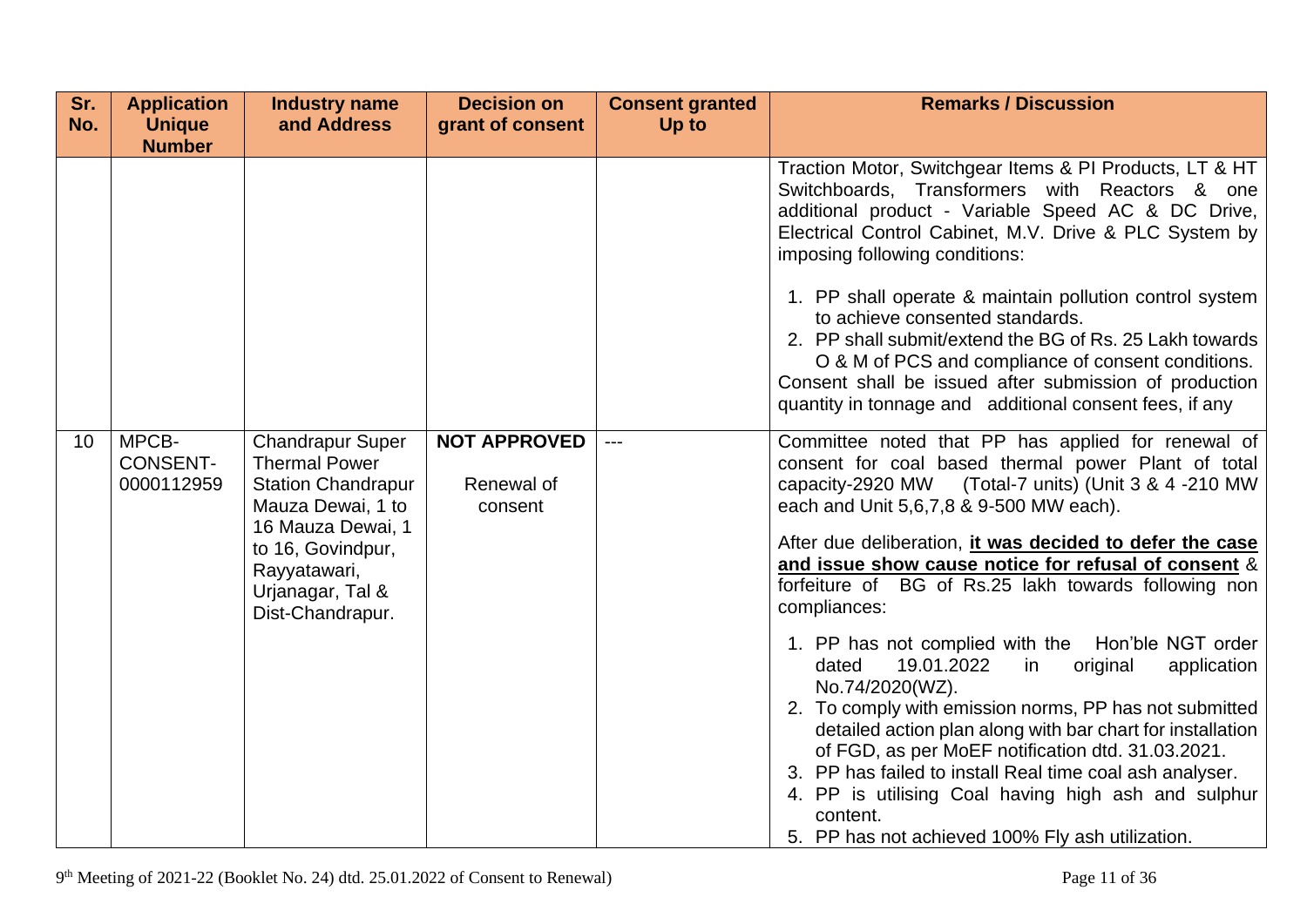| Sr.<br>No. | <b>Application</b><br><b>Unique</b>    | <b>Industry name</b><br>and Address                                                                                                                                                                                                                                                                                                                                                                                                                                                    | <b>Decision on</b><br>grant of consent                     | <b>Consent granted</b><br>Up to | <b>Remarks / Discussion</b>                                                                                                                                                                                                                                                                                                                                                                                                                                                                                                                                                                                                                                                                                                                                                                                                                                                                                            |
|------------|----------------------------------------|----------------------------------------------------------------------------------------------------------------------------------------------------------------------------------------------------------------------------------------------------------------------------------------------------------------------------------------------------------------------------------------------------------------------------------------------------------------------------------------|------------------------------------------------------------|---------------------------------|------------------------------------------------------------------------------------------------------------------------------------------------------------------------------------------------------------------------------------------------------------------------------------------------------------------------------------------------------------------------------------------------------------------------------------------------------------------------------------------------------------------------------------------------------------------------------------------------------------------------------------------------------------------------------------------------------------------------------------------------------------------------------------------------------------------------------------------------------------------------------------------------------------------------|
|            | <b>Number</b>                          |                                                                                                                                                                                                                                                                                                                                                                                                                                                                                        |                                                            |                                 |                                                                                                                                                                                                                                                                                                                                                                                                                                                                                                                                                                                                                                                                                                                                                                                                                                                                                                                        |
|            |                                        |                                                                                                                                                                                                                                                                                                                                                                                                                                                                                        |                                                            |                                 | 6. PP has not submitted plan for legacy ash dumped in<br>the ash pond.<br>7. PP has not provided proper & adequate arrangements<br>to collect and transfer ash slurry.<br>8. PP has not provided proper collection, treatment &<br>recycle system for the runoff water arises from coal<br>reject storage area.<br>9. PP has failed to submit the Bank Guarantee as per<br>earlier consent conditions.<br>10. The JVS analysis results of AAQM, Stack monitoring<br>are exceeding the consented norms.                                                                                                                                                                                                                                                                                                                                                                                                                 |
| 11         | MPCB-<br><b>CONSENT-</b><br>0000113671 | M/s. Writer Lifestyle<br>Pvt. Ltd.<br><b>Resort &amp; Health</b><br>Farm, Plot bearing<br>Gut No. [At. Village<br>Chawsar] 223, 226,<br>232, 234, 235, 236,<br>243 [At. Village<br>Shillim] 905, 906,<br>907, 908, 910, 920,<br>921, 922, 923, 924,<br>925, 926, 927, 928,<br>930, 931, 932, 933,<br>934, [P/O], 935,<br>936, 940, 941, 942,<br>943, 944, 945, 946,<br>947, 948, 949, 950,<br>951, 952, 953, 954,<br>955, 956, 957, 958,<br>959, 961, 972, 973,<br>974, 975, 976, 977, | <b>NOT APPROVED</b><br>Renewal of<br>Consent to<br>Operate |                                 | Committee noted that, PP has applied for grant of Renewal<br>of Consent for Hotel activity with total 126 Nos of buildings<br>which includes Guest rooms (Keys) 82, Presidential villas<br>3, Spa suites 15, Residential Villas 33, Back of House<br>including laundry 1, Central Facility 1, Club 1, Info. Center<br>1, Pool and Bar 1, Reception 1, Driver and security 1,<br>Relaxation center 1, Spa reception 1, Spa treatment rooms<br>12, the project developed by Writer Lifestyle Pvt Ltd, having<br>Total Plot Area of 13,24,930 Sq.m and Total Construction<br>Built Up Area of 35,821.11 Sq.m.<br>Committee also noted that, PP has not submitted reply of<br>scrutiny letter, justification regarding increase in Capital<br>investment and BG as per earlier Consent condition.<br>After due deliberation, it was decided to issue Show<br>Cause Notice for refusal of Renewal of Consent to<br>Operate. |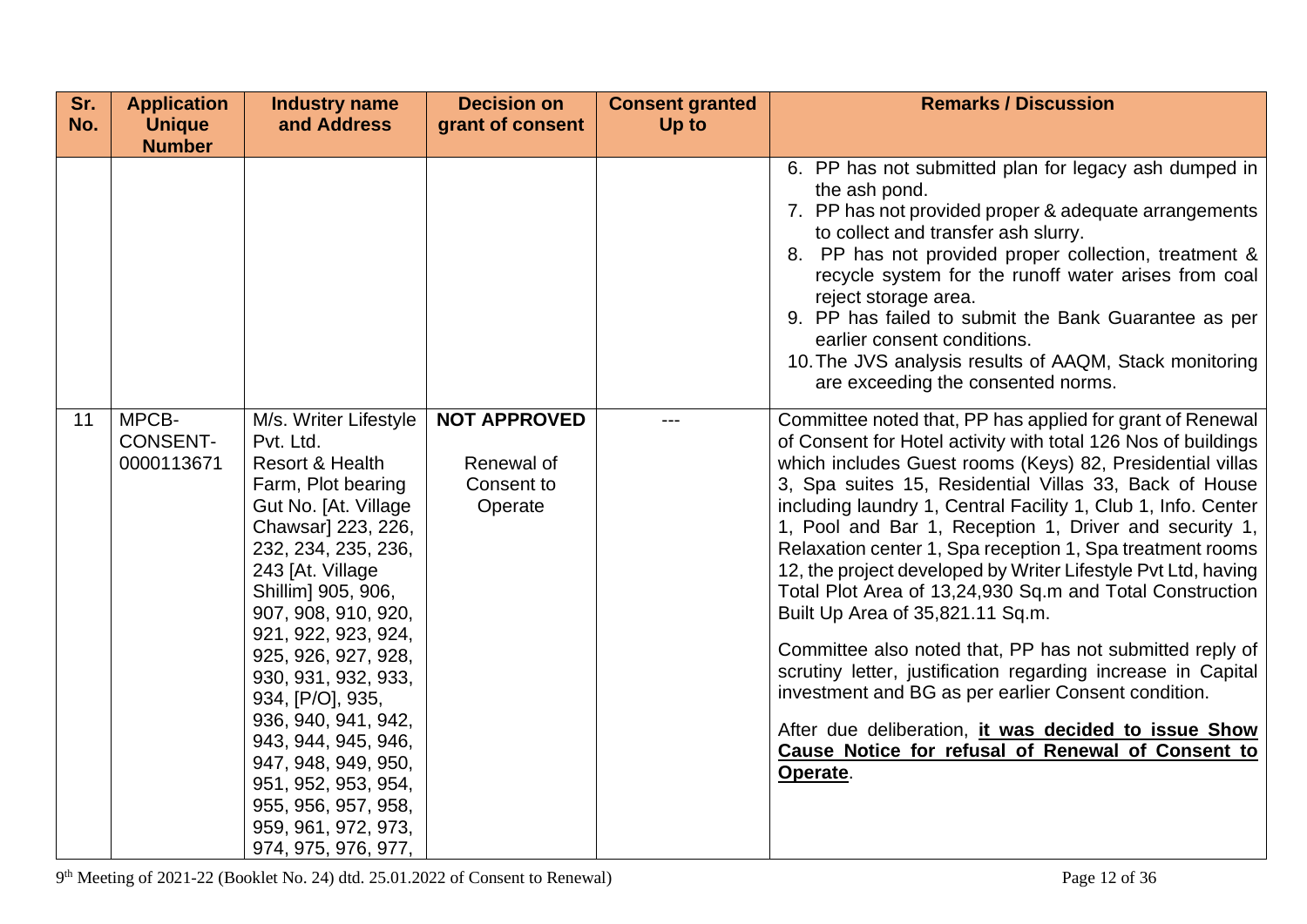| Sr.<br>No. | <b>Application</b><br><b>Unique</b>    | <b>Industry name</b><br>and Address                                                                                                                        | <b>Decision on</b><br>grant of consent                 | <b>Consent granted</b><br>Up to | <b>Remarks / Discussion</b>                                                                                                                                                                                                                                                                                                                                                                                                                                                                                                                                                                                                                     |
|------------|----------------------------------------|------------------------------------------------------------------------------------------------------------------------------------------------------------|--------------------------------------------------------|---------------------------------|-------------------------------------------------------------------------------------------------------------------------------------------------------------------------------------------------------------------------------------------------------------------------------------------------------------------------------------------------------------------------------------------------------------------------------------------------------------------------------------------------------------------------------------------------------------------------------------------------------------------------------------------------|
|            | <b>Number</b>                          |                                                                                                                                                            |                                                        |                                 |                                                                                                                                                                                                                                                                                                                                                                                                                                                                                                                                                                                                                                                 |
|            |                                        | 1023, 1024,<br>1032[P/O], 1033,<br>1034 [P/O] of<br>Village Shillim –<br>Chawsar, Tal.<br>Maval, Dist. Pune.                                               |                                                        |                                 |                                                                                                                                                                                                                                                                                                                                                                                                                                                                                                                                                                                                                                                 |
| 12         | MPCB-<br><b>CONSENT-</b><br>0000114391 | Rashtriya<br>Chemicals and<br><b>Fertilizers Limited.</b><br>Trombay Unit,<br>127 Chembur, 1<br>(Marawali), 1, 5, 5,<br>1 to 6 (Anik),<br>Chembur, Mumbai. | <b>APPROVED</b><br>Renewal of<br>Consent to<br>Operate | 31.07.2026.                     | Committee noted that, industry has applied for grant of<br>renewal of Consent to Operate.<br>Committee also noted that, the case was discussed in<br>earlier CAC & it was decided to defer the case and call the<br>PP for technical presentation on smell nuisances & fog<br>formation in the area, status of dispersion modelling study,<br>increase in C.I. by Rs. 439.71 Crs and overall compliances.<br>Committee further noted that industry has made its<br>presentation on above points.<br>After due deliberation, it was decided to grant plain<br>renewal of Consent to Operate subjecting to existing<br>Consent conditions and BG. |
| 13         | MPCB-<br><b>CONSENT-</b><br>0000114183 | <b>EXIDE</b><br><b>INDUSTRIES LTD</b><br>PLOT NO E-5 & E-<br>6 MIDC<br>,INDUSTRIAL<br><b>AREA</b><br><b>AHMEDNAGAR</b><br><b>AHMEDNAGAR</b>                | <b>APPROVED</b><br>Plain Renewal of<br>consent         | 31.07.2026                      | Committee noted that, PP has applied for plain renewal of<br>consent for manufacturing of Lead Acid storage batteries<br>(Only for two wheelers).<br>Committee also noted that, the case was discussed in<br>previous CAC meeting & was deferred and decided to<br>issue SCN for refusal of consent and call PP for technical<br>presentation due to non-submission of EPR regarding<br>Battery. Subsequently, PP has submitted the compliance<br>report & given the technical presentation.                                                                                                                                                    |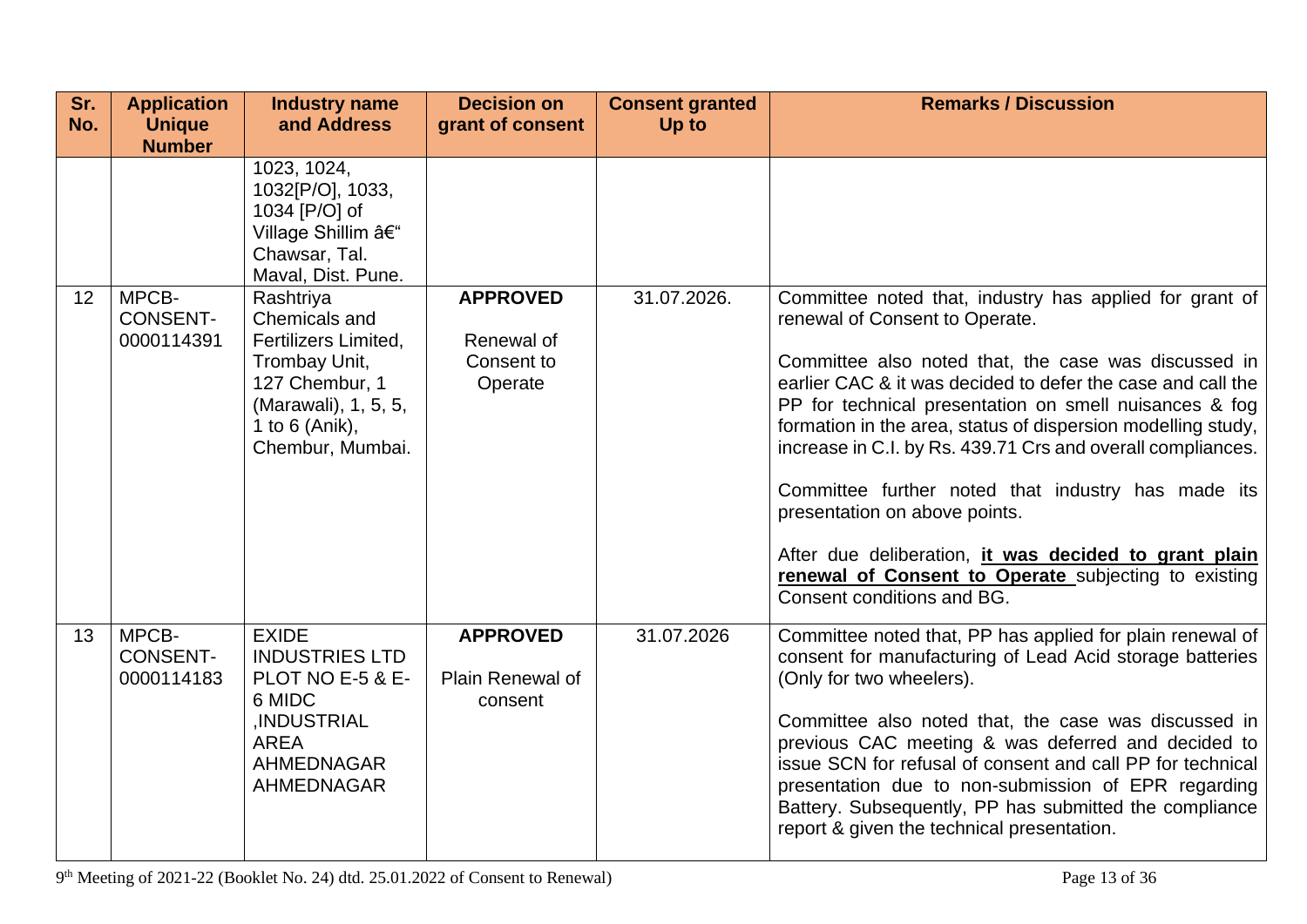| Sr.<br>No. | <b>Application</b><br><b>Unique</b>    | <b>Industry name</b><br>and Address                                     | <b>Decision on</b><br>grant of consent                          | <b>Consent granted</b><br>Up to | <b>Remarks / Discussion</b>                                                                                                                                                                                                                                                                                                                                                                                                                                                                                                                                                                                                                                                                                                                                                                                                                                         |
|------------|----------------------------------------|-------------------------------------------------------------------------|-----------------------------------------------------------------|---------------------------------|---------------------------------------------------------------------------------------------------------------------------------------------------------------------------------------------------------------------------------------------------------------------------------------------------------------------------------------------------------------------------------------------------------------------------------------------------------------------------------------------------------------------------------------------------------------------------------------------------------------------------------------------------------------------------------------------------------------------------------------------------------------------------------------------------------------------------------------------------------------------|
|            | <b>Number</b>                          |                                                                         |                                                                 |                                 | Committee further noted that Board office has issued<br>direction vide dated 02.12.2021 u/s 5 of The Environment<br>(Protection) Act, 1986 & Batteries (M & H) Rules, 2001.<br>After due deliberation, it was decided to grant plain<br>renewal of consent for manufacturing of Lead Acid<br>storage batteries (Only for two wheelers) -15,00,000 Nos/M<br>by imposing following conditions.<br>1. PP shall comply with the direction issued by Board<br>vide dated 02.12.2021 u/s 5 of The Environment<br>(Protection) Act, 1986 & Batteries (M & H) Rules,<br>2001.<br>2. PP shall operate & maintain the effluent treatment<br>facility to achieve ZLD.<br>3. PP shall submit/extend the BG of Rs. 25.0 Lakh<br>towards O & M of PCs and compliance of consent<br>conditions.<br>Consent shall be issued after submission of additional<br>consent fees, if any. |
| 14         | MPCB-<br><b>CONSENT-</b><br>0000114102 | <b>Balewadi Tech</b><br>Park Pvt Ltd., 20<br>Balewadi, Haveli,<br>Pune. | <b>APPROVED</b><br>Renewal of<br>consent with<br>increase in CI | 30.09.2023                      | Committee noted that, PP has applied for renewal of<br>consent with increase in CI for IT park project.<br>Committee also noted that, the case was discussed in<br>earlier CAC meeting & was deferred and decided to call the<br>PP for presentation due to non-submission of details of E-<br>waste management, land availability for disposal of treated<br>sewage etc.<br>Committee also noted that, PP has made the presentation<br>and briefed on above points.                                                                                                                                                                                                                                                                                                                                                                                                |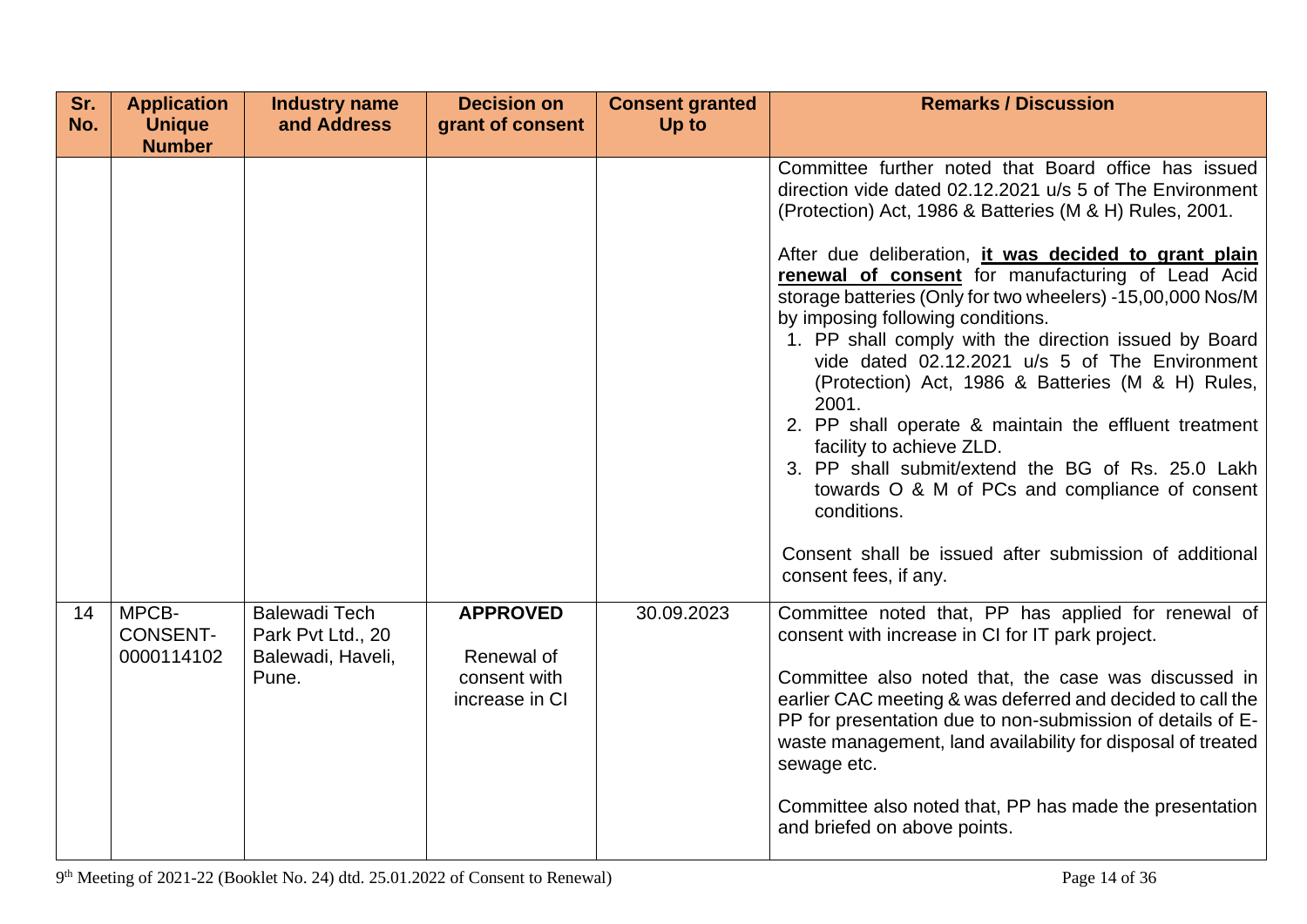| Sr. | <b>Application</b>             | <b>Industry name</b>                     | <b>Decision on</b>             | <b>Consent granted</b> | <b>Remarks / Discussion</b>                                                                                                                                                                                                                                                                                                                                                                                                                                                                                                                                                                                                                                                                                                                                                                                                                                                                                                                                                                                                                                                                                                                                                                 |
|-----|--------------------------------|------------------------------------------|--------------------------------|------------------------|---------------------------------------------------------------------------------------------------------------------------------------------------------------------------------------------------------------------------------------------------------------------------------------------------------------------------------------------------------------------------------------------------------------------------------------------------------------------------------------------------------------------------------------------------------------------------------------------------------------------------------------------------------------------------------------------------------------------------------------------------------------------------------------------------------------------------------------------------------------------------------------------------------------------------------------------------------------------------------------------------------------------------------------------------------------------------------------------------------------------------------------------------------------------------------------------|
| No. | <b>Unique</b><br><b>Number</b> | and Address                              | grant of consent               | Up to                  |                                                                                                                                                                                                                                                                                                                                                                                                                                                                                                                                                                                                                                                                                                                                                                                                                                                                                                                                                                                                                                                                                                                                                                                             |
|     |                                |                                          |                                |                        | After due deliberation, it was decided to grant renewal of<br>consent with increase in CI for IT park project on total plot<br>area of 34,900 Sq.mtr & total construction BUA of<br>1,85,361.92 Sq. Mtr by imposing following conditions.<br>1. PP shall comply with the conditions stipulated in EC &<br>Consent.<br>2. PP shall operate STP to achieve treated domestic<br>effluent standard for parameter BOD-10 mg/lit<br>including disinfection facility to the treated sewage.<br>3. The treated sewage shall be 60% recycled for<br>secondary purposes such as toilet flushing, air<br>conditioning, cooling tower make up, firefighting etc.<br>and remaining shall be utilized on land for gardening<br>and/ or connected to local body sewer line with water<br>metering system.<br>4. PP shall operate organic waste digester along with<br>composting facility/bio-digester (biogas) for the<br>treatment of wet garbage.<br>5. PP shall make provision of charging ports for electric<br>vehicles at least 30% of total available parking slots.<br>6. PP shall submit BG of Rs. 25 Lakh towards O & M of<br>Pollution Control System and compliance of Consent<br>conditions. |
|     |                                |                                          |                                |                        | Consent shall be issued after submission of additional<br>consent fees towards increased CI.                                                                                                                                                                                                                                                                                                                                                                                                                                                                                                                                                                                                                                                                                                                                                                                                                                                                                                                                                                                                                                                                                                |
|     |                                |                                          |                                |                        |                                                                                                                                                                                                                                                                                                                                                                                                                                                                                                                                                                                                                                                                                                                                                                                                                                                                                                                                                                                                                                                                                                                                                                                             |
| 15  | MPCB-<br><b>CONSENT-</b>       | Sound Casting Pvt.<br>Ltd., Unit 2, Plot | <b>APPROVED</b>                | 31.05.2026             | Committee noted that, PP has applied for renewal of<br>consent with increase in CI for manufacturing of Grey Iron                                                                                                                                                                                                                                                                                                                                                                                                                                                                                                                                                                                                                                                                                                                                                                                                                                                                                                                                                                                                                                                                           |
|     | 0000114882                     | No. C - 10, Kagal-                       | Renewal of                     |                        | Castings, SGI Castings & aluminium casting-37800 MT/A.                                                                                                                                                                                                                                                                                                                                                                                                                                                                                                                                                                                                                                                                                                                                                                                                                                                                                                                                                                                                                                                                                                                                      |
|     |                                | Hatkanangale<br>MIDC, Tal.               | consent with<br>increase in CI |                        |                                                                                                                                                                                                                                                                                                                                                                                                                                                                                                                                                                                                                                                                                                                                                                                                                                                                                                                                                                                                                                                                                                                                                                                             |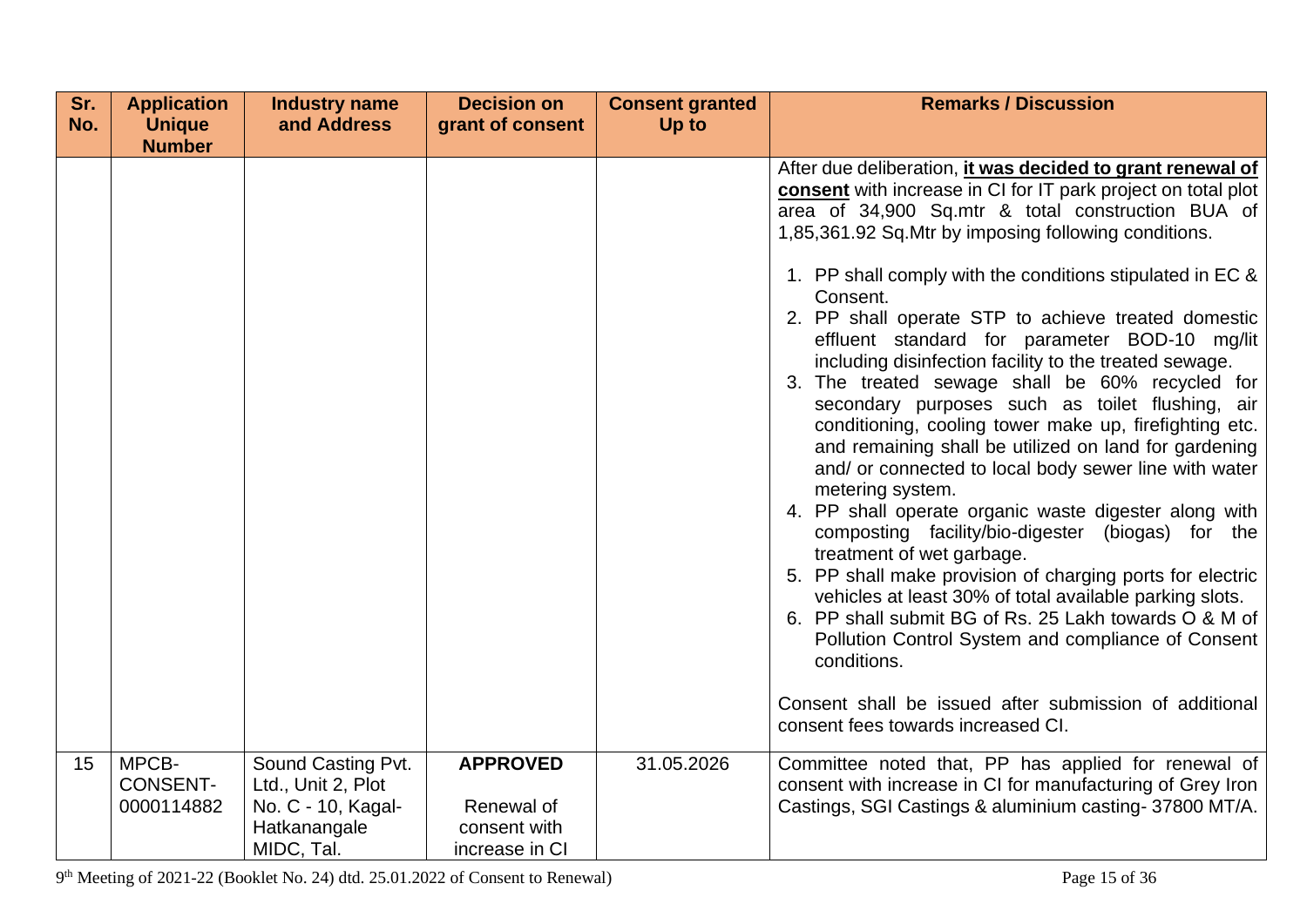| Sr. | <b>Application</b>                     | <b>Industry name</b>                                   | <b>Decision on</b> | <b>Consent granted</b> | <b>Remarks / Discussion</b>                                                                                                                                                                                                                                                                                                                                                                                                                                                                                                                                                                                                                |
|-----|----------------------------------------|--------------------------------------------------------|--------------------|------------------------|--------------------------------------------------------------------------------------------------------------------------------------------------------------------------------------------------------------------------------------------------------------------------------------------------------------------------------------------------------------------------------------------------------------------------------------------------------------------------------------------------------------------------------------------------------------------------------------------------------------------------------------------|
| No. | <b>Unique</b><br><b>Number</b>         | and Address                                            | grant of consent   | Up to                  |                                                                                                                                                                                                                                                                                                                                                                                                                                                                                                                                                                                                                                            |
|     |                                        | Hatkanangale,<br>Dist.: Kolhapur                       |                    |                        | Committee also noted that, the case was discussed in<br>earlier CAC meeting & was decided to issue SCN due to<br>increase in CI by Rs. 80.27 Crs without Boards consent.<br>Accordingly, Board office had issued SCN for refusal of<br>consent due to above lapse.<br>Committee also noted PP's submission/compliance report<br>towards SCN issued.<br>After due deliberation, it was decided to grant renewal of<br>consent with increase in CI for manufacturing of Grey Iron<br>Castings, SGI Castings & aluminium casting- 37800 MT/A<br>by imposing following conditions.<br>1. PP shall submit Board resolution towards increased CI |
|     |                                        |                                                        |                    |                        | without Boards consent & shall not do so in future &<br>shall submit the BG of Rs. 2.0 Lakh towards<br>compliance of the same.<br>2. PP shall achieve the emission standards as per the<br>Notification issued by MOEF&CC vide dated<br>04.12.2019.<br>3. PP shall not exceed the production quantity at any<br>point more than consented quantity & quantity<br>prescribed in EC vide dated 15.01.2011 i.e. 3150<br>MT/M.<br>Consent shall be issued after submission of additional<br>consent fees, if any.                                                                                                                              |
| 16  | MPCB-<br><b>CONSENT-</b><br>0000098656 | <b>Omkar Realtors &amp;</b><br>Developers Pvt.<br>Ltd. | <b>APPROVED</b>    | 31.10.2023             | Committee noted that, PP has applied for grant of Renewal<br>of Consent to Operate (Part-I) for rehab Bldgs, R1 & R2,<br>Sale Bldgs Tower A & C having Total plot area of 59,598.90<br>Sq.m and Construction BUA 2,57,508.07 Sq.m out of Total                                                                                                                                                                                                                                                                                                                                                                                             |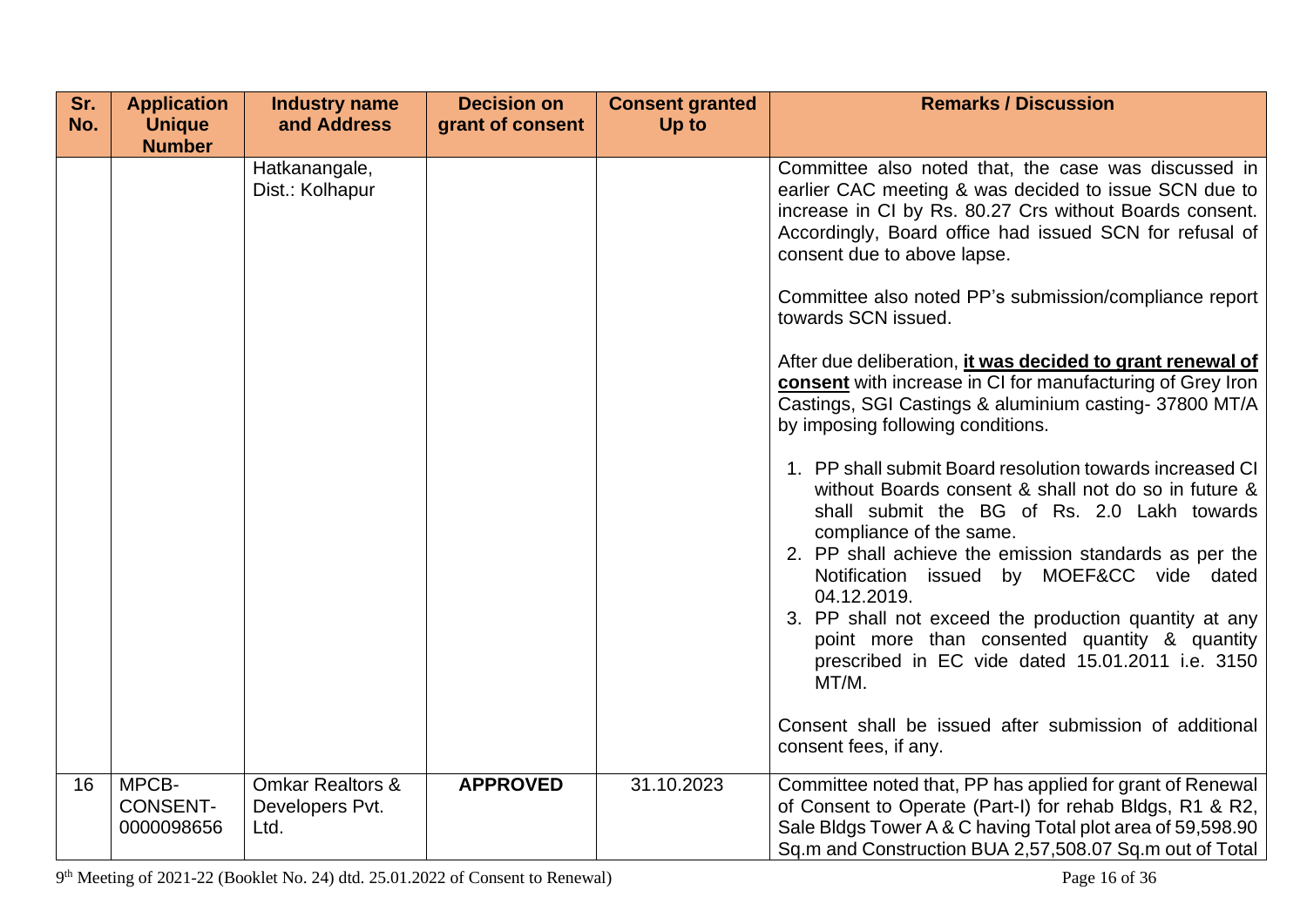| Sr.<br>No. | <b>Application</b><br><b>Unique</b> | <b>Industry name</b><br>and Address                                                                                                    | <b>Decision on</b><br>grant of consent       | <b>Consent granted</b><br>Up to | <b>Remarks / Discussion</b>                                                                                                                                                                                                                                                                                                                                                                                                                                                                                                                                                                                                                                                                                                                                                                                                                                                                                                                                                                                                                                                                                                                                                              |
|------------|-------------------------------------|----------------------------------------------------------------------------------------------------------------------------------------|----------------------------------------------|---------------------------------|------------------------------------------------------------------------------------------------------------------------------------------------------------------------------------------------------------------------------------------------------------------------------------------------------------------------------------------------------------------------------------------------------------------------------------------------------------------------------------------------------------------------------------------------------------------------------------------------------------------------------------------------------------------------------------------------------------------------------------------------------------------------------------------------------------------------------------------------------------------------------------------------------------------------------------------------------------------------------------------------------------------------------------------------------------------------------------------------------------------------------------------------------------------------------------------|
|            | <b>Number</b>                       |                                                                                                                                        |                                              |                                 |                                                                                                                                                                                                                                                                                                                                                                                                                                                                                                                                                                                                                                                                                                                                                                                                                                                                                                                                                                                                                                                                                                                                                                                          |
|            |                                     | CTS No. 811A/7<br>(pt), 812, 813,<br>814A/1 to 814A/4,<br>821, 824, 825 (pt) &<br>844 of Village<br>Malad (East), P/N<br>Ward, Mumbai. | Renewal of<br>Consent to<br>Operate (Part-I) |                                 | Construction BUA of 6,78,938 Sq.m (As per EC dtd.<br>18/09/2018)<br>Committee also noted that, PP has provided STP and<br>OWC.<br>After due deliberation, it was decided to grant Renewal<br>of Consent to Operate (Part-I) by imposing the following<br>conditions.<br>1. PP shall properly operate STP to achieve the treated<br>domestic effluent standard for the parameter BOD-10<br>mg/lit including disinfection facility to the treated<br>sewage.<br>2. The treated sewage shall be 60% recycled for<br>secondary purposes such as toilet flushing, air-<br>conditioning, cooling tower make up, firefighting etc.<br>and remaining shall be utilized on land for gardening<br>and/ or connected to local body sewer line with water<br>metering<br>system.<br>3. PP shall properly operate organic waste digester along<br>with composting facility/bio-digester (biogas) for the<br>treatment of wet garbage.<br>4. PP shall make provision of charging ports for electric<br>vehicles at least 30% of total available parking slots.<br>5. PP shall extend existing BG of Rs. 25 Lakh towards O<br>& M of Pollution Control Systems and compliance of<br>Consent conditions. |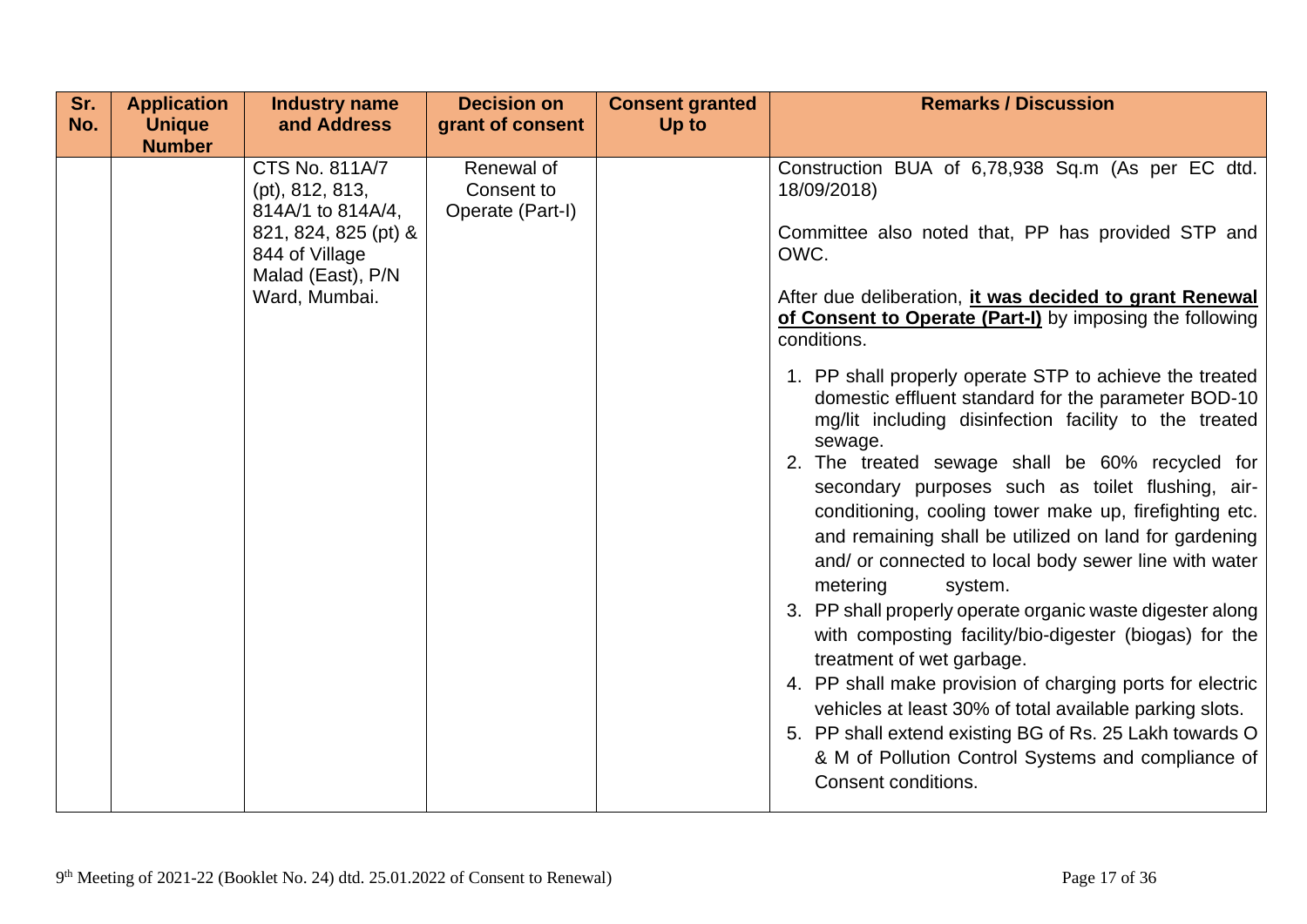| Sr.<br>No. | <b>Application</b><br><b>Unique</b><br><b>Number</b> | <b>Industry name</b><br>and Address                                                                                                                                      | <b>Decision on</b><br>grant of consent                          | <b>Consent granted</b><br>Up to | <b>Remarks / Discussion</b>                                                                                                                                                                                                                                                                                                                                                                                                                                                                                                                                                                                                                                                                                                                                                                                                                                                                                                                                                                  |
|------------|------------------------------------------------------|--------------------------------------------------------------------------------------------------------------------------------------------------------------------------|-----------------------------------------------------------------|---------------------------------|----------------------------------------------------------------------------------------------------------------------------------------------------------------------------------------------------------------------------------------------------------------------------------------------------------------------------------------------------------------------------------------------------------------------------------------------------------------------------------------------------------------------------------------------------------------------------------------------------------------------------------------------------------------------------------------------------------------------------------------------------------------------------------------------------------------------------------------------------------------------------------------------------------------------------------------------------------------------------------------------|
|            |                                                      |                                                                                                                                                                          |                                                                 |                                 | Consent shall be issued after receipt of additional Consent<br>fees, if any.                                                                                                                                                                                                                                                                                                                                                                                                                                                                                                                                                                                                                                                                                                                                                                                                                                                                                                                 |
| 17         | MPCB-<br><b>CONSENT-</b><br>0000114798               | The TATA Power<br>Co Ltd, Trombay<br><b>Thermal Power</b><br>Station<br><b>Revenue Survey</b><br>Number: 589, 636,<br>474-A, PL 72p<br>Mahul Village,<br>Chembur, Mumbai | <b>APPROVED</b><br>Renewal of<br>consent with<br>increase in CI | 31.08.2022                      | Committee noted that, PP has applied for renewal of<br>consent for Thermal Power Plant (Unit No. 5-500 MW, Unit<br>No. 7-180 MW & Unit No. 8 - 250 MW and Unit No. 6 -<br>500 MW is standby)<br>After due deliberation, it was decided to grant renewal of<br>consent for short period i.e for the period up to<br>31.08.2022, by imposing following conditions:<br>1. By forfeiting the BG of Rs.10 Lakh towards JVS<br>exceedance.<br>2. PP shall carry out micro level dispersion modelling<br>study in the area considering the parameter of PM2.5,<br>PM10 by incorporating diurnal variation, wind speed,<br>mixing height etc to know the dispersion of the<br>pollutants within a year and submit the BG of Rs.25<br>Lakh towards compliance of same.<br>3. PP shall submit the BG of Rs. 25 Lakh towards<br>operation and maintenance of pollution control system<br>and compliance of consent conditions.<br>4. PP shall submit the BG as per BG regime of Thermal<br>Power Plant. |
| 18         | MPCB-<br><b>CONSENT-</b><br>0000105837               | Cognizant<br>Technology<br>solution India Pvt.<br>Ltd.<br>Plot No. 16, Rajiv<br>Gandhi Infotech<br>Park, SEZ, MIDC                                                       | <b>APPROVED</b><br>Renewal of<br>Consent to<br>Operate          | 28.02.2025                      | Committee noted that, PP has applied for grant of Renewal<br>of Consent to Operate for IT/ITES activity having Total plot<br>area of 1,17,600 Sq.m and Total construction BUA of<br>1,50,378 Sq.m.<br>Committee also noted that, PP has provided STP and<br>OWC.                                                                                                                                                                                                                                                                                                                                                                                                                                                                                                                                                                                                                                                                                                                             |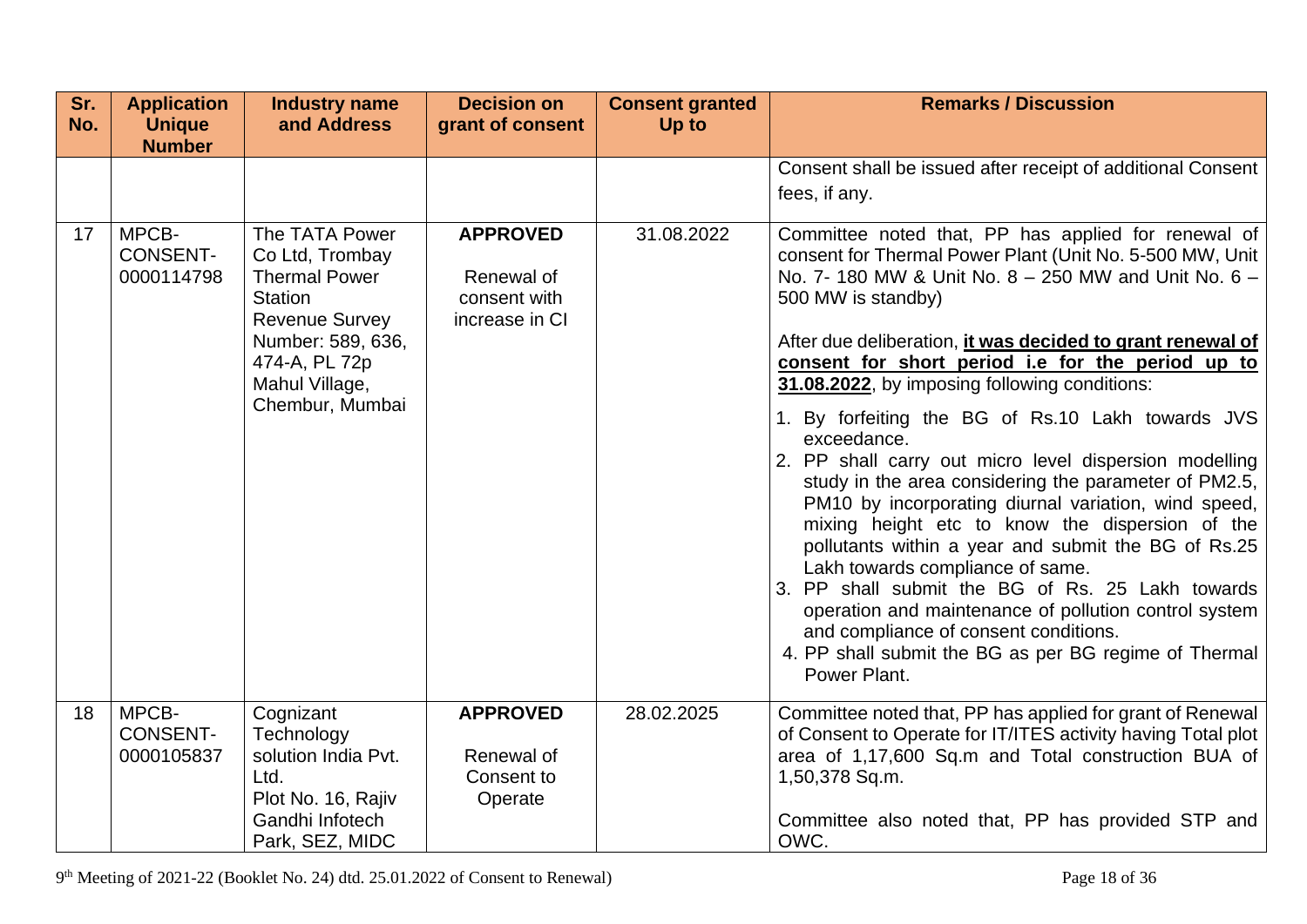| Sr.<br>No. | <b>Application</b><br><b>Unique</b>    | <b>Industry name</b><br>and Address                             | <b>Decision on</b><br>grant of consent | <b>Consent granted</b><br><b>Up to</b> | <b>Remarks / Discussion</b>                                                                                                                                                                                                                                                                                                                                                                                                                                                                                                                                                                                                                                             |
|------------|----------------------------------------|-----------------------------------------------------------------|----------------------------------------|----------------------------------------|-------------------------------------------------------------------------------------------------------------------------------------------------------------------------------------------------------------------------------------------------------------------------------------------------------------------------------------------------------------------------------------------------------------------------------------------------------------------------------------------------------------------------------------------------------------------------------------------------------------------------------------------------------------------------|
|            | <b>Number</b>                          |                                                                 |                                        |                                        |                                                                                                                                                                                                                                                                                                                                                                                                                                                                                                                                                                                                                                                                         |
|            |                                        | Phase-III,<br>Hinjewadi, Tal.<br>Mulshi, Dist. Pune-<br>411057. |                                        |                                        | After due deliberation, it was decided to grant Renewal<br>of Consent to Operate for IT/ITES activity having Total<br>plot area of 1,17,600 Sq.m and Total construction BUA of<br>1,50,378 Sq.m by imposing following conditions.<br>1. PP shall properly operate STP to achieve the treated<br>domestic effluent standard for the parameter BOD-10<br>mg/lit including disinfection facility to the treated<br>sewage.<br>2. The treated sewage shall be 60% recycled for                                                                                                                                                                                              |
|            |                                        |                                                                 |                                        |                                        | secondary purposes such as toilet flushing, air-<br>conditioning, cooling tower make up, firefighting etc.<br>and remaining shall be utilized on land for gardening<br>and/ or connected to local body sewer line with water<br>metering<br>system.<br>3. PP shall properly operate organic waste digester along<br>with composting facility/bio-digester (biogas) for the<br>treatment of wet garbage.<br>4. PP shall make provision of charging ports for electric<br>vehicles at least 30% of total available parking slots.<br>5. PP shall extend existing BG of Rs. 25 Lakh towards O<br>& M of Pollution Control Systems and compliance of<br>Consent conditions. |
|            |                                        |                                                                 |                                        |                                        | Consent shall be issued after receipt of latest JVS analysis<br>results.                                                                                                                                                                                                                                                                                                                                                                                                                                                                                                                                                                                                |
| 19         | MPCB-<br><b>CONSENT-</b><br>0000113343 | Athani Sugars Ltd.,<br>Shahuwadi Unit<br>(Leesse of             | <b>NOT APPROVED</b><br>Renewal         |                                        | Committee noted that, PP has applied for renewal of<br>consent for 2500 TCD Sugar unit.                                                                                                                                                                                                                                                                                                                                                                                                                                                                                                                                                                                 |
|            |                                        | Udaysingrao                                                     |                                        |                                        | Committee also noted that, the application was discussed<br>in earlier CAC meeting and decided to issue SCN for                                                                                                                                                                                                                                                                                                                                                                                                                                                                                                                                                         |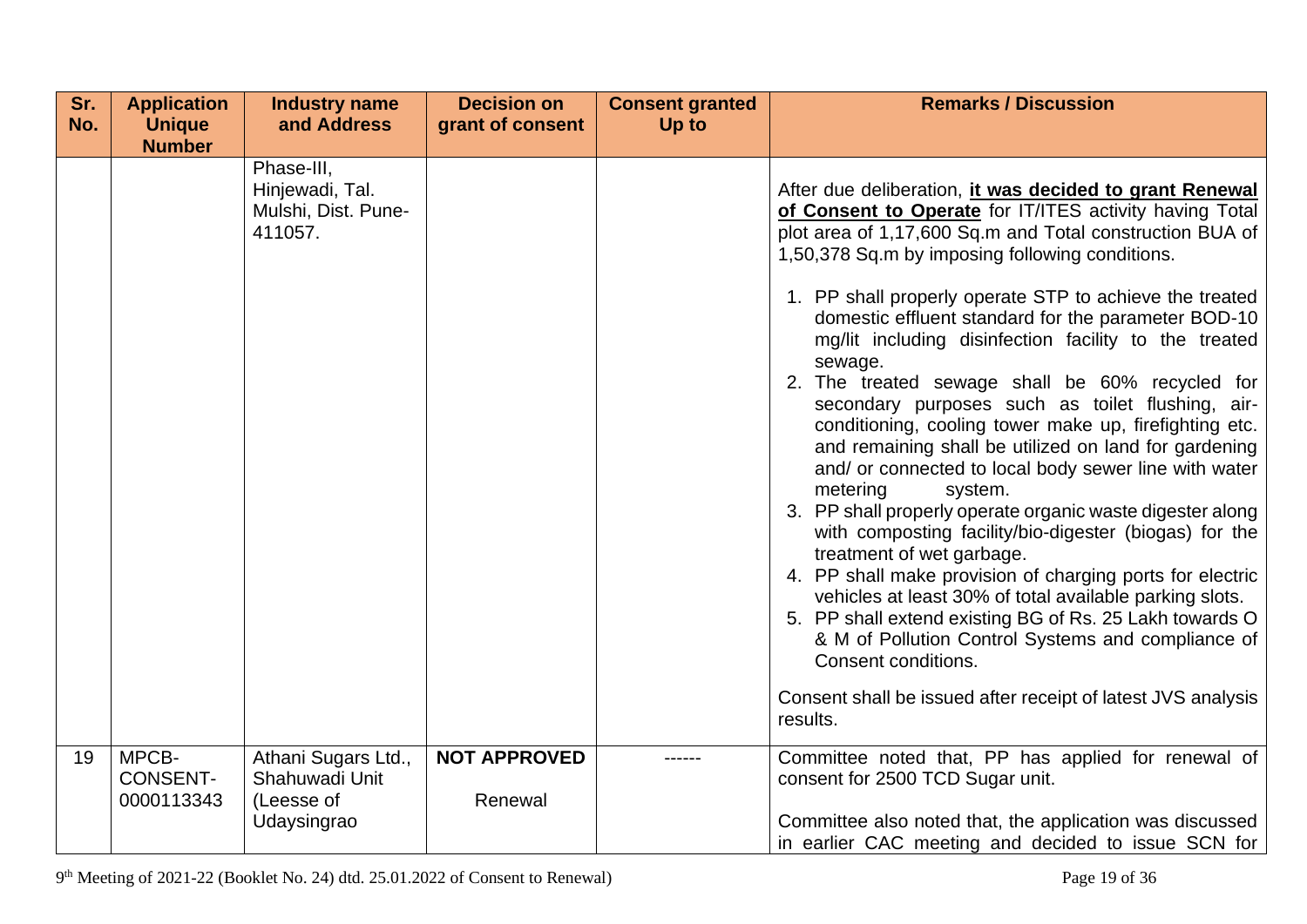| Sr.<br>No. | <b>Application</b><br><b>Unique</b><br><b>Number</b> | <b>Industry name</b><br>and Address                                                                                                               | <b>Decision on</b><br>grant of consent                              | <b>Consent granted</b><br>Up to | <b>Remarks / Discussion</b>                                                                                                                                                                                                                                                                                                                                                                                                                                                                                                                                                                                                                                                                                                                                                                                               |
|------------|------------------------------------------------------|---------------------------------------------------------------------------------------------------------------------------------------------------|---------------------------------------------------------------------|---------------------------------|---------------------------------------------------------------------------------------------------------------------------------------------------------------------------------------------------------------------------------------------------------------------------------------------------------------------------------------------------------------------------------------------------------------------------------------------------------------------------------------------------------------------------------------------------------------------------------------------------------------------------------------------------------------------------------------------------------------------------------------------------------------------------------------------------------------------------|
|            |                                                      | Gaikwad S.S.K.<br>Ltd., Sonawade)<br>229 Sonawade<br>Shahuwadi                                                                                    |                                                                     |                                 | refusal for various non-compliances. Accordingly, SCN for<br>Refusal was issued on 14/10/2021.<br>Committee further noted that, PP did not submit any reply<br>till date. Also not obtain revocation order against the closer<br>directions issued by CPCB. Board has also issued Closure<br>directions dated 03/12/2021.<br>After due deliberation, it was decided to issue final<br><b>Refusal of consent.</b>                                                                                                                                                                                                                                                                                                                                                                                                          |
| 20         | MPCB-<br><b>CONSENT-</b><br>0000116471               | Jayaswal Neco<br>Industries Ltd ACD,<br>Kh. No. 70, 71-A,<br>71-B & 76 29/8,<br>Mile Stone Mouza<br>Ruikhairi, Wardha<br>Road Butibori<br>Nagpur. | <b>NOT APPROVED</b><br>Renewal of<br>consent with<br>increase in CI |                                 | Committee noted that, PP has applied for renewal of<br>consent with increase in CI for manufacturing of Cast<br>Articles of Iron or Steel - 41,000 MT/A.<br>Committee also noted that, this case was discussed in<br>earlier CAC meeting & was issued SCN for refusal of<br>consent due to increased CI by Rs. 24.35 Crs without<br>obtaining Board's consent, not obtained NOC of CGWA for<br>ground water extraction & non-submission of mandatory<br>submissions such as HW annual returns, Environment<br>statement, etc.<br>Committee further noted that, PP has not yet obtained<br>NOC from the CGWA and the JVS results of the STP outlet<br>and AAQM are exceeding the norms.<br>After due deliberation, it was decided to defer the case<br>and issue SCN towards not obtaining CGWA NOC and<br>JVS exceedance. |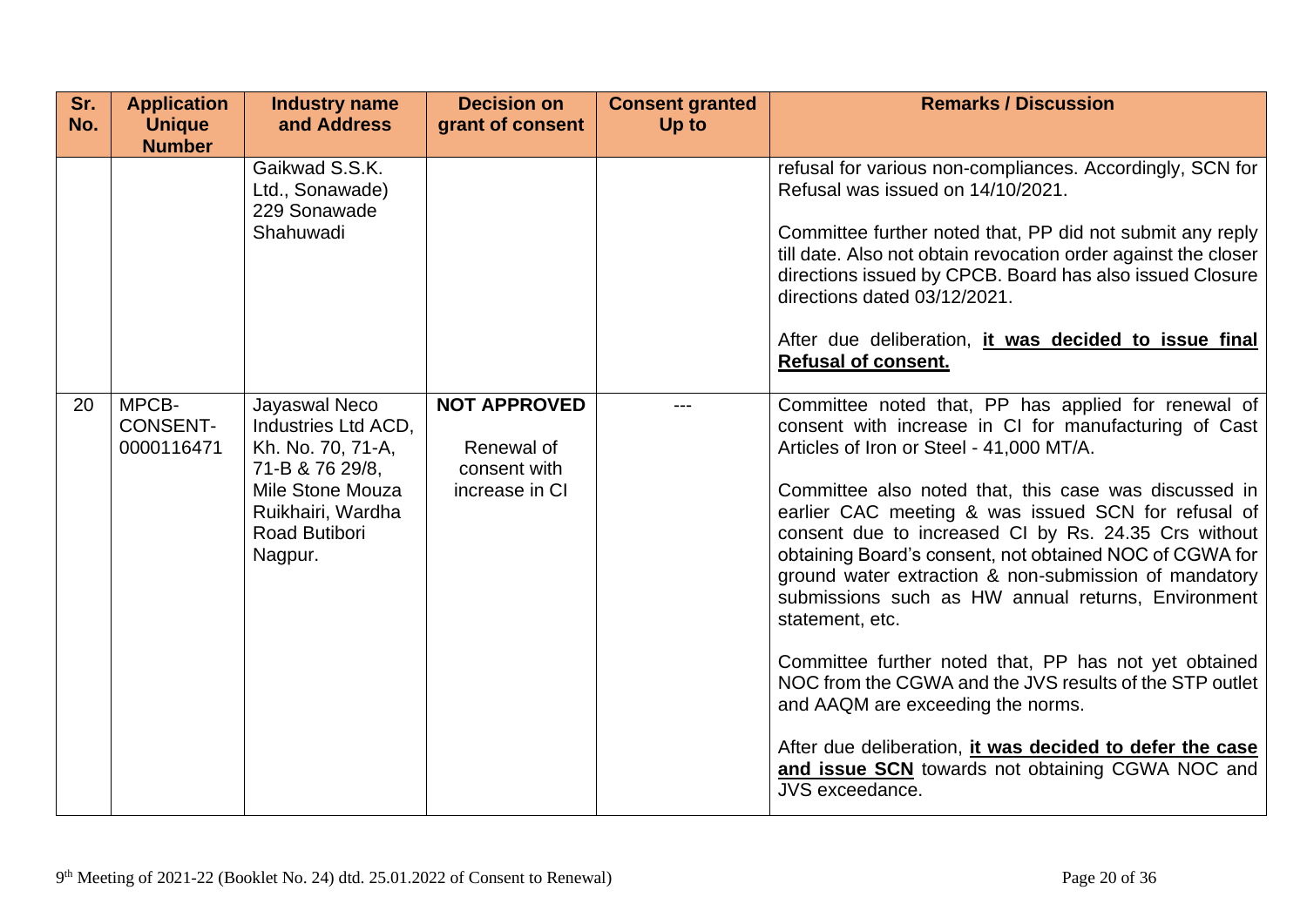| Sr.<br>No. | <b>Application</b><br><b>Unique</b><br><b>Number</b> | <b>Industry name</b><br>and Address                                                                                         | <b>Decision on</b><br>grant of consent                              | <b>Consent granted</b><br>Up to | <b>Remarks / Discussion</b>                                                                                                                                                                                                                                                                                                                                                                                                                                                                                                                                                                                                                                                                                                                                                                                                                                                                                                                                                                                                                                                                                                                                                                                                                                                                                                                                                                          |
|------------|------------------------------------------------------|-----------------------------------------------------------------------------------------------------------------------------|---------------------------------------------------------------------|---------------------------------|------------------------------------------------------------------------------------------------------------------------------------------------------------------------------------------------------------------------------------------------------------------------------------------------------------------------------------------------------------------------------------------------------------------------------------------------------------------------------------------------------------------------------------------------------------------------------------------------------------------------------------------------------------------------------------------------------------------------------------------------------------------------------------------------------------------------------------------------------------------------------------------------------------------------------------------------------------------------------------------------------------------------------------------------------------------------------------------------------------------------------------------------------------------------------------------------------------------------------------------------------------------------------------------------------------------------------------------------------------------------------------------------------|
| 21         | MPCB-<br><b>CONSENT-</b><br>0000116947               | MAHAGENCO,<br>KTPS, 3x660 MW,<br><b>KORADI, NAGPUR</b><br>Khasara no 188-<br>189, Koradi, Tal-<br>Kamptee, Dist-<br>Nagpur. | <b>NOT APPROVED</b><br>Renewal of<br>consent with<br>increase in CI |                                 | Committee noted that, PP has applied for plain renewal of<br>consent for Electricity Generation-1980 MW (i.e.3x660<br>MW) Unit No.8,9 & 10.<br>After due deliberation, it was decided to defer the case<br>and issue show cause notice for refusal of consent &<br>forfeit the BG of Rs.25 lakh towards following non<br>compliances of consent conditions:<br>1. PP has not provided Flue Gas Desulphurisation also<br>not submitted the detailed action plan along with bar<br>chart for installation of FGD and to comply with<br>emission norms.<br>2. PP has not installed Real time coal ash analyser.<br>3. Industry is utilising high ash and sulphur content coal.<br>4. PP has to achieve 100% Fly ash utilization.<br>5. PP has not submitted plan for legacy ash dumped in<br>the ash pond<br>6. PP has not provided proper & adequate arrangements<br>to collect and transfer ash slurry.<br>7. PP has not provided proper collection, treatment &<br>recycle system for the runoff water arises from coal<br>reject storage area.<br>8. PP has not provided adequate capacity STP<br>for<br>treatment of sewage generation 283 CMD.<br>9. JVS analysis results of Stack monitoring is exceeding<br>the standards. Also exceeding CAAQMS results for<br>the parameter PM10, PM2.5.<br>10. PP is not meeting the Specific water consumption<br>standards of $3.5 \text{ m}^3/\text{MWh}$ |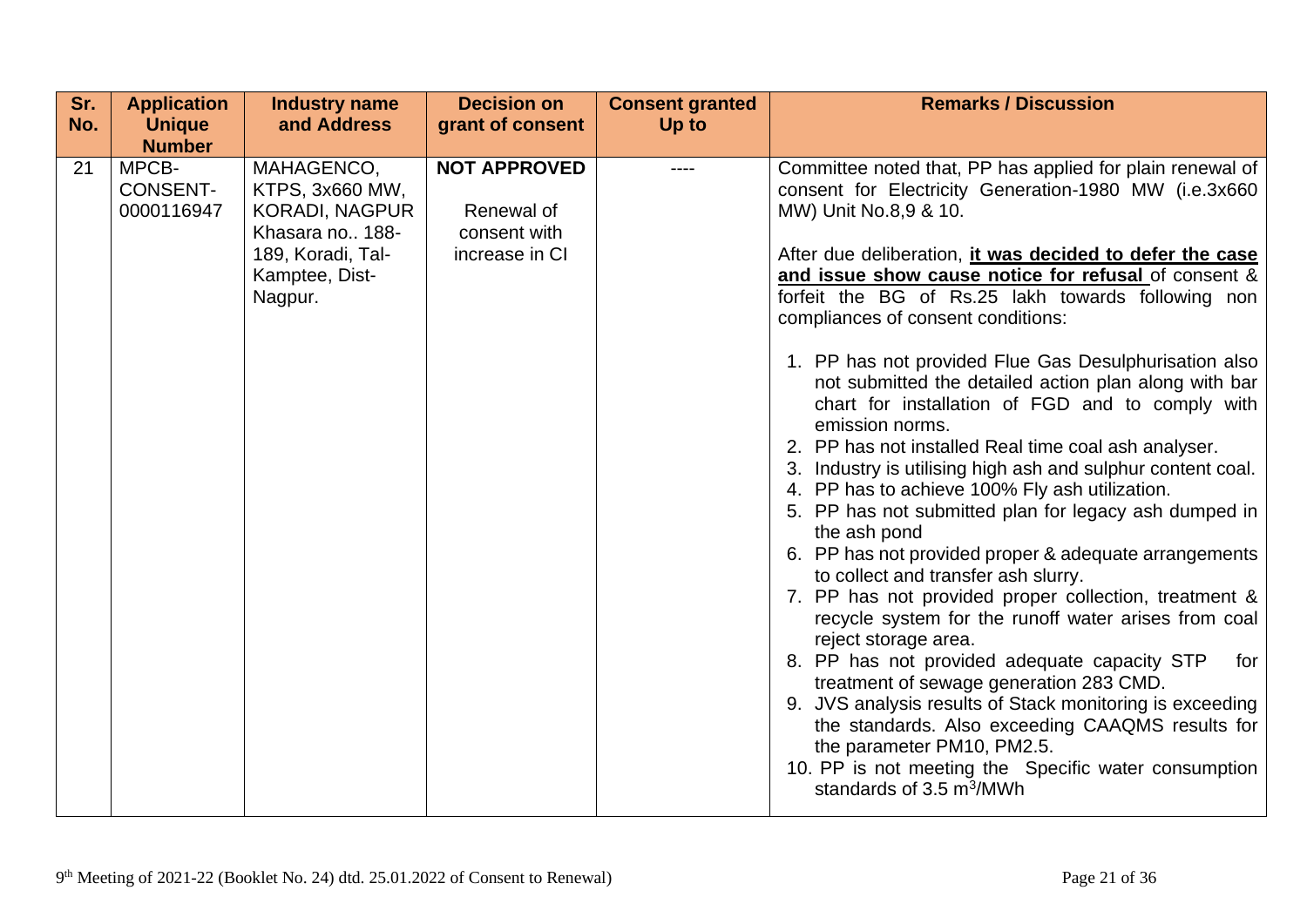| Sr.<br>No. | <b>Application</b><br><b>Unique</b><br><b>Number</b> | <b>Industry name</b><br>and Address                                                                                                                                   | <b>Decision on</b><br>grant of consent                              | <b>Consent granted</b><br>Up to | <b>Remarks / Discussion</b>                                                                                                                                                                                                                                                                                                                                                                                                                                                                                                                                                                                                                                                                                      |
|------------|------------------------------------------------------|-----------------------------------------------------------------------------------------------------------------------------------------------------------------------|---------------------------------------------------------------------|---------------------------------|------------------------------------------------------------------------------------------------------------------------------------------------------------------------------------------------------------------------------------------------------------------------------------------------------------------------------------------------------------------------------------------------------------------------------------------------------------------------------------------------------------------------------------------------------------------------------------------------------------------------------------------------------------------------------------------------------------------|
| 22         | MPCB-<br><b>CONSENT-</b><br>0000118168               | Jakraya Sugar Ltd.<br>(Distillery Unit)<br>Gat No. 61/1/A,<br>64/1, Tal. -<br>Watwate, Tal. -<br>Mohol, Dist -                                                        | <b>APPROVED</b><br>Renewal with<br>amalgamation                     | 31.08.2022                      | Committee noted that, PP has applied for consent with<br>amalgamation of two consent i.e 200 KLPD Molasses base<br>distillery (ENA/RS production) & 150 KLPD Ethanol plant<br>by using RS and SDS only.<br>After due deliberation, it was decided to grant renewal of                                                                                                                                                                                                                                                                                                                                                                                                                                            |
|            |                                                      | Solapur Gat No.<br>61/1/A, 64/1, Tal. -<br>Watwate, Tal. -<br>Mohol, Dist -<br>Solapur Gat No.<br>61/1/A, 64/1, Tal. -<br>Watwate, Tal. -<br>Mohol, Dist -<br>Solapur |                                                                     |                                 | consent with amalgamation, by imposing following<br>conditions:<br>1. PP shall operate pollution control system scientifically<br>to achieve the consented norms.<br>2. PP shall ensure uninterrupted connectivity of OCEMS<br>to Board server directly through data logger.<br>3. Industry shall strictly achieve Zero liquid discharge.<br>4. PP shall submit/extend total Bank Guarantee of Rs. 25<br>lakhs towards O & M of pollution control systems and<br>compliance of consent conditions.                                                                                                                                                                                                               |
| 23         | MPCB-<br><b>CONSENT-</b><br>0000118167               | <b>KORADI</b><br><b>THERMAL POWER</b><br>STATION (2 X 210)<br>MW)<br>Unit 6 & 7 (2x210)<br>MW), At-Koradi,<br>Tal-Kamptee, Dist-<br>Nagpur.                           | <b>NOT APPROVED</b><br>Renewal of<br>consent with<br>increase in CI |                                 | Committee noted that, PP has applied for renewal of<br>consent for Electricity Generation -420 MW (Unit no.6 &<br>unit no.7 of capacity of 210 MW each.<br>After due deliberation, it was decided to defer the case<br>and issue show cause notice for refusal of consent &<br>forfeit the BG of Rs.25 Lakh towards JVS exceedance of<br>AAQM & following non compliances of consent conditions:<br>1. PP has not provided Flue Gas Desulphurisation also<br>not submitted the detailed action plan along with bar<br>chart for installation of FGD and to comply with<br>emission norms.<br>2. PP has not installed Real time coal ash analyser.<br>3. Industry is utilising high ash and sulphur content coal. |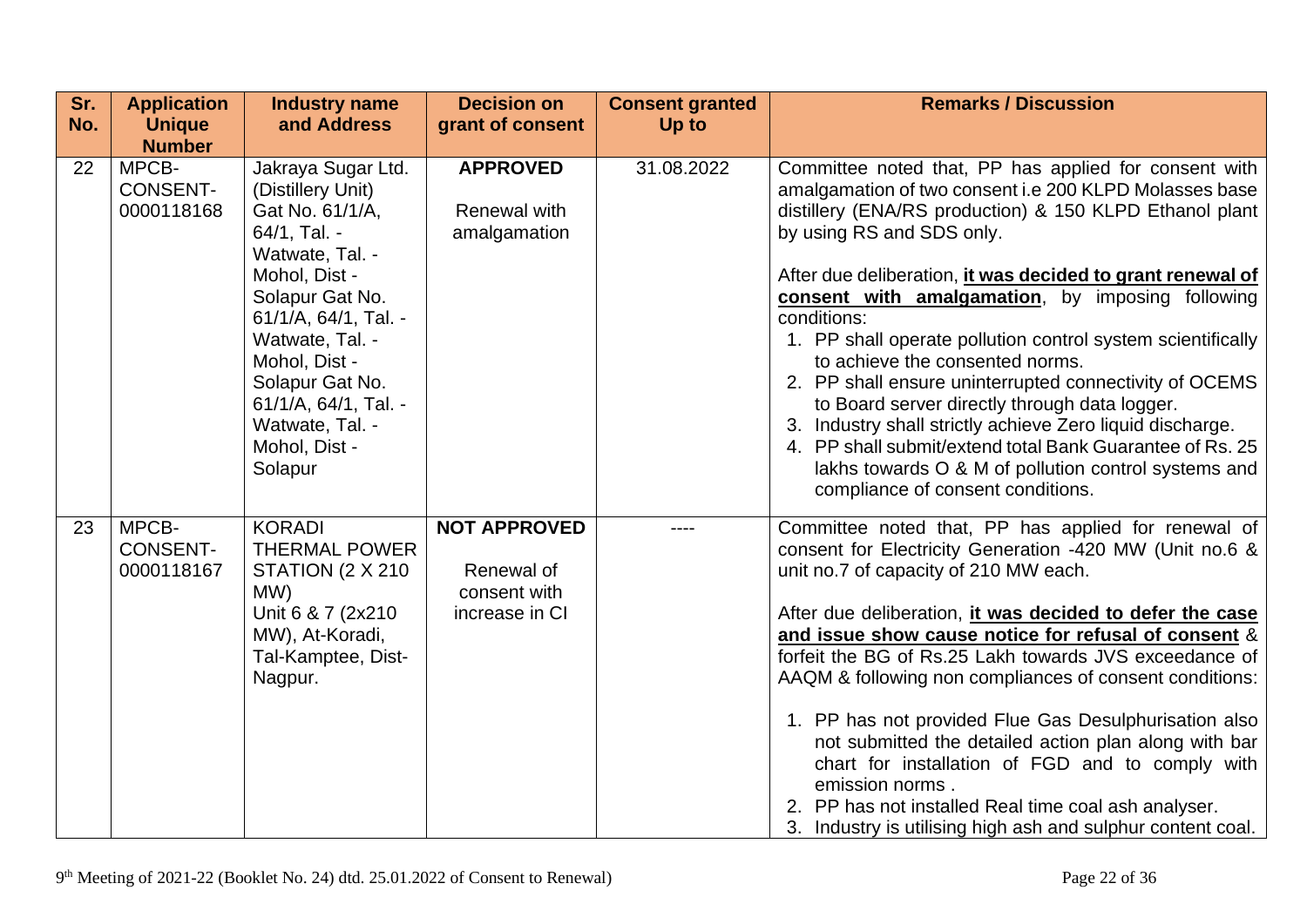| Sr.<br>No. | <b>Application</b><br><b>Unique</b><br><b>Number</b> | <b>Industry name</b><br>and Address                                                                                                | <b>Decision on</b><br>grant of consent                              | <b>Consent granted</b><br>Up to | <b>Remarks / Discussion</b>                                                                                                                                                                                                                                                                                                                                                                                                                                                                                                                                                                                                                                                                                                                                                                                                                                                |
|------------|------------------------------------------------------|------------------------------------------------------------------------------------------------------------------------------------|---------------------------------------------------------------------|---------------------------------|----------------------------------------------------------------------------------------------------------------------------------------------------------------------------------------------------------------------------------------------------------------------------------------------------------------------------------------------------------------------------------------------------------------------------------------------------------------------------------------------------------------------------------------------------------------------------------------------------------------------------------------------------------------------------------------------------------------------------------------------------------------------------------------------------------------------------------------------------------------------------|
|            |                                                      |                                                                                                                                    |                                                                     |                                 | 4. PP has not provided Dry Fly Ash collection system for<br>Unit-6.<br>5. PP has to achieve 100% Fly ash utilization.<br>6. PP has not submitted plan for legacy ash dumped in<br>the ash pond<br>7. PP has not provided proper & adequate arrangements<br>to collect and transfer ash slurry.<br>8. PP has not provided proper collection, treatment &<br>recycle system for the runoff water arises from coal<br>reject storage area.<br>9. JVS analysis results of AAQM are exceeding the<br>standards.                                                                                                                                                                                                                                                                                                                                                                 |
| 24         | MPCB-<br><b>CONSENT-</b><br>0000118281               | Paras Thermal<br>Power Station,<br>Paras<br>S.No.120A,<br>120B, 120C, 120D, 1<br>032 & 1184 Paras<br>,Tal-Balapur, Dist-<br>Akola. | <b>NOT APPROVED</b><br>Renewal of<br>consent with<br>increase in CI |                                 | Committee noted that, PP has applied for plain renewal of<br>consent for Electricity Generation-500 MW (2 x 250 MW<br>Unit 3 & 4).<br>After due deliberation, it was decided to defer the case<br>and issue show cause notice for refusal of consent &<br>forfeit the BG of Rs.25 lakh towards following non<br>compliances of consent conditions:<br>1. PP has not provided Flue Gas Desulphurisation also<br>not submitted the detailed action plan along with bar<br>chart for installation of FGD and to comply with<br>emission norms.<br>2. PP has not installed Real time coal ash analyser.<br>3. Industry is utilising high ash and sulphur content coal.<br>4. PP has not provided adequate capacity ETP for the<br>treatment of effluent generation of 5000 CMD.<br>5. PP has not provided proper & adequate arrangements<br>to collect and transfer ash slurry |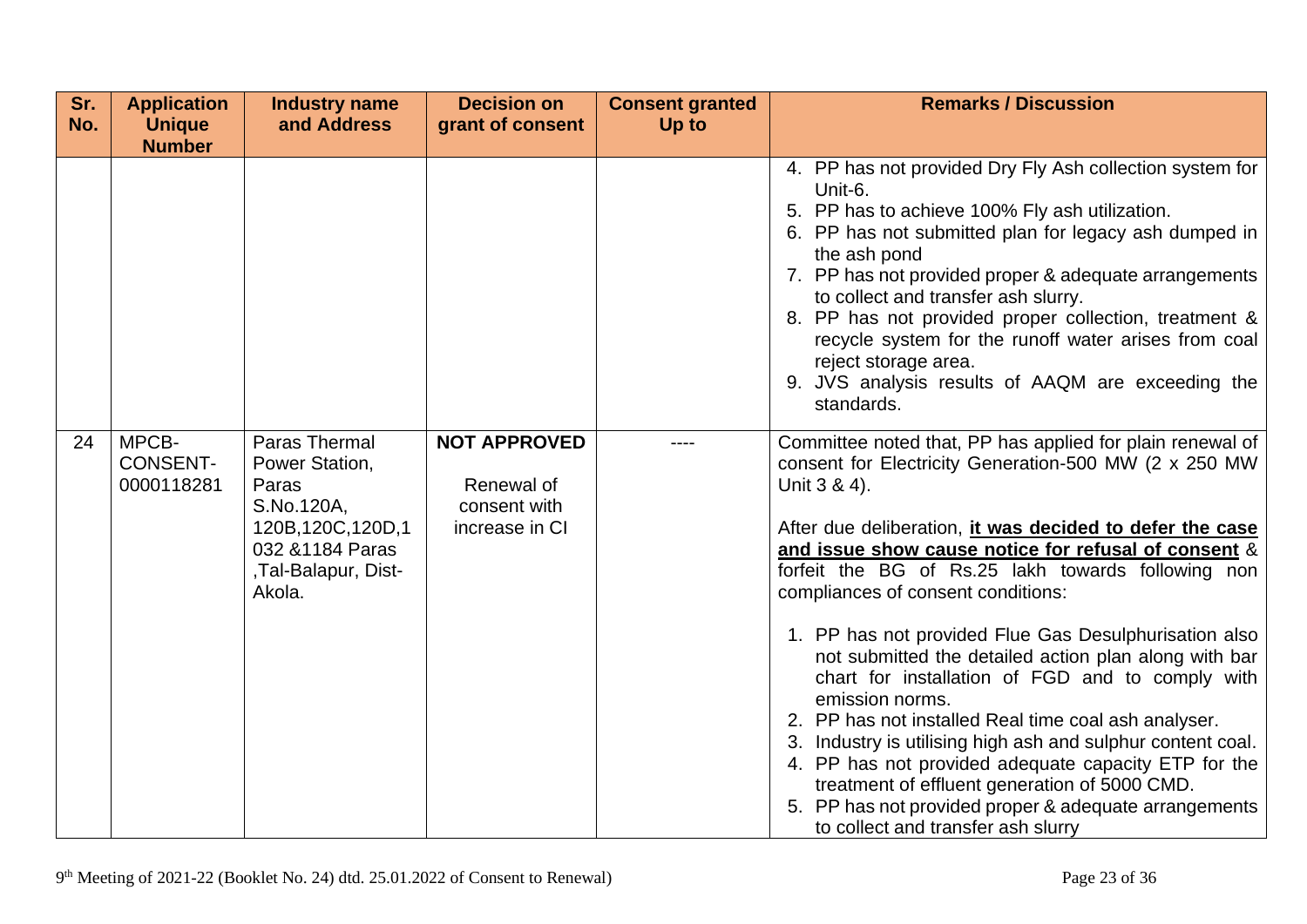| Sr.<br>No. | <b>Application</b><br><b>Unique</b><br><b>Number</b> | <b>Industry name</b><br>and Address                                                                                                                                                                                                                                                                                   | <b>Decision on</b><br>grant of consent                        | <b>Consent granted</b><br>Up to                                  | <b>Remarks / Discussion</b>                                                                                                                                                                                                                                                                                                                                                                                                                                                                                                                                                                                                                                                                                                                                                                   |
|------------|------------------------------------------------------|-----------------------------------------------------------------------------------------------------------------------------------------------------------------------------------------------------------------------------------------------------------------------------------------------------------------------|---------------------------------------------------------------|------------------------------------------------------------------|-----------------------------------------------------------------------------------------------------------------------------------------------------------------------------------------------------------------------------------------------------------------------------------------------------------------------------------------------------------------------------------------------------------------------------------------------------------------------------------------------------------------------------------------------------------------------------------------------------------------------------------------------------------------------------------------------------------------------------------------------------------------------------------------------|
|            |                                                      |                                                                                                                                                                                                                                                                                                                       |                                                               |                                                                  | 6. PP has not provided proper collection, treatment &<br>recycle system for the runoff water arises from coal<br>reject storage area.<br>7. Causing fugitive dust emission from conveyor belt<br>connected to fly ash silo to storage silo.<br>8. Industry has not disposed of hazardous waste<br>to the tune of 16.53 MT/A to<br>(category 35.3)<br>CHWTSDF.<br>9. Industry has not provided concrete road for vehicular<br>movements from main gate to Silo filling area.<br>10. PP has not submitted the BG as per earlier consent<br>conditions.<br>11. JVS analysis results of Stack monitoring and AAQM<br>are exceeding the standards.                                                                                                                                                 |
| 25         | MPCB-<br><b>CONSENT-</b><br>0000117565               | Sanvo Resorts Pvt.<br>Ltd. "Marathon<br>Nexzone", S. No.<br>94, (H. No. 1D), S.<br>No. 95 (H. No. 1, 2,<br>$3/A$ , $3/B$ , $4$ ), S. No.<br>96, S. No. 97 (H.<br>No. 1, 2), S. No. 98,<br>(H. No. 6/A/1,<br>$6/A/2$ , 6B, 6C, 6D),<br>S. No. 98, (H. No.<br>5PT), Village<br>Kolkhe, Tal.<br>Panvel, Dist.<br>Raigad. | <b>APPROVED</b><br>Revalidation of<br>Consent to<br>Establish | Commissioning or<br>up to 30.06.2026<br>whichever is<br>earlier. | Committee noted that, PP has applied for grant of re-<br>validation of Consent to Establish for remaining<br>construction BUA of Rental Housing Scheme of MMRDA<br>"Marathon Nexzone".<br>Committee also noted that, the case was discussed in<br>earlier CAC and was decided to issue SCN for refusal due<br>to non-submission of copy of approved plans, design<br>details of STP & Composting facility and non-submission<br>of application for renewal of Consent to Operate for<br>Building S-1 & S-2.<br>Committee further noted the PP's reply dtd. 05.01.2022<br>towards SCN, submitted copy of the approved plan, design<br>details of STP & OWC and copy of application UAN No.<br>0000124847 dtd. 30.10.2021 for grant of renewal of<br>Consent to Operate for Building S-1 & S-2. |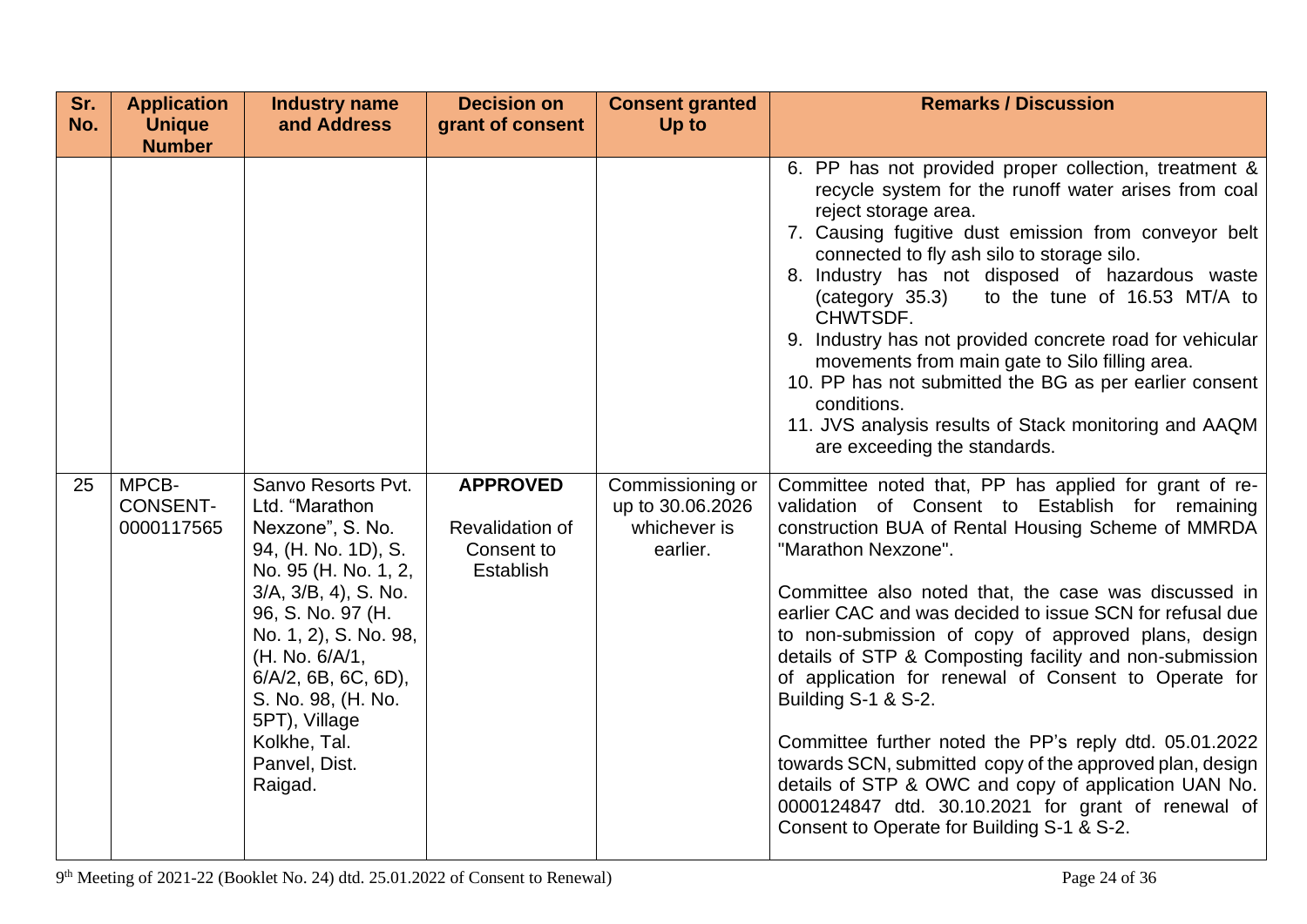| Sr. | <b>Application</b>                     | <b>Industry name</b>                                          | <b>Decision on</b>  | <b>Consent granted</b> | <b>Remarks / Discussion</b>                                                                                                                                                                                                                                                                                                                                                                                                                                                                                                                                                                                                                                                                                                                                                                                                                                                                                                                                                                                                                                                   |
|-----|----------------------------------------|---------------------------------------------------------------|---------------------|------------------------|-------------------------------------------------------------------------------------------------------------------------------------------------------------------------------------------------------------------------------------------------------------------------------------------------------------------------------------------------------------------------------------------------------------------------------------------------------------------------------------------------------------------------------------------------------------------------------------------------------------------------------------------------------------------------------------------------------------------------------------------------------------------------------------------------------------------------------------------------------------------------------------------------------------------------------------------------------------------------------------------------------------------------------------------------------------------------------|
| No. | <b>Unique</b><br><b>Number</b>         | and Address                                                   | grant of consent    | Up to                  |                                                                                                                                                                                                                                                                                                                                                                                                                                                                                                                                                                                                                                                                                                                                                                                                                                                                                                                                                                                                                                                                               |
|     |                                        |                                                               |                     |                        | After due deliberation, it was decided to grant re-<br>validation of Consent to Establish for remaining<br>construction BUA of Rental Housing Scheme of MMRDA<br>"Marathon Nexzone" on total plot area 1,14,920 sq. mtrs.<br>for remaining construction BUA 4,83,248.27 sq. mtrs. out<br>of total construction BUA 7,53,983.27 sq. mtrs. by imposing<br>following conditions.                                                                                                                                                                                                                                                                                                                                                                                                                                                                                                                                                                                                                                                                                                 |
|     |                                        |                                                               |                     |                        | 1. PP shall comply with the conditions stipulated in EC<br>and consent.<br>2. PP shall provide STP of adequate capacity to achieve<br>the treated domestic effluent standard for the<br>parameter BOD-10 mg/lit including disinfection facility.<br>3. The treated sewage shall be 60% recycled for<br>secondary purposes such as toilet flushing, air-<br>conditioning, cooling tower make up, firefighting etc.<br>and remaining shall be utilized on land for gardening<br>and/ or connected to local body sewer line with water<br>metering system.<br>4. PP shall provide organic waste digester along with<br>composting facility/ bio-digester (biogas) for the<br>treatment of wet garbage.<br>5. PP shall make provision of charging ports for electric<br>vehicles at least 30% of total available parking slots.<br>6. PP shall obtain NOC from PMC for disposal of<br>construction debris at specific site inspected and<br>approved by Municipal Corporation.<br>7. PP shall submit/extend BG of Rs. 25 Lakh towards<br>compliance of EC and consent conditions. |
| 26  | MPCB-<br><b>CONSENT-</b><br>0000118759 | Maharashtra State<br><b>Power Generation</b><br>Company Ltd., | <b>NOT APPROVED</b> |                        | Committee noted that, PP has applied for plain renewal of<br>consent for Electricity Generation TPS (Unit 3,4 &5 of 210<br>MW each) 630 MW                                                                                                                                                                                                                                                                                                                                                                                                                                                                                                                                                                                                                                                                                                                                                                                                                                                                                                                                    |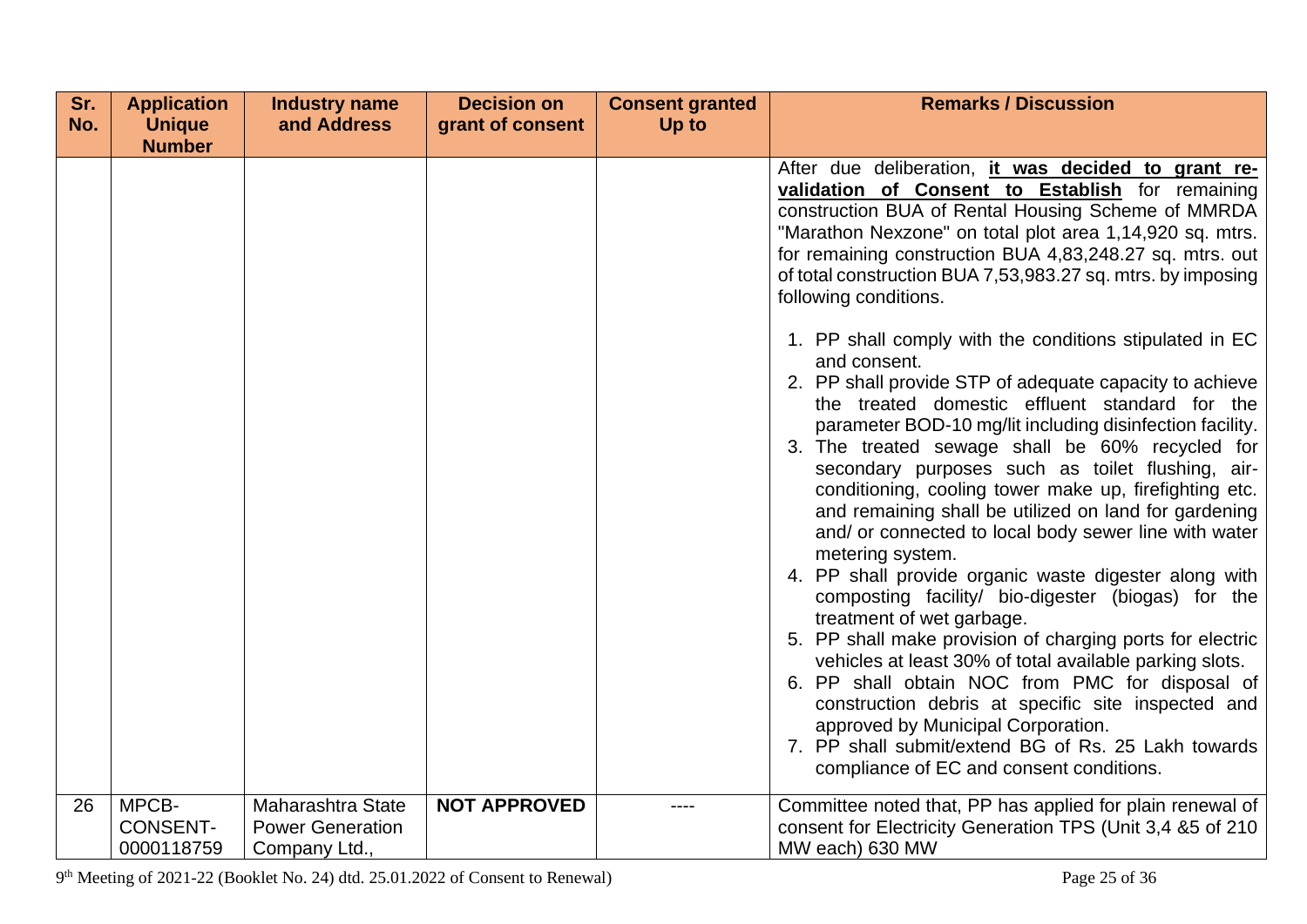| Sr.<br>No. | <b>Application</b><br><b>Unique</b>    | <b>Industry name</b><br>and Address                                                                                                                                                                                                       | <b>Decision on</b><br>grant of consent                     | <b>Consent granted</b><br>Up to | <b>Remarks / Discussion</b>                                                                                                                                                                                                                                                                                                                                                                                                                                                                                                                                                                                                                                                                                                                                                                                                                                                                                                   |
|------------|----------------------------------------|-------------------------------------------------------------------------------------------------------------------------------------------------------------------------------------------------------------------------------------------|------------------------------------------------------------|---------------------------------|-------------------------------------------------------------------------------------------------------------------------------------------------------------------------------------------------------------------------------------------------------------------------------------------------------------------------------------------------------------------------------------------------------------------------------------------------------------------------------------------------------------------------------------------------------------------------------------------------------------------------------------------------------------------------------------------------------------------------------------------------------------------------------------------------------------------------------------------------------------------------------------------------------------------------------|
|            | <b>Number</b>                          |                                                                                                                                                                                                                                           |                                                            |                                 |                                                                                                                                                                                                                                                                                                                                                                                                                                                                                                                                                                                                                                                                                                                                                                                                                                                                                                                               |
|            |                                        | <b>Nashik Thermal</b><br><b>Power Plant</b><br>(Unit 3,4 & 5 of 210)<br>MW each)<br>Eklahare, Tal &<br>Dist-Nashik.                                                                                                                       | Renewal of<br>Consent with<br>decrease in CI               |                                 | After due deliberation, it was decided to defer the case<br>and issue show cause notice for refusal of consent &<br>forfeit the BG of Rs.25 lakh towards following non<br>compliances of consent conditions:<br>1. PP has not provided Flue Gas Desulphurisation also<br>not submitted the detailed action plan along with bar<br>chart for installation of FGD and to comply with<br>emission norms.<br>2. PP has not installed Real time coal ash analyser.<br>3. Industry is utilising high ash and sulphur content coal.<br>4. PP has not provided proper & adequate arrangements<br>to collect and transfer ash slurry.<br>5. PP has not provided proper collection, treatment &<br>recycle system for the runoff water arises from coal<br>reject storage area Not submitted BG as per earlier<br>consent conditions.<br>6. JVS analysis results of effluent, Stack monitoring and<br>AAQM are exceeding the standards. |
| 27         | MPCB-<br><b>CONSENT-</b><br>0000118295 | <b>EQUINOX</b><br><b>BUSINESS PARKS</b><br>PRIVATE LIMITED<br>(formaly known as<br>Peninsula Techno<br>Park (IT Park),<br>Kurla)<br>CTS Nos. 83, 83/1<br>to 19, LBS Plot &<br>CTS No. 81, 81/1 to<br>30 at Kurla (W),<br>Mumbai- 400 070. | <b>NOT APPROVED</b><br>Renewal of<br>Consent to<br>Operate |                                 | Committee noted that, PP has applied for grant of Renewal<br>of Consent to Operate for Commercial / IT Park project<br>having Total plot area of 44,782 Sq.m and Total<br>construction BUA of 1,16,392.73 Sq.m with increase in CI.<br>Committee also noted that, the PP has not submitted<br>approved layout plan, Commencement certificate,<br>Occupation certificate and satisfactory justification towards<br>increase in CI.<br>After due deliberation, it was decided to issue Show<br><b>Cause Notice for refusal of Consent to Operate.</b>                                                                                                                                                                                                                                                                                                                                                                           |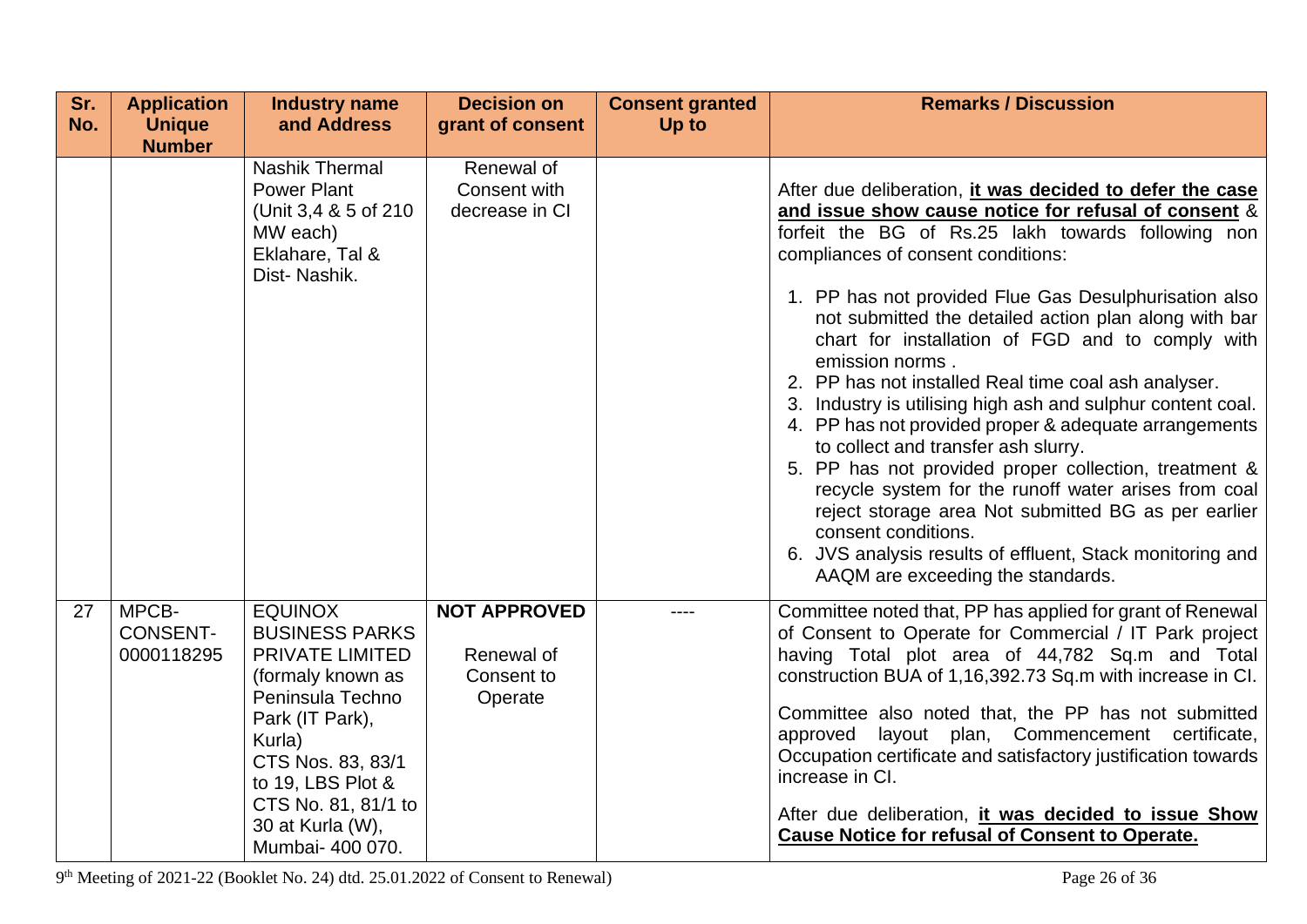| Sr.<br>No. | <b>Application</b><br><b>Unique</b>    | <b>Industry name</b><br>and Address                                                                          | <b>Decision on</b><br>grant of consent                          | <b>Consent granted</b><br>Up to | <b>Remarks / Discussion</b>                                                                                                                                                                                                                                                                                                                                                                                                                                                                                                                     |
|------------|----------------------------------------|--------------------------------------------------------------------------------------------------------------|-----------------------------------------------------------------|---------------------------------|-------------------------------------------------------------------------------------------------------------------------------------------------------------------------------------------------------------------------------------------------------------------------------------------------------------------------------------------------------------------------------------------------------------------------------------------------------------------------------------------------------------------------------------------------|
|            | <b>Number</b>                          |                                                                                                              |                                                                 |                                 |                                                                                                                                                                                                                                                                                                                                                                                                                                                                                                                                                 |
| 28         | MPCB-<br><b>CONSENT-</b><br>0000119262 | <b>SMW Ispat Private</b><br>Limited, Plot No. C-<br>2, C-4, C-5 Deoli<br><b>Growth Center</b><br>MIDC Deoli. | <b>APPROVED</b><br>Renewal of<br>consent with<br>increase in CI | 30.06.2023                      | Committee noted that, PP has applied for renewal of<br>consent with increase in CI for manufacturing of MS billets<br>& CTD round bars (Re-rolled items).<br>Committee also noted that, the case was discussed in<br>earlier CAC meeting & was decided to issue SCN for<br>refusal of consent due to provision of inadequate pollution<br>control system, exceedance of JVS result of STP outlet,<br>stack & AAQM. Accordingly, Board office has issued SCN                                                                                     |
|            |                                        |                                                                                                              |                                                                 |                                 | for refusal of consent due to above lapses.<br>Committee also noted the PP's reply towards SCN issued<br>including compliance report.<br>After due deliberation, it was decided to grant renewal of<br>consent for short period with increase in CI for<br>manufacturing of MS billets - 5,00,000 Ton/Y, CTD round<br>bars (Re-rolled items) - 5,00,000 Ton/Y by imposing<br>following conditions.                                                                                                                                              |
|            |                                        |                                                                                                              |                                                                 |                                 | 1. By forfeiting proportionate BG of Rs. 5 Lakh towards<br>JVS of water, Air & stack exceedance and non-<br>provision of online monitoring system and shall obtain<br>total BG of Rs. 25 Lakh towards O & M of PCs and<br>compliance of consent conditions.<br>2. PP shall make necessary changes for augmenting<br>suction capacity of primary & secondary fume<br>extraction system and operate & maintain all the air<br>pollution control systems to achieve the emission<br>standards as per Notification issued vide dated<br>04.12.2019. |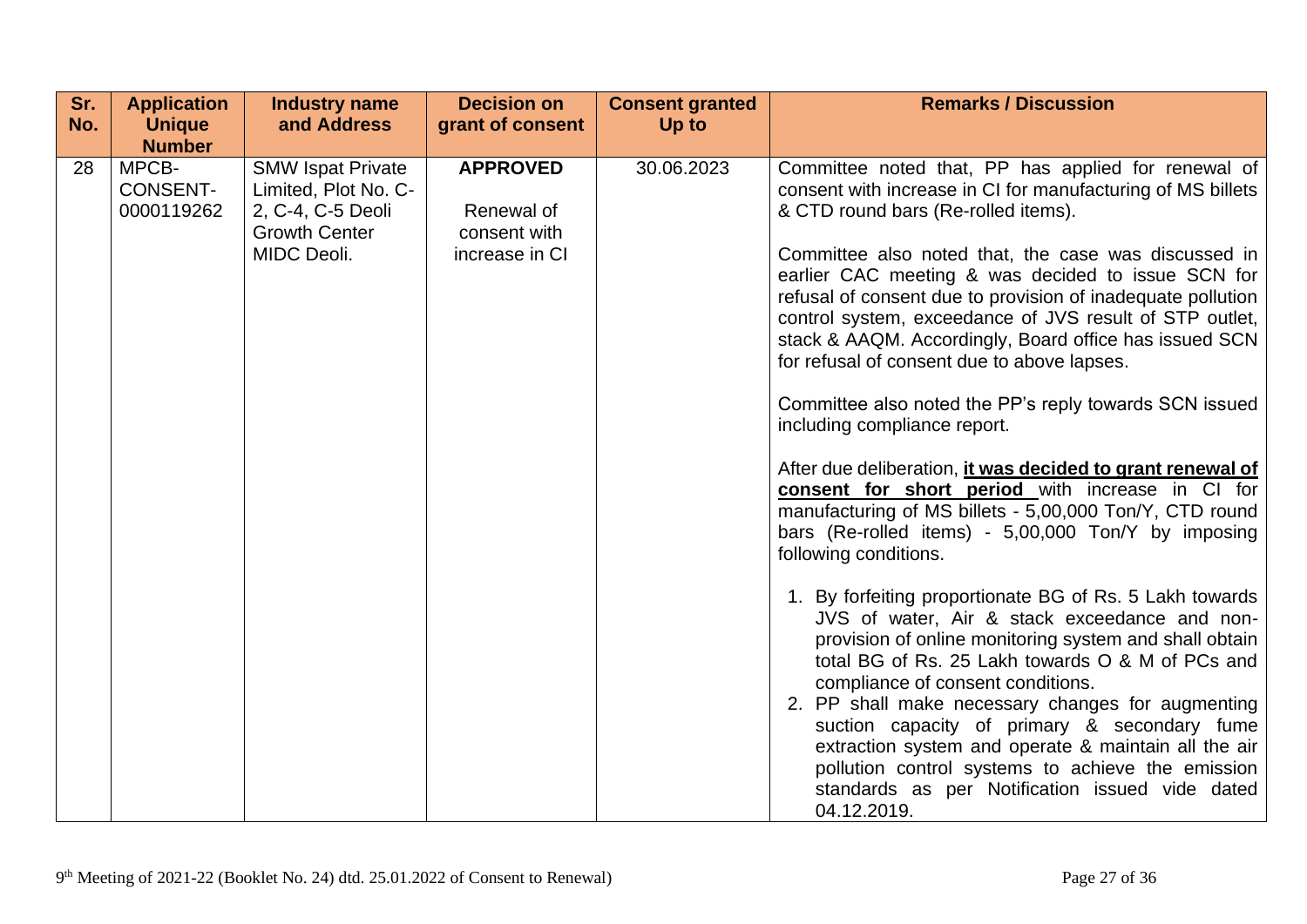| Sr.<br>No. | <b>Application</b><br><b>Unique</b>    | <b>Industry name</b><br>and Address                                                   | <b>Decision on</b><br>grant of consent                                                                   | <b>Consent granted</b><br>Up to | <b>Remarks / Discussion</b>                                                                                                                                                                                                                                                                                                                                                                                                                                                                                                                                                                                                                                                                                                                                                                                                                                                                                                                                                                                                                       |
|------------|----------------------------------------|---------------------------------------------------------------------------------------|----------------------------------------------------------------------------------------------------------|---------------------------------|---------------------------------------------------------------------------------------------------------------------------------------------------------------------------------------------------------------------------------------------------------------------------------------------------------------------------------------------------------------------------------------------------------------------------------------------------------------------------------------------------------------------------------------------------------------------------------------------------------------------------------------------------------------------------------------------------------------------------------------------------------------------------------------------------------------------------------------------------------------------------------------------------------------------------------------------------------------------------------------------------------------------------------------------------|
|            | <b>Number</b>                          |                                                                                       |                                                                                                          |                                 | 3. PP shall upgrade the existing sewage treatment facility<br>within 3 months & shall operate the same to achieve<br>the BOD - 30 mg/l.<br>4. PP shall provide online continuous monitoring system<br>as per CPCB guidelines & data to be transmitted<br>directly from Data Logger to Boards server within 1<br>month.<br>Consent shall be issued after submission of:<br>Justification towards increased CI.<br>ii. Additional consent fees towards additional CI.                                                                                                                                                                                                                                                                                                                                                                                                                                                                                                                                                                               |
| 29         | MPCB-<br><b>CONSENT-</b><br>0000120098 | Macrotech<br>Developers Ltd.,<br>Village Nilje Katai,<br>Tal. Kalyan, Dist.<br>Thane. | <b>APPROVED</b><br>Renewal of<br>Consent to<br>Operate<br>(Commercial<br><b>Buildings of Part-</b><br>V) | 31.05.2022.                     | Committee noted that, PP has applied for grant of renewal<br>of Consent to Operate (Part-V) for only Commercial Tower<br>& Experia Mall excluding Residential Buildings Siena A,<br>Siena B, Savaana A, Savaana B.<br>Committee also noted that, the case was discussed in<br>earlier CAC and was decided to defer and call the PP for<br>presentation on approved plan, details of land available for<br>use of treated effluent for gardening purpose, performance<br>of existing pollution control facility i.e. STP & Composting<br>facility, details of various permissions obtained from the<br>Local Authorities for proposed expansion project like water<br>supply, Sewer line connection, drainage permission etc.,<br>justification for submission of bifurcated/separate<br>application and reduced investment.<br>Committee also noted that, PP has made the presentation<br>and briefed on above points.<br>After due deliberation, it was decided to grant renewal of<br><b>Consent to Operate (Part-V)</b> for Commercial Tower & |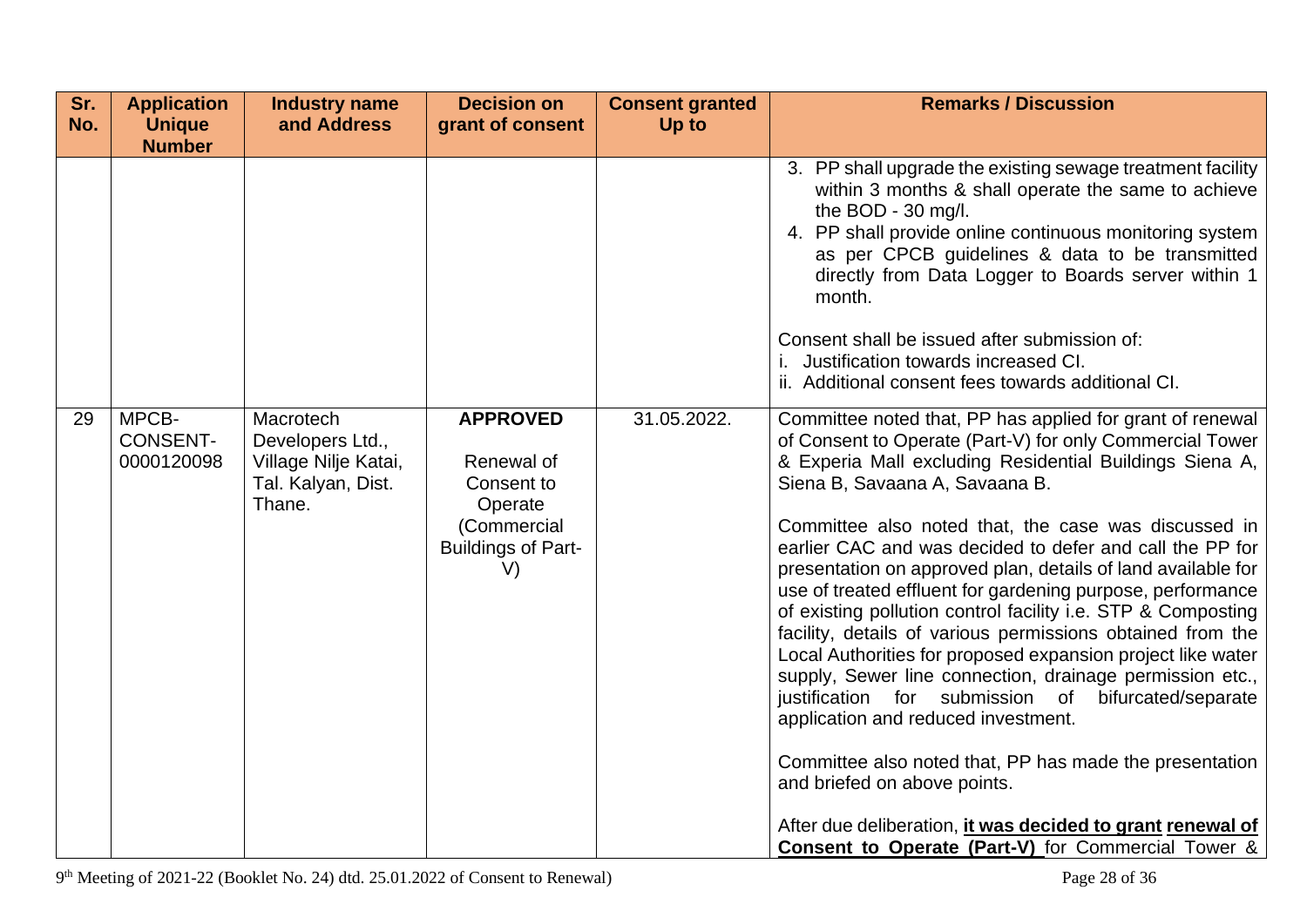| Sr. | <b>Application</b>                     | <b>Industry name</b>                                                        | <b>Decision on</b>                                      | <b>Consent granted</b> | <b>Remarks / Discussion</b>                                                                                                                                                                                                                                                                                                                                                                                                                                                                                                                                                                                                                                                                                                                                                                                                                                                                                                                                                                                                                                                                                                                                                                                                            |
|-----|----------------------------------------|-----------------------------------------------------------------------------|---------------------------------------------------------|------------------------|----------------------------------------------------------------------------------------------------------------------------------------------------------------------------------------------------------------------------------------------------------------------------------------------------------------------------------------------------------------------------------------------------------------------------------------------------------------------------------------------------------------------------------------------------------------------------------------------------------------------------------------------------------------------------------------------------------------------------------------------------------------------------------------------------------------------------------------------------------------------------------------------------------------------------------------------------------------------------------------------------------------------------------------------------------------------------------------------------------------------------------------------------------------------------------------------------------------------------------------|
| No. | <b>Unique</b><br><b>Number</b>         | and Address                                                                 | grant of consent                                        | Up to                  |                                                                                                                                                                                                                                                                                                                                                                                                                                                                                                                                                                                                                                                                                                                                                                                                                                                                                                                                                                                                                                                                                                                                                                                                                                        |
|     |                                        |                                                                             |                                                         |                        | Experia Mall on total plot area 14,54,275 sq. mtrs. for<br>construction BUA 85,786 sq. mtrs. out of 20,22,789 sq.<br>mtrs. by imposing following conditions.<br>1. PP shall properly operate STP to achieve the treated<br>domestic effluent standard for the parameter BOD-10<br>mg/lit including disinfection facility to the treated<br>sewage.<br>2. The treated sewage shall be 60% recycled for<br>secondary purposes such as toilet flushing, air-<br>conditioning, cooling tower make up, firefighting etc.<br>and remaining shall be utilized on land for gardening<br>and/ or connected to local body sewer line with water<br>metering<br>system.<br>3. PP shall properly operate organic waste digester<br>along with composting facility/bio-digester (biogas) for<br>the treatment of wet garbage.<br>4. PP shall make provision of charging ports for electric<br>vehicles at least 30% of total available parking slots.<br>5. PP shall extend existing BG of Rs. 25 Lakh towards O<br>& M of Pollution Control Systems and compliance of<br>Consent conditions.<br>Consent shall be issued after obtaining additional Consent<br>to Establish fees of Rs. 3,59,787/- towards increase in C.I.<br>by Rs. 146.4235 Crs. |
|     |                                        |                                                                             |                                                         |                        |                                                                                                                                                                                                                                                                                                                                                                                                                                                                                                                                                                                                                                                                                                                                                                                                                                                                                                                                                                                                                                                                                                                                                                                                                                        |
| 30  | MPCB-<br><b>CONSENT-</b><br>0000120095 | Macrotech<br>Developers Ltd.,<br>Village Nilje Katai,<br>Tal. Kalyan, Dist. | <b>APPROVED</b><br>Renewal of<br><b>Consent Operate</b> | 30.11.2022.            | Committee noted that, PP has applied for grant of renewal<br>of Consent to Operate (Part-III) for Residential Buildings<br>CASA Bella Gold & Golf Link.                                                                                                                                                                                                                                                                                                                                                                                                                                                                                                                                                                                                                                                                                                                                                                                                                                                                                                                                                                                                                                                                                |
|     |                                        | Thane.                                                                      | (Part-III)                                              |                        | Committee also noted that, the case was discussed in<br>earlier CAC and was decided to defer the case and call the                                                                                                                                                                                                                                                                                                                                                                                                                                                                                                                                                                                                                                                                                                                                                                                                                                                                                                                                                                                                                                                                                                                     |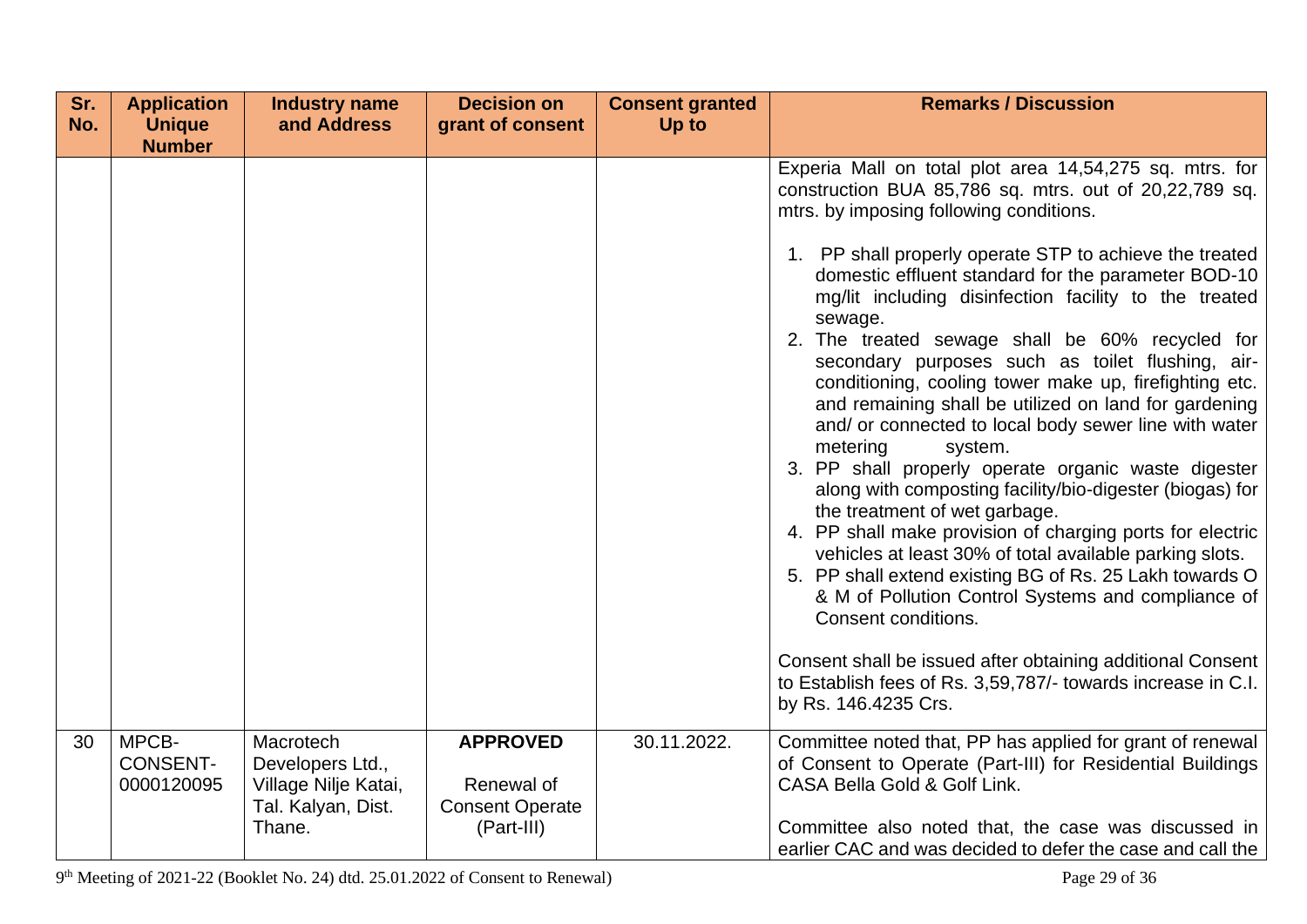| Sr. | <b>Application</b> | <b>Industry name</b> | <b>Decision on</b> | <b>Consent granted</b> | <b>Remarks / Discussion</b>                                                                                                                                                                                                                                                                                                                                                                                                                                                                                                                                                                                                                                                                                                                                                                                                                                                                                                    |
|-----|--------------------|----------------------|--------------------|------------------------|--------------------------------------------------------------------------------------------------------------------------------------------------------------------------------------------------------------------------------------------------------------------------------------------------------------------------------------------------------------------------------------------------------------------------------------------------------------------------------------------------------------------------------------------------------------------------------------------------------------------------------------------------------------------------------------------------------------------------------------------------------------------------------------------------------------------------------------------------------------------------------------------------------------------------------|
| No. | <b>Unique</b>      | and Address          | grant of consent   | Up to                  |                                                                                                                                                                                                                                                                                                                                                                                                                                                                                                                                                                                                                                                                                                                                                                                                                                                                                                                                |
|     | <b>Number</b>      |                      |                    |                        | PP for presentation on approved plan, details of land<br>available for use of treated effluent for gardening purpose,<br>performance of existing pollution control facility i.e. STP &<br>Composting facility, details of the various permissions<br>obtained from the Local Authorities for proposed expansion<br>project like water supply, Sewer line connection, drainage<br>permission etc., justification for submission of<br>bifurcated/separate application and reduced investment.<br>Committee also noted that, PP has made the presentation<br>and briefed on above points.<br>After due deliberation, it was decided to grant renewal of<br><b>Consent to Operate (Part-III)</b> for Residential Buildings                                                                                                                                                                                                        |
|     |                    |                      |                    |                        | CASA Bella Gold & Golf Link vide UAN No. 0000120095<br>dtd. 18.08.2021 for construction BUA 4,11,077.52 sq. mtrs.<br>by imposing following conditions.<br>1. PP shall properly operate STP to achieve treated<br>domestic effluent standard for the parameter BOD-10<br>mg/lit including disinfection facility to the treated<br>sewage.<br>2. The treated sewage shall be 60% recycled for<br>secondary purposes such as toilet flushing, air-<br>conditioning, cooling tower make up, firefighting etc.<br>and remaining shall be utilized on land for gardening<br>and/ or connected to local body sewer line with water<br>metering<br>system.<br>3. PP shall properly operate organic waste digester<br>along with composting facility/bio-digester (biogas) for<br>the treatment of wet garbage.<br>4. PP shall make provision of charging ports for electric<br>vehicles at least 30% of total available parking slots. |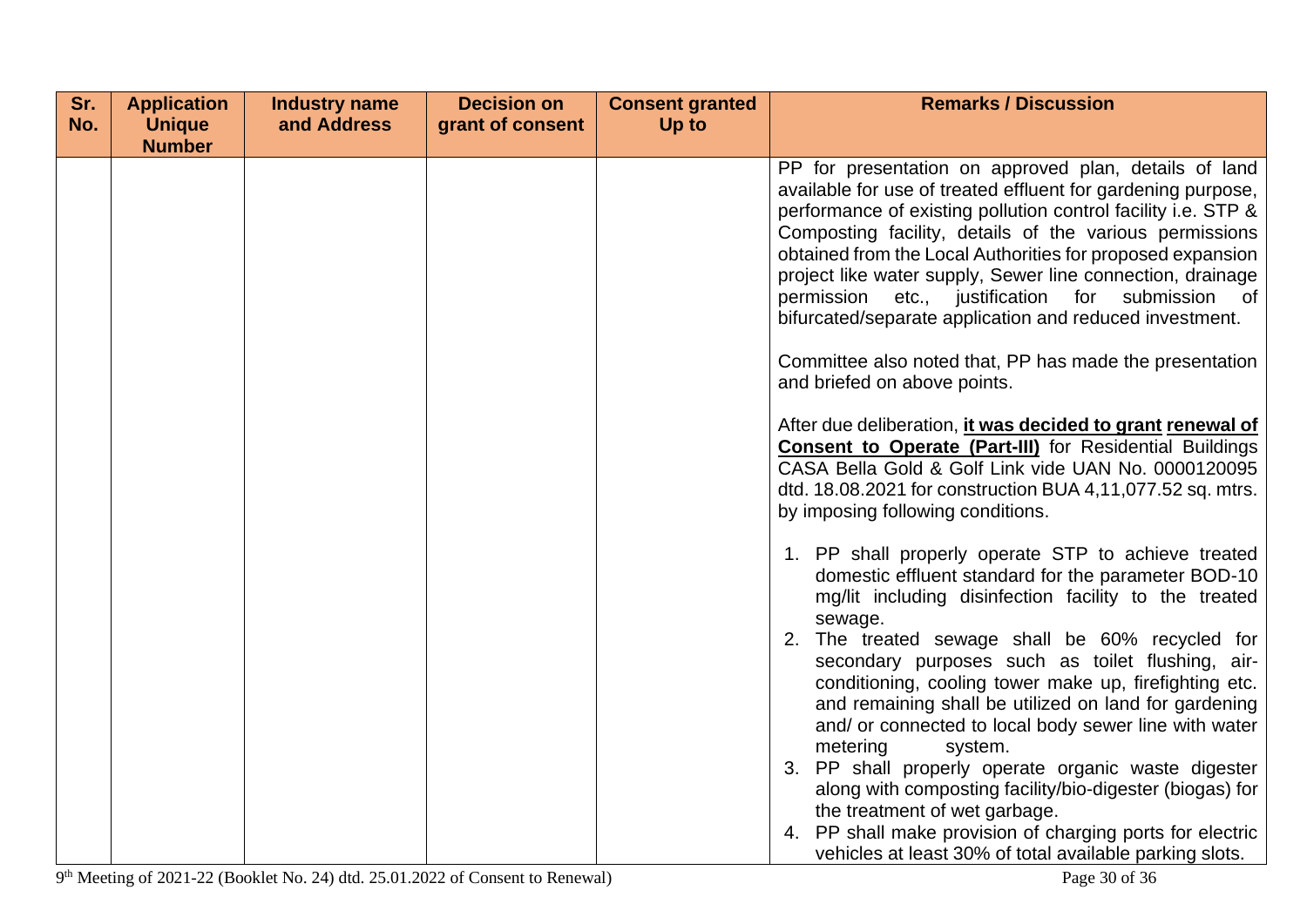| Sr.<br>No. | <b>Application</b><br><b>Unique</b><br><b>Number</b> | <b>Industry name</b><br>and Address                                              | <b>Decision on</b><br>grant of consent                           | <b>Consent granted</b><br>Up to | <b>Remarks / Discussion</b>                                                                                                                                                                                                                                                                                                                                                                                                                                                                                                                                                                                                                                                                                                                                                                                                                                                                                                                                                                                                                                                                                                                                                                                     |
|------------|------------------------------------------------------|----------------------------------------------------------------------------------|------------------------------------------------------------------|---------------------------------|-----------------------------------------------------------------------------------------------------------------------------------------------------------------------------------------------------------------------------------------------------------------------------------------------------------------------------------------------------------------------------------------------------------------------------------------------------------------------------------------------------------------------------------------------------------------------------------------------------------------------------------------------------------------------------------------------------------------------------------------------------------------------------------------------------------------------------------------------------------------------------------------------------------------------------------------------------------------------------------------------------------------------------------------------------------------------------------------------------------------------------------------------------------------------------------------------------------------|
|            |                                                      |                                                                                  |                                                                  |                                 | 5. PP shall extend existing BG of Rs. 25 Lakh towards O<br>& M of Pollution Control Systems and compliance of<br>Consent conditions.<br>Consent shall be issued after obtaining additional Consent<br>to Operate fees of Rs. 21,92,875.4/-.                                                                                                                                                                                                                                                                                                                                                                                                                                                                                                                                                                                                                                                                                                                                                                                                                                                                                                                                                                     |
| 31         | MPCB-<br><b>CONSENT-</b><br>0000120097               | Macrotech<br>Developers Ltd.,<br>Village Ghesar, Tal.<br>Kalyan, Dist.<br>Thane. | <b>APPROVED</b><br>Renewal of<br>Consent to<br>Operate (Part-IV) | 30.11.2022.                     | Committee noted that, PP has applied for grant of renewal<br>of Consent to Operate (Part-IV) for Residential Buildings<br>CASA Rio & CASA Rio-Gold.<br>Committee also noted that, the case was discussed in<br>earlier CAC and was decided to defer the case and call the<br>PP for presentation on approved plan, details of land<br>available for use of treated effluent for gardening purpose,<br>performance of existing pollution control facility i.e. STP &<br>Composting facility, details of the various permissions<br>obtained from the Local Authorities for proposed expansion<br>project like water supply, Sewer line connection, drainage<br>permission etc., justification for submission of bifurcated/<br>separate application and reduced investment.<br>Committee also noted that, PP has made the presentation<br>and briefed on above points.<br>After due deliberation, it was decided to grant renewal of<br><b>Consent to Operate (Part-IV)</b> for Residential Buildings<br>CASA Rio & CASA Rio-Gold on total plot area 14,54,275<br>sq. mtrs. for construction BUA 8,83,604.57 sq. mtrs. out of<br>total construction BUA 20,22,789 sq. mtrs. by imposing<br>following conditions. |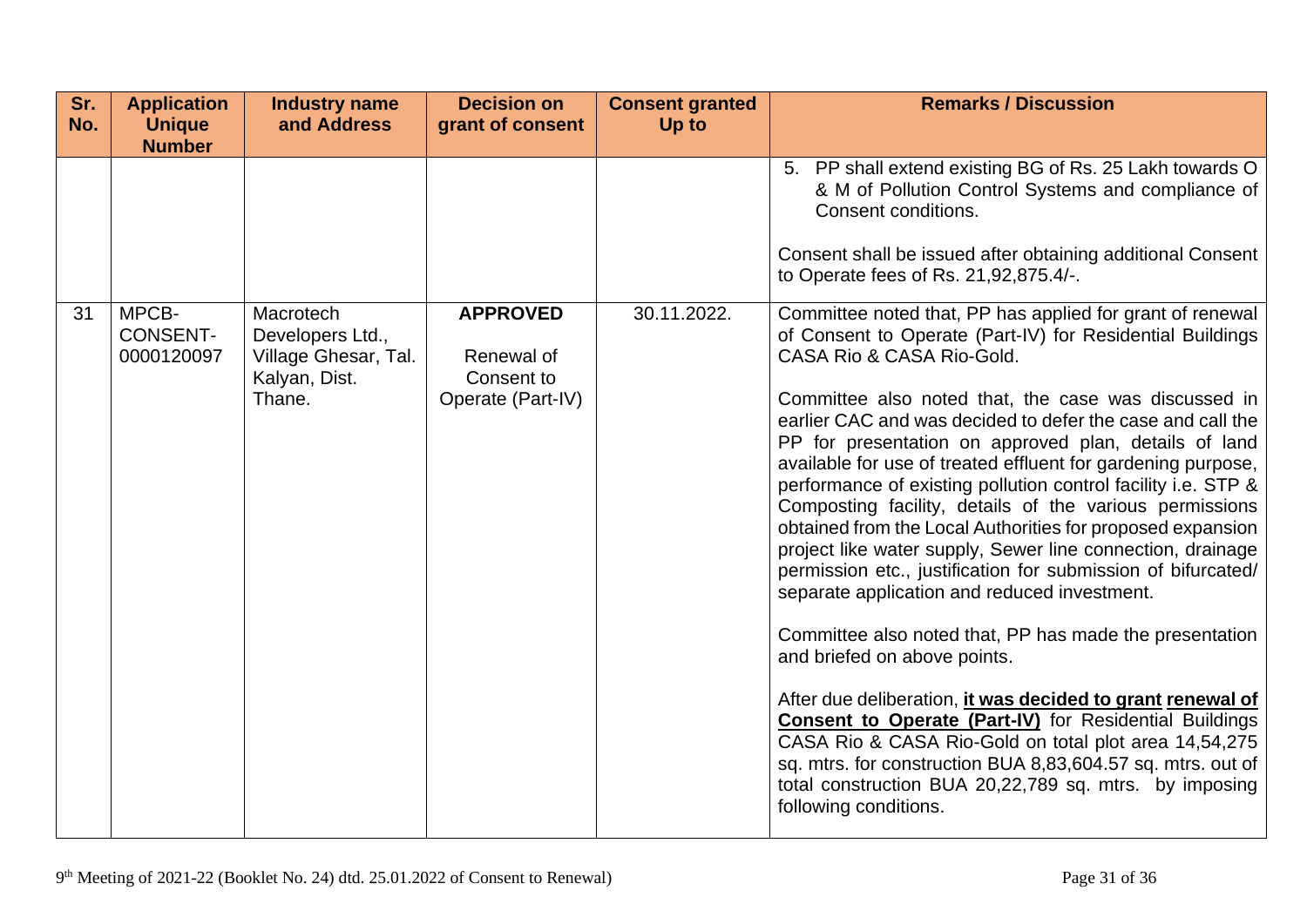| Sr. | <b>Application</b>                     | <b>Industry name</b>                                                               | <b>Decision on</b>                                                      | <b>Consent granted</b> | <b>Remarks / Discussion</b>                                                                                                                                                                                                                                                                                                                                                                                                                                                                                                                                                                                                                                                                                                                                                                                                                                                                                                                                                                                                 |
|-----|----------------------------------------|------------------------------------------------------------------------------------|-------------------------------------------------------------------------|------------------------|-----------------------------------------------------------------------------------------------------------------------------------------------------------------------------------------------------------------------------------------------------------------------------------------------------------------------------------------------------------------------------------------------------------------------------------------------------------------------------------------------------------------------------------------------------------------------------------------------------------------------------------------------------------------------------------------------------------------------------------------------------------------------------------------------------------------------------------------------------------------------------------------------------------------------------------------------------------------------------------------------------------------------------|
| No. | <b>Unique</b><br><b>Number</b>         | and Address                                                                        | grant of consent                                                        | Up to                  |                                                                                                                                                                                                                                                                                                                                                                                                                                                                                                                                                                                                                                                                                                                                                                                                                                                                                                                                                                                                                             |
|     |                                        |                                                                                    |                                                                         |                        | 1. PP shall properly operate STP to achieve treated<br>domestic effluent standard for the parameter BOD-10<br>mg/lit including disinfection facility to the treated<br>sewage.<br>2. The treated sewage shall be 60% recycled for<br>secondary purposes such as toilet flushing, air-<br>conditioning, cooling tower make up, firefighting etc.<br>and remaining shall be utilized on land for gardening<br>and/ or connected to local body sewer line with water<br>metering<br>system.<br>3. PP shall properly operate organic waste digester<br>along with composting facility/bio-digester (biogas) for<br>the treatment of wet garbage.<br>4. PP shall make provision of charging ports for electric<br>vehicles at least 30% of total available parking slots.<br>5. PP shall extend existing BG of Rs. 25 Lakh towards O<br>& M of Pollution Control Systems and compliance of<br>Consent conditions.<br>Consent shall be issued after obtaining additional Consent<br>to Establish/Operate fees of Rs. 43,79,597/-. |
| 32  | MPCB-<br><b>CONSENT-</b><br>0000120094 | Macrotech<br>Developers Ltd.,<br>Village Usarghar,<br>Tal. Kalyan, Dist.<br>Thane. | <b>APPROVED</b><br>Renewal of<br>Consent to<br>Operate (Part-I &<br>II) | 30.11.2022.            | Committee noted that, PP has applied for grant of renewal<br>of Consent to Operate (Part-I & II) for Residential Buildings<br>CASA Bella.<br>Committee also noted that, the case was discussed in<br>earlier CAC and was decided to defer the case and call PP<br>for presentation on approved plan, details of land available<br>for use of treated effluent for gardening purpose,<br>performance of existing pollution control facility i.e. STP &<br>Composting facility, details of the various permissions<br>obtained from the Local Authorities for proposed expansion<br>project like water supply, Sewer line connection, drainage                                                                                                                                                                                                                                                                                                                                                                                |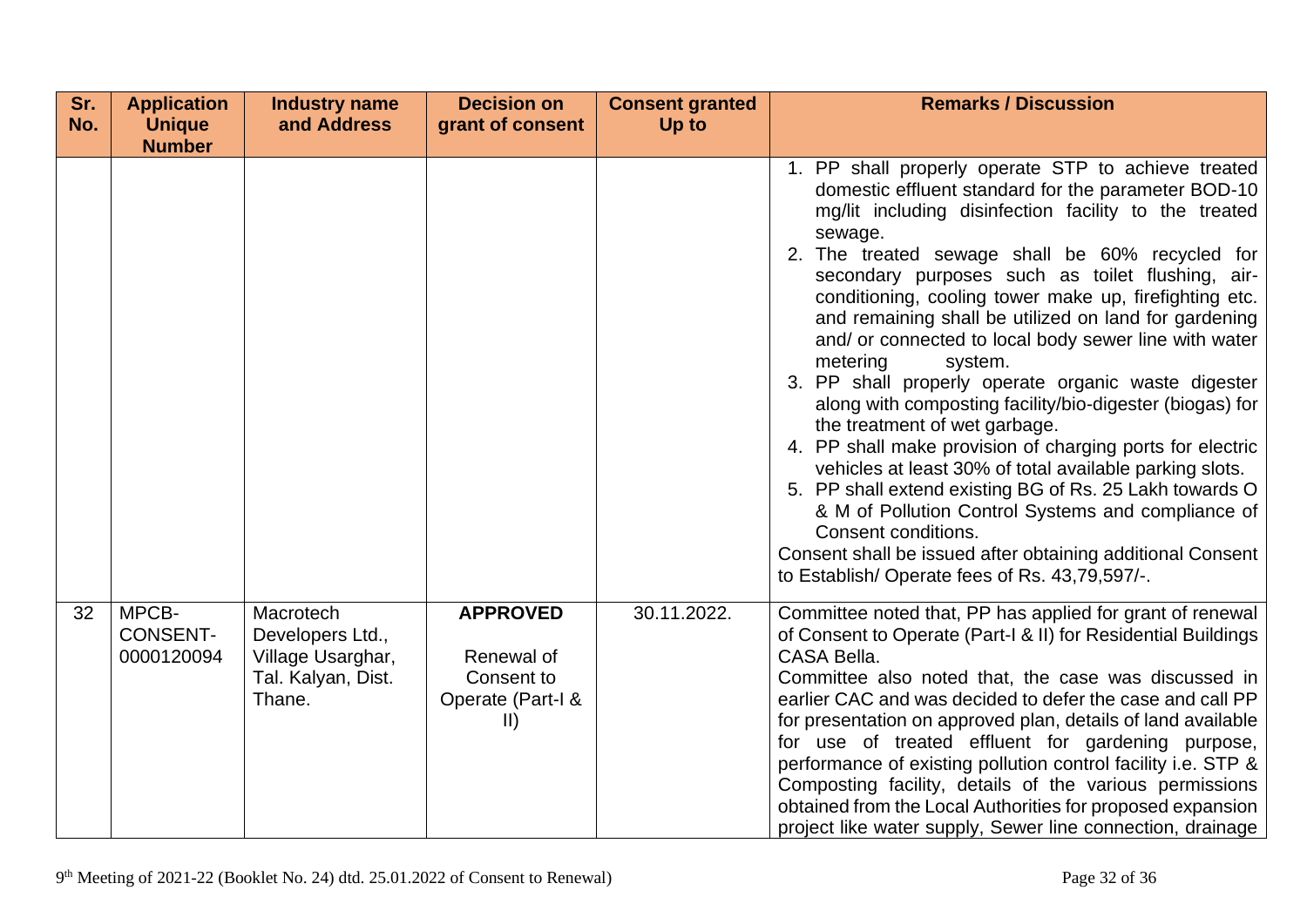| Sr. | <b>Application</b> | <b>Industry name</b> | <b>Decision on</b> | <b>Consent granted</b> | <b>Remarks / Discussion</b>                                                                                                                                                                                                                                                                                                                                                                                                                                                                                                                                                                                                                                                                                                                                                                                                                                                                                                                                                                                                                                                                                                                                                                                                       |
|-----|--------------------|----------------------|--------------------|------------------------|-----------------------------------------------------------------------------------------------------------------------------------------------------------------------------------------------------------------------------------------------------------------------------------------------------------------------------------------------------------------------------------------------------------------------------------------------------------------------------------------------------------------------------------------------------------------------------------------------------------------------------------------------------------------------------------------------------------------------------------------------------------------------------------------------------------------------------------------------------------------------------------------------------------------------------------------------------------------------------------------------------------------------------------------------------------------------------------------------------------------------------------------------------------------------------------------------------------------------------------|
|     | <b>Number</b>      |                      |                    |                        |                                                                                                                                                                                                                                                                                                                                                                                                                                                                                                                                                                                                                                                                                                                                                                                                                                                                                                                                                                                                                                                                                                                                                                                                                                   |
| No. | <b>Unique</b>      | and Address          | grant of consent   | Up to                  | permission etc., justification for submission of bifurcated/<br>separate application and reduced investment.<br>Committee also noted that, PP has made the presentation<br>and briefed on above points.<br>After due deliberation, <i>it was decided to grant renewal of</i><br><b>Consent to Operate (Part-I &amp; II)</b> for Residential Buildings<br>CASA Bella on total plot area 14,54,275 sq. mtrs. for<br>construction BUA 1,88,007.2 sq. mtrs. out of 20,22,789 sq.<br>mtrs. by imposing following conditions.<br>1. PP shall properly operate STP to achieve treated<br>domestic effluent standard for the parameter BOD-10<br>mg/lit including disinfection facility to the treated<br>sewage.<br>2. The treated sewage shall be 60% recycled for<br>secondary purposes such as toilet flushing, air-<br>conditioning, cooling tower make up, firefighting etc.<br>and remaining shall be utilized on land for gardening<br>and/ or connected to local body sewer line with water<br>metering system.<br>3. PP shall properly operate organic waste digester along<br>with composting facility/bio-digester (biogas) for the<br>treatment of wet garbage.<br>4. PP shall make provision of charging ports for electric |
|     |                    |                      |                    |                        | vehicles at least 30% of total available parking slots.<br>5. PP shall extend existing BG of Rs. 25 Lakh towards O<br>& M of Pollution Control Systems and compliance of                                                                                                                                                                                                                                                                                                                                                                                                                                                                                                                                                                                                                                                                                                                                                                                                                                                                                                                                                                                                                                                          |
|     |                    |                      |                    |                        | Consent conditions.<br>Consent shall be issued after obtaining additional Consent<br>to Operate fees of Rs. 10,19,440/-.                                                                                                                                                                                                                                                                                                                                                                                                                                                                                                                                                                                                                                                                                                                                                                                                                                                                                                                                                                                                                                                                                                          |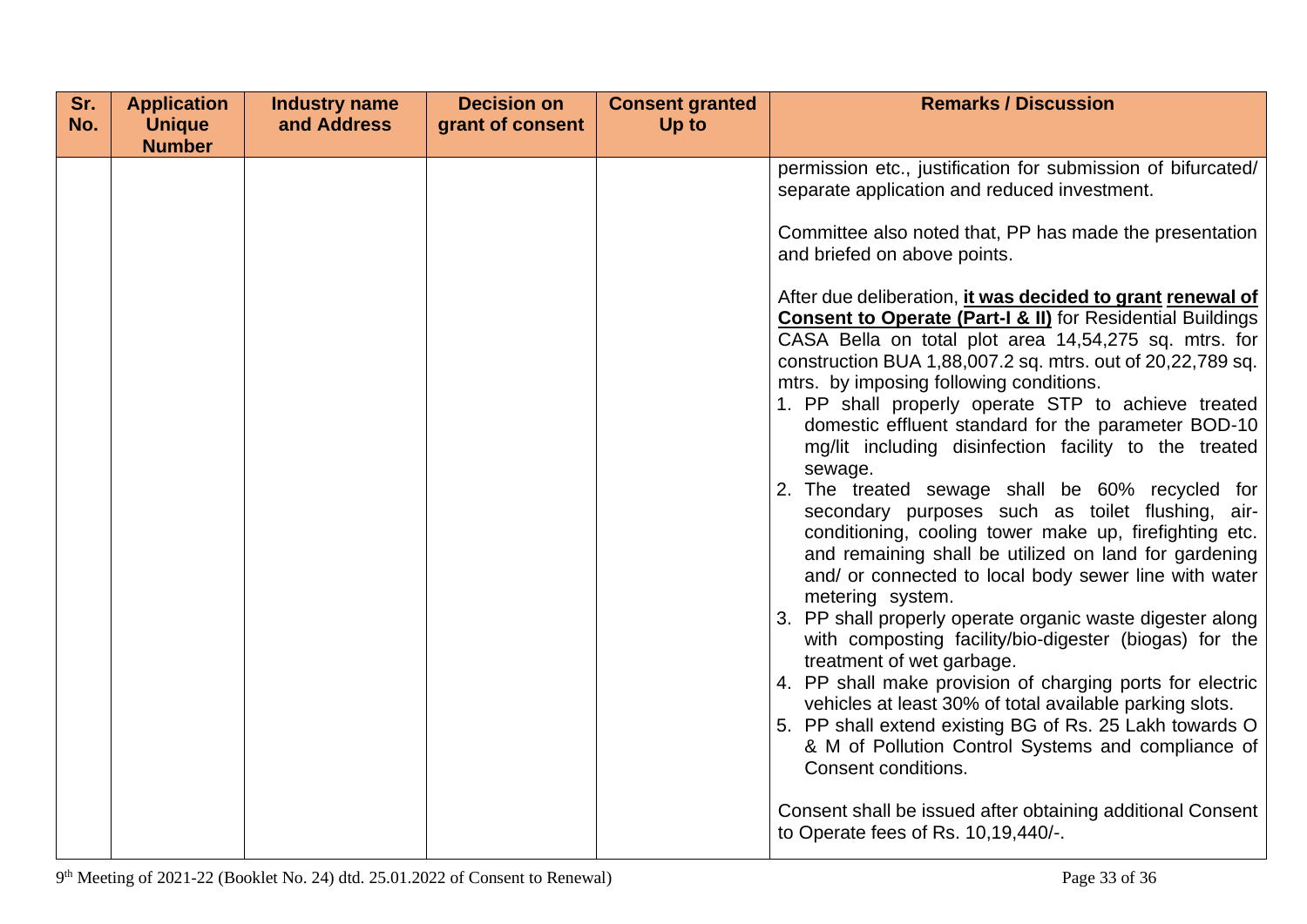| Sr.<br>No. | <b>Application</b><br><b>Unique</b>                     | <b>Industry name</b><br>and Address                                                                | <b>Decision on</b><br>grant of consent        | <b>Consent granted</b><br>Up to | <b>Remarks / Discussion</b>                                                                                                                                                                                                                                                                                                                                                                                                                                                                                                                                                                                                                                                                                                                                                            |
|------------|---------------------------------------------------------|----------------------------------------------------------------------------------------------------|-----------------------------------------------|---------------------------------|----------------------------------------------------------------------------------------------------------------------------------------------------------------------------------------------------------------------------------------------------------------------------------------------------------------------------------------------------------------------------------------------------------------------------------------------------------------------------------------------------------------------------------------------------------------------------------------------------------------------------------------------------------------------------------------------------------------------------------------------------------------------------------------|
| 33         | <b>Number</b><br>MPCB-<br><b>CONSENT-</b><br>0000119078 | Ganagkhed Sugar<br>& Energy Ltd.<br>103, 104, 105, 106,<br>142 Vijaynagar,<br>Makhani<br>Gangakhed | <b>APPROVED</b><br>Consent to<br>Renewal      | 31.07.2022                      | Committee noted that, Industry has Industry has applied for<br>renewal of 60 KLPD molasses-based distillery unit.<br>Committee also noted that, industry has provided Bio-<br>digester followed by multiple effective evaporators followed<br>24 TPH incineration Boiler for treatment of spent wash.<br>After due deliberation, it was decided to grant renewal of<br>consent, by imposing following conditions:<br>1. PP shall operate pollution control system scientifically<br>to achieve the consented norms.<br>2. PP shall ensure uninterrupted connectivity of OCEMS<br>to Board server directly through data logger.<br>3. PP shall submit/extend total Bank Guarantee of Rs. 25<br>lakh towards O & M of pollution control systems and<br>compliance of consent conditions. |
| 34         | MPCB-<br><b>CONSENT-</b><br>0000122253                  | Shri Dutt India<br>Pvt.Ltd<br>Gut No. 65/2,69<br>Sakharwadi<br>Phaltan                             | <b>APPROVED</b><br>Renewal of<br>Ethanol unit | 31.08.2023                      | Committee noted that, PP has applied for Renewal of<br>Consent for Ethanol manufacturing by using SDS/RS as<br>raw material having capacity of 150 KLPD.<br>After due deliberation, it was decided to grant renewal of<br>consent, by imposing following conditions:<br>1. PP shall operate pollution control system scientifically<br>to achieve the consented norms.<br>2. PP shall ensure uninterrupted connectivity of OCEMS<br>to Board server directly through data logger.                                                                                                                                                                                                                                                                                                      |
| 35         | MPCB-<br><b>CONSENT-</b><br>0000123221                  | <b>MANAS AGRO</b><br><b>INDUSTRIES AND</b><br><b>INFRASTRUCTUR</b>                                 | <b>APPROVED</b><br>Renewal                    | 31.08.2024                      | Committee noted that, industry has applied for renewal of<br>consent for 90 KLPD molasses base distillery unit.                                                                                                                                                                                                                                                                                                                                                                                                                                                                                                                                                                                                                                                                        |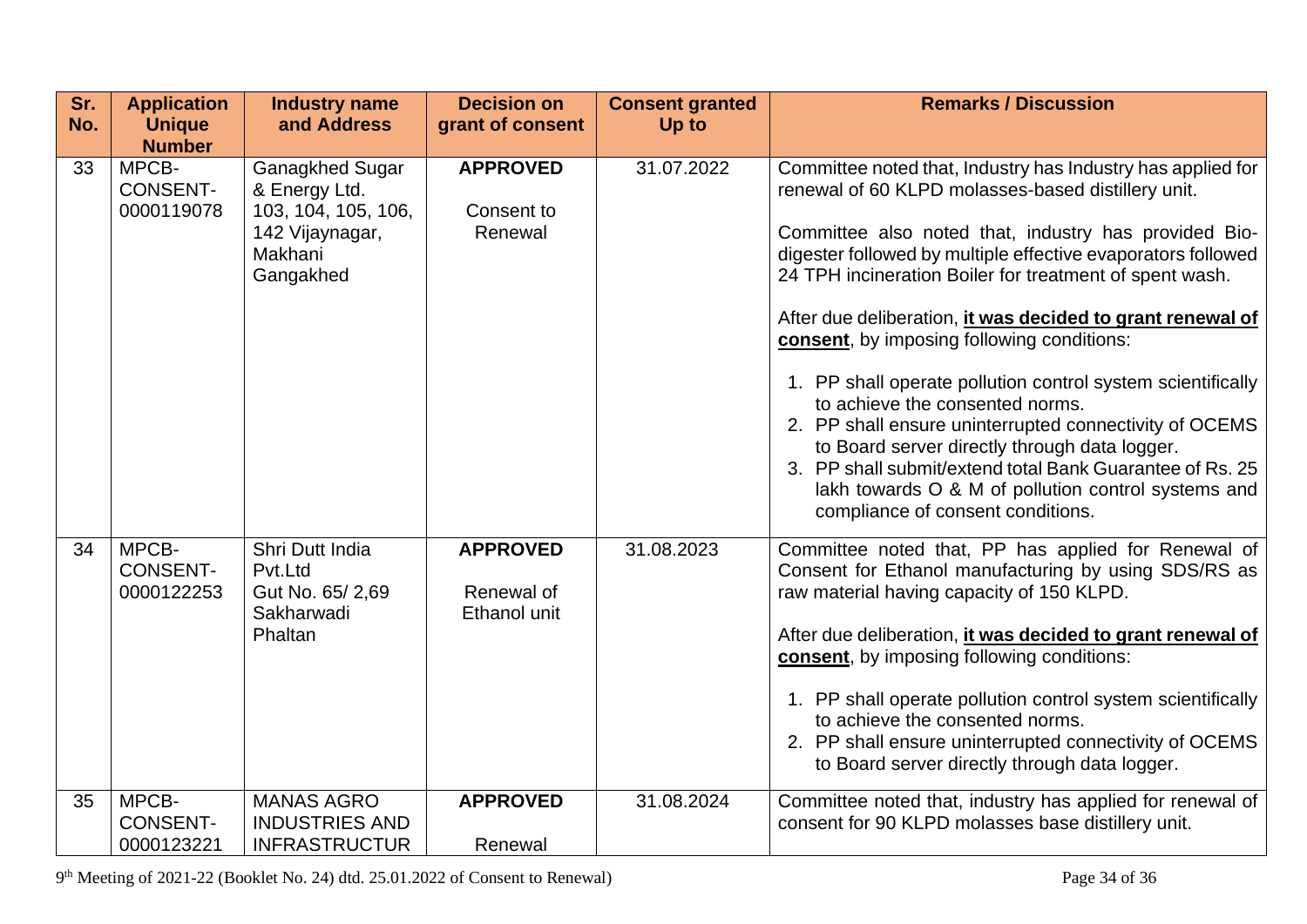| Sr.<br>No. | <b>Application</b><br><b>Unique</b><br><b>Number</b> | <b>Industry name</b><br>and Address                                                                                                            | <b>Decision on</b><br>grant of consent                 | <b>Consent granted</b><br>Up to | <b>Remarks / Discussion</b>                                                                                                                                                                                                                                                                                                                                                                                                                                                                                                                                                                                                                                                                                                                                                                |
|------------|------------------------------------------------------|------------------------------------------------------------------------------------------------------------------------------------------------|--------------------------------------------------------|---------------------------------|--------------------------------------------------------------------------------------------------------------------------------------------------------------------------------------------------------------------------------------------------------------------------------------------------------------------------------------------------------------------------------------------------------------------------------------------------------------------------------------------------------------------------------------------------------------------------------------------------------------------------------------------------------------------------------------------------------------------------------------------------------------------------------------------|
|            |                                                      | E LIMITED (UNIT-<br>1) (DISTILLERY<br>UNIT)<br>H.NO. 397<br><b>KHURSAPAR</b><br>(BELA) TAHSIL<br><b>UMRED, DISTRICT</b><br><b>NAGPUR UMRED</b> |                                                        |                                 | Committee further nota that, industry has provided Bio-<br>digester followed by MEE followed by Bio-composting for<br>treatment of spent wash.<br>After due deliberation, it was decided to grant renewal of<br>consent, by imposing following conditions:<br>1. PP shall operate pollution control system scientifically<br>to achieve the consented norms<br>2. PP shall ensure uninterrupted connectivity of OCEMS<br>to Board server directly through data logger.<br>3. PP shall submit/extend total Bank Guarantee of Rs. 25<br>lakh towards O & M of pollution control systems and<br>compliance of consent conditions.                                                                                                                                                             |
| 36         | MPCB-<br><b>CONSENT-</b><br>0000124918               | <b>SHRI SHANKAR</b><br><b>SSK LTD</b><br><b>DISTILLERY UNIT</b><br>288<br><b>SADASHIVNAGAR</b><br><b>MALSHIRAS</b>                             | <b>APPROVED</b><br>Renewal of<br>consent to<br>operate | 31.08.2022                      | Committee noted that, PP has applied for renewal of<br>consent to operate for 30 KLPD Molasses base distillery.<br>Committee also noted that, PP is taking steam from sugar<br>unit where OCMS facility is provided. PP has also installed<br>6 TPH Boiler with multi cyclone dust collector which is not<br>equipped with OCMS System. Also noted that, PP has<br>provided Bio digester followed by composting to achieve<br>ZLD of spent wash generated.<br>After due deliberation, it was decided to grant renewal of<br><b>consent</b> , by imposing following conditions:<br>1. PP shall operate pollution control system scientifically<br>to achieve the consented norms<br>2. PP shall ensure uninterrupted connectivity of OCEMS<br>to Board server directly through data logger. |